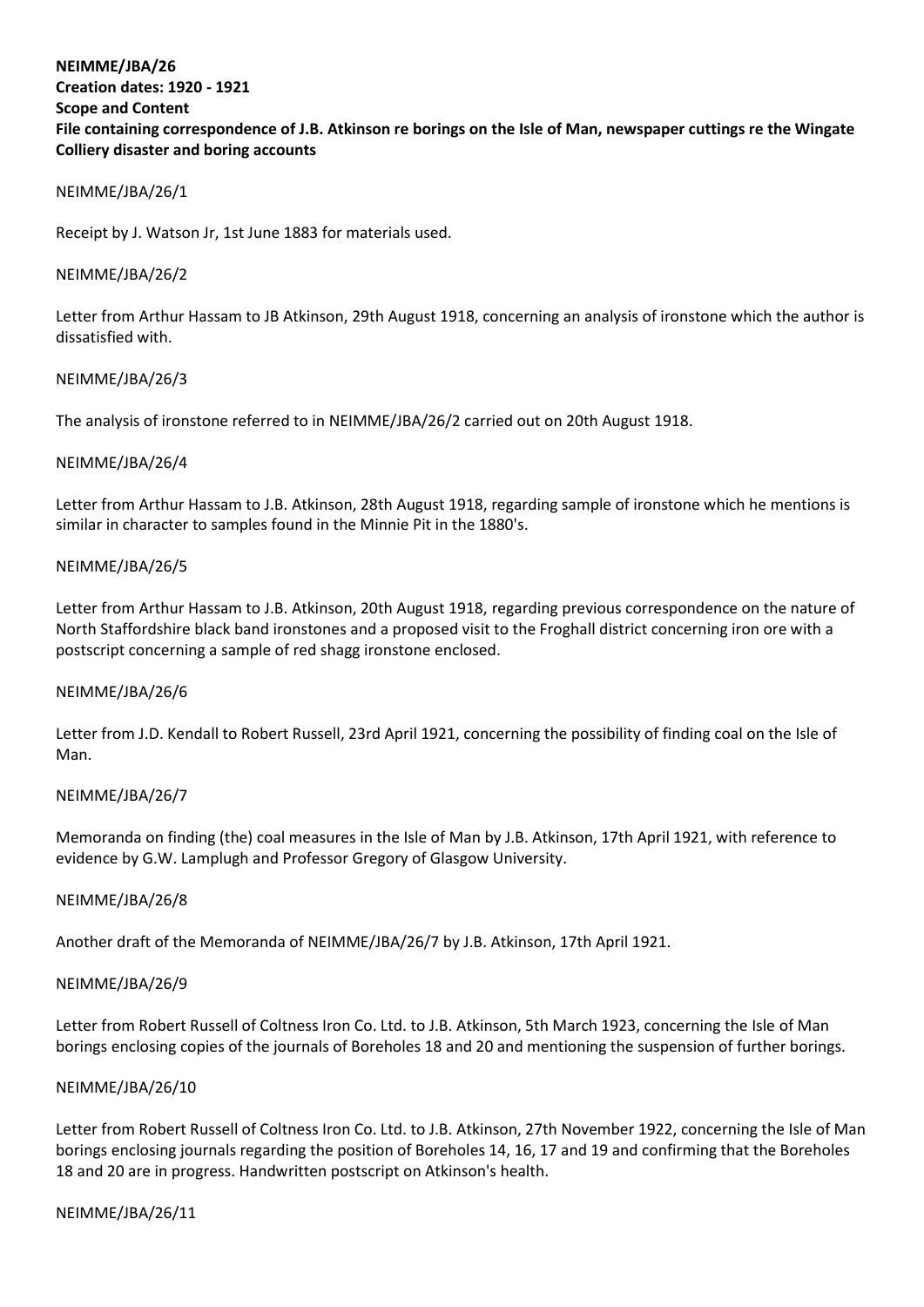Letter from Robert Russell of Coltness Iron Company to J.B. Atkinson, 10th August 1922, concerning the Isle of Man borings enclosing journals of Boreholes 11,12,13 and 15 and confirming that 14 has just started.

## NEIMME/JBA/26/12

Letter from Robert Russell of Coltness Iron Company to J.B. Atkinson, 28th July 1922, concerning a letter from a Mr. Lamplugh and his address mentioning that journals of Isle of Man borings journals 9 and 10 are enclosed and also referring to Atkinson's depression.

## NEIMME/JBA/26/13

Letter from Robert Russell of Coltness Iron Company to J.B. Atkinson, 21st July 1922, concerning correspondence from G.W. Lamplugh about the Isle of Man boring operations and the state of depression that has led to Mr. Atkinson retiring from superintending the boring operations six months previously.

## NEIMME/JBA/26/14

Letter from G.W. Lamplugh to J.B. Atkinson, 15th July 1922, concerning the Isle of Man borings and asking for information on their progress.

## NEIMME/JBA/26/15

Income tax statement to J. B. Atkinson, year ending 5th April 1922, regarding changes made after his resignation from the Coltness Iron Company in January.

## NEIMME/JBA/26/16

Letter from Robert Russell of Coltness Iron Company to J. B. Atkinson, 23rd March 1922, asking for a copy of an agreement with the Sullivan Boring Co. to send to a Mr. Cosmo Kendall who is supervising the Isle of Man borings, mentioning Mr. Atkinson's depression.

### NEIMME/JBA/ 26/17

Letter from Robert Russell of Coltness Iron Company to J.B. Atkinson, 13th March 1922, regarding damages being paid to a Mr. L. Kneale and an account dealing with same. Postscript on Mr. Atkinson's health.

### NEIMME/JBA/26/18

Letter from Robert Russell of Coltness Iron Company to J.B. Atkinson, 8th March 1922, regarding a Mr. L. Kneale with regards to a letter received from McWhannell & Nelson. Postscript on Mr. Atkinson's health.

### NEIMME/JBA/26/19

Letter from McWhannell & Nelson mentioned in NEIMME/JBA/26/18 received by Robert Russell of the Coltness Iron Company, 6th March 1922, regarding the case of Mr. L. Kneale and his action against the company for damages and costs. The letter refers to Mr. Atkinson trying to negotiate with the client personally and McWhannell and Nelson's disapproval of same.

### NEIMME/JBA/26/20

Letter from Coltness Iron Company to advocates McWhannell and Nelson, 8th March 1922, regarding Mr. L. Kneale, referring to Mr. Atkinson's ill health and his resignation from duties in the Isle of Man.

### NEIMME/JBA/26/21

Letter from Robert Russell of Coltness Iron Company to J.B. Atkinson, 9th February 1922, regarding Mr. Atkinson's resignation from his supervisorship due to ill health.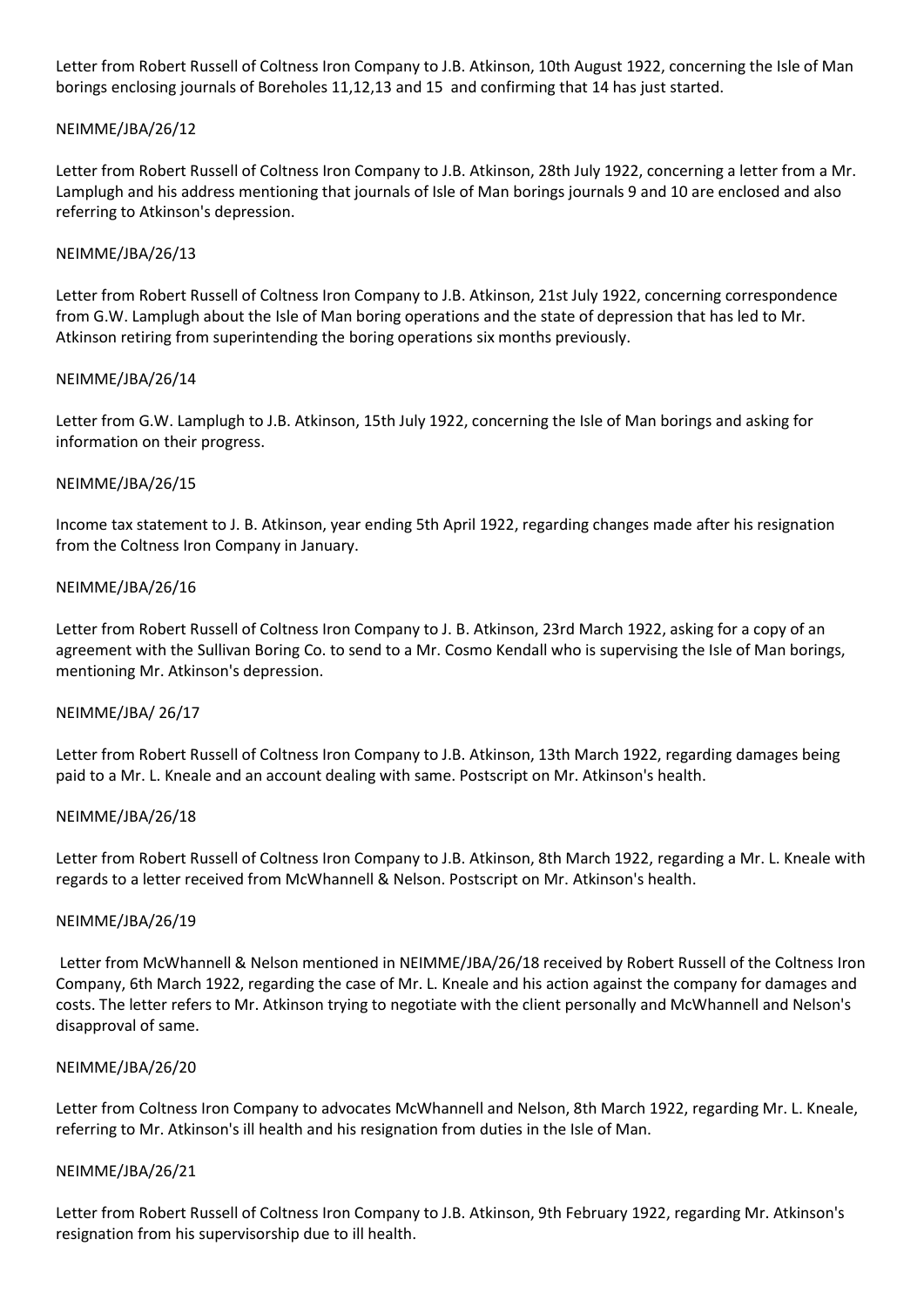Hand drawn map from Bernard Smith from the Geological Survey Office to J. B. Atkinson, 4th February 1922, referred to in the subsequent letter NEIMME/JBA/26/23, regarding the positions of borings on the Isle of Man site.

### NEIMME/JBA/26/23

Letter from Bernard Smith of the Geological Survey Office to J.B. Atkinson, 4th February 1922, regarding a Mr. McVicar and Mr. Atkinson's desire for a visit from Mr Smith. The letter refers to an enclosed tracing map (NEIMME/JBA/26/22) on which Mr. Smith requests the drawing of the positions of boring sites and their names, a request for bore journals for holes from no.3 onwards and information on quartz conglomerates Mr. Atkinson possesses.

### NEIMME/JBA/26/24

Letter from J. D. Kendall to J.B. Atkinson, 4th February 1922, regarding difficulties in placing boring sites and a proposed solution in reply to a previous telegram. Mentions an improvement in Mr. Atkinson's health.

## NEIMME/JBA/26/25

Telegram from J.D. Kendall to J.B. Atkinson, 4th February 1922, regarding the placement of boring sites in the Isle of Man.

## NEIMME/JBA/26/26

Map of boring sites showing the positions (proposed positions?) of boring sites nos. 7, 8, 10 and 11 and their position in regards to Bellowhams,Kiondreghad and Ballavastyn.

### NEIMME/JBA/26/27

Telegram from J. D. Kendall to J.B. Atkinson, 1st February 1922, suggesting the stopping of boring from areas 336 to 348 if conglomerate is found.

### NEIMME/JBA/26/28

Letter from J. D. Kendall to J. B. Atkinson, 1st February 1922, in support of previous telegram NEIMME/JBA/26/27 suggesting that previous telegrams have contained errors and explaining his reply. Postscript remarking on Mr.Atkinson's health.

### NEIMME/JBA/26/29

Letter from J. D. Kendall to J.B. Atkinson, 30th January 1922, confirming receipt of three telegrams from same and requesting daily updates on progress. Postscript requesting sample of Conglomerate.

### NEIMME/JBA/26/30

Telegram from Robert Russell of Coltness Iron Company to J. B. Atkinson, 4th February 1922, regarding the delivery of tubes from Liverpool on that day and other materials to follow.

### NEIMME/JBA/26/31

Tracing map from J.D. Kendall to Robert Russell, 1st February 1922, showing proposed sites for Bores nos. 10 and 11.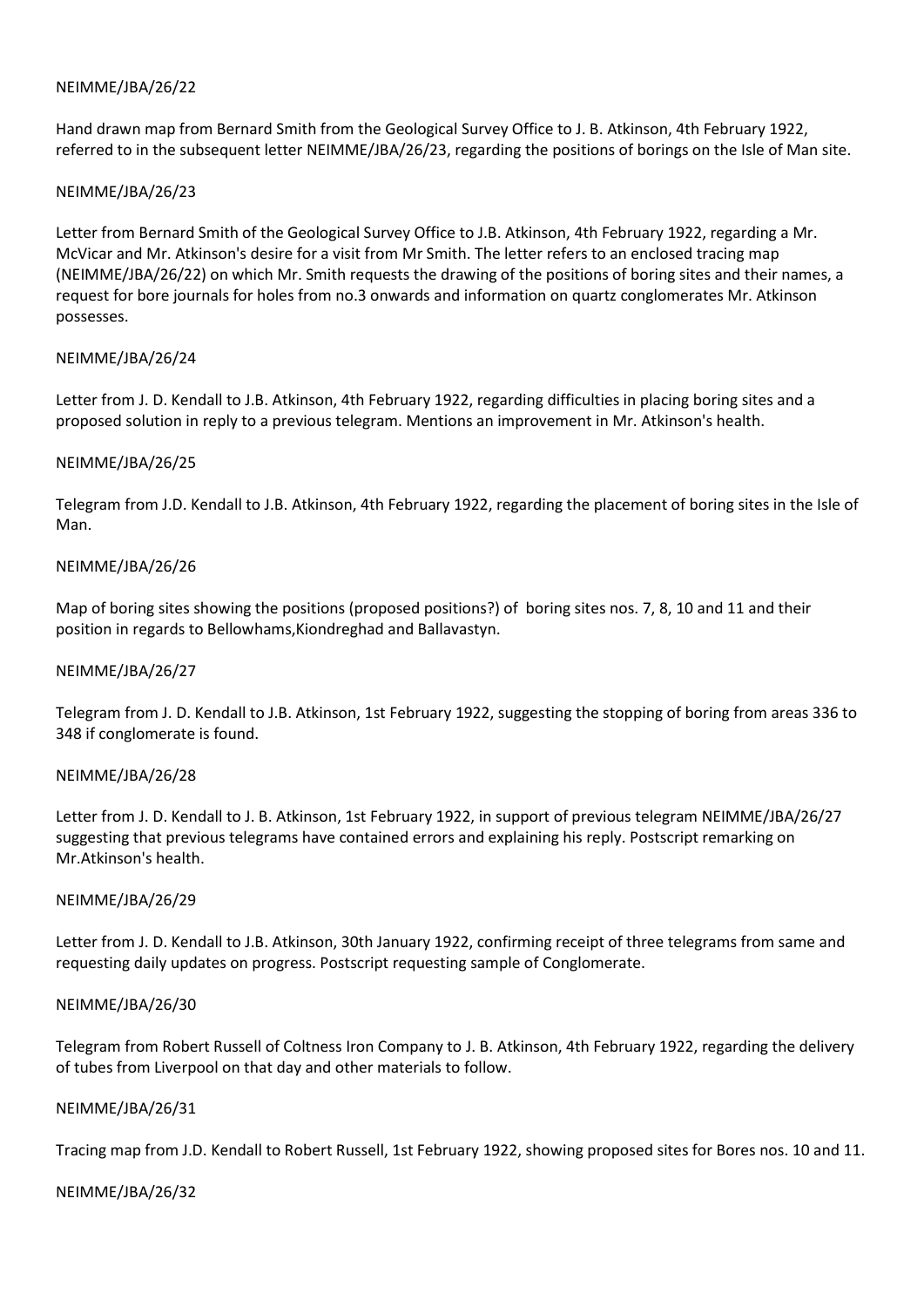Letter from Robert Russell of Coltness Iron Company to J.B. Atkinson, 2nd February 1922, enclosing tracing (NEIMME/JBA/26/31) and letter (NEIMME/JBA/26/33) from J. D. Kendall and agreeing to the placing of Boring site 11 that Mr. Kendall suggests. Confirms telegram ( NEIMME/JBA/26/30).

## NEIMME/JBA/26/33

Copy of letter from J.D. Kendall to Robert Russell, 1st February 1922, remarking on telegrams received from Mr. Atkinson and a number of errors that have caused 'uncertainty'. The letter also refers to the enclosed tracing (NEIMME/JBA/26/32) regarding proposed boring positions 10 and 11.

## NEIMME/JBA/26/34

Letter from Robert Russell of Coltness Iron Company to J.B. Atkinson, 27th January 1922, confirming that J & R Thomson have promised possible delivery of 4 inch tubes within the week and that orders for shotcutters, boiler firebars, manhole boiler joints and sludge boiler joints will be dispatched the next day. A postscript mentions that Bell Bros of Middlesbrough have declared no interest in the matter that has been discussed and have returned the plan they had been sent.

## NEIMME/JBA/26/35

Telegram from Robert Russell of Coltness Iron Company to J.B. Atkinson, 2nd February 1922, confirming that tubes will be dispatched on Saturday and noting the position of Bore no.11.

## NEIMME/JBA/26/36

Letter from Robert Russell via C.R. of Coltness Iron Company to J.B. Atkinson, 31st January 1922, enclosing letter from J. D. Kendall (NEIMME/JBA/26/37).

### NEIMME/JBA/26/37

Letter from J.D. Kendall to Robert Russell, 30th January 1922, concerning telegrams he has received from Mr. Atkinson and his replies to them regarding the rocks found while boring the No. 10 Bore - limestone, shale and a conglomerate of the two.

### NEIMME/JBA/26/38

Telegram from J. D. Kendall to J. B. Atkinson, 30th January 1922, as mentioned in NEIMME/JBA/26/37, advising Mr. Atkinson to continue with No.10 Bore and inform him daily of progress.

### NEIMME/JBA/26/39

Telegram from J. D. Kendall to J. B. Atkinson, 28th January 1922, asking for details of No.10 Bore below 278 feet.

### NEIMME/JBA/26/40

Letter from John D (?) to J.B. Atkinson, 20th January 1922, asking for the report on the boring operations over the previous year.

### NEIMME/JBA/26/41

Letter from Robert Russell of Coltness Iron Company to J. B. Atkinson, 23rd January 1922, regarding a letter from Bell Bros. which suggests they will not be interested in purchasing Isle of Man Ores. Mr. Russell reports that he has asked said company for particulars and a plan, encloses their reply and another letter from a Mr. Foulis for Mr. Atkinsons' perusal.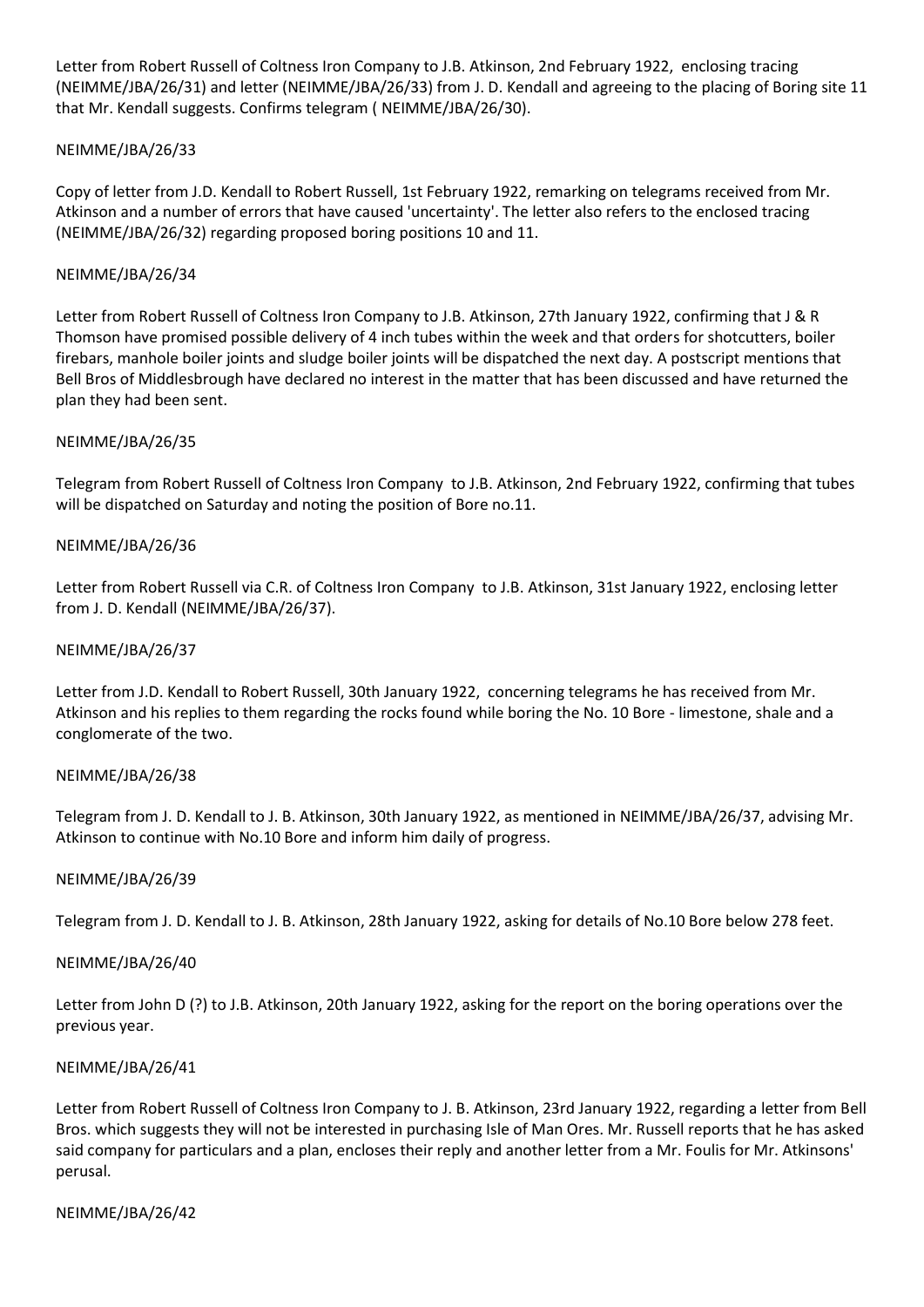Letter from Robert Russell of Coltness Iron Company to J. B. Atkinson, 18th January 1922, regarding a claim for damages from a Mr Teare for £10 which Mr. Atkinson wants to reduce to £5, the enclosing of two weeks pay sheets from a Mr. Manson and an enquiry made regarding the reduction of borer's rates to J and R.Thomson which has met with a negative reply.

## NEIMME/JBA/26/43

Letter from Robert Russell of Coltness Iron Company to J.B. Atkinson, 17th December 1921, relating the details of a letter received from J.D. Kendall suggesting that Mr. Atkinson reply by telegram rather than post to his requests in the interests of speed and accuracy.

## NEIMME/JBA/26/44

Letter from Robert Russell of Coltness Iron Company to J.B. Atkinson, 19th December 1921, regarding the supply of material from J.and R. Thomson to Mr. Manson and enclosing the accounts from the Isle of Man Steam Packet Company for carriage of tubes supplied by the Scottish Tubes Company and the Ramsey Coal Company.

## NEIMME/JBA/26/45

Letter from Robert Russell of Coltness Iron Company to J. B. Atkinson, 15th December 1921, regarding a claim by the Sullivan Company and the ordering of 4 inch boring tubes from J. and R. Thomson.

### NEIMME/JBA/26/46

Copy of letter from Coltness Iron Company to J. and R. Thomson, 2nd December 1921, referred to in NEIMME/JBA/26/45 asking for prices regarding 4 inch boring tubes, flush joints and shot drills.

## NEIMME/JBA/26/47

Copy of letter from Coltness Iron Company to J.and R. Thomson, 15th December 1921, referred to in NEIMME/JBA/26/45 confirming the order of 30 boring tubes, a mild steel case hardened shoe, a mild steel driving cap and 6 cast steel shotcutters from Liverpool.

### NEIMME/JBA/26/48

Letter from Robert Russell of Coltness Iron Company to J. B. Atkinson, 6th December 1921, regarding J.D. Kendall's advice to stop boring on the No.8 hole and telegraphing supplementary journals to him to save from unnecessary boring, while also suggesting a position for no.10 Bore. Postscript refers to Mr. Russell's telegram to Mr. Atkinson recommending following Mr. Kendall's advice.

### NEIMME/JBA/26/49

Letter from Robert Russell via C.R. of Coltness Iron Company to J. B. Atkinson, 9th December 1921, regarding J.D. Kendall's advice to enlarge the size of holes on the boring tubes.

### NEIMME/JBA/26/50

Copy of letter from C.R. of Coltness Iron Company to J.B. Atkinson, 8th December 1921, enclosing invoices from the Sullivan Machinery Company and J and R Thomson and enquiring when 4 inch Tubes will be needed.

### NEIMME/JBA/26/51

Original letter of NEIMME/JBA/26/50 above from C.R. of Coltness Iron Company to J.B. Atkinson, 8th December 1921.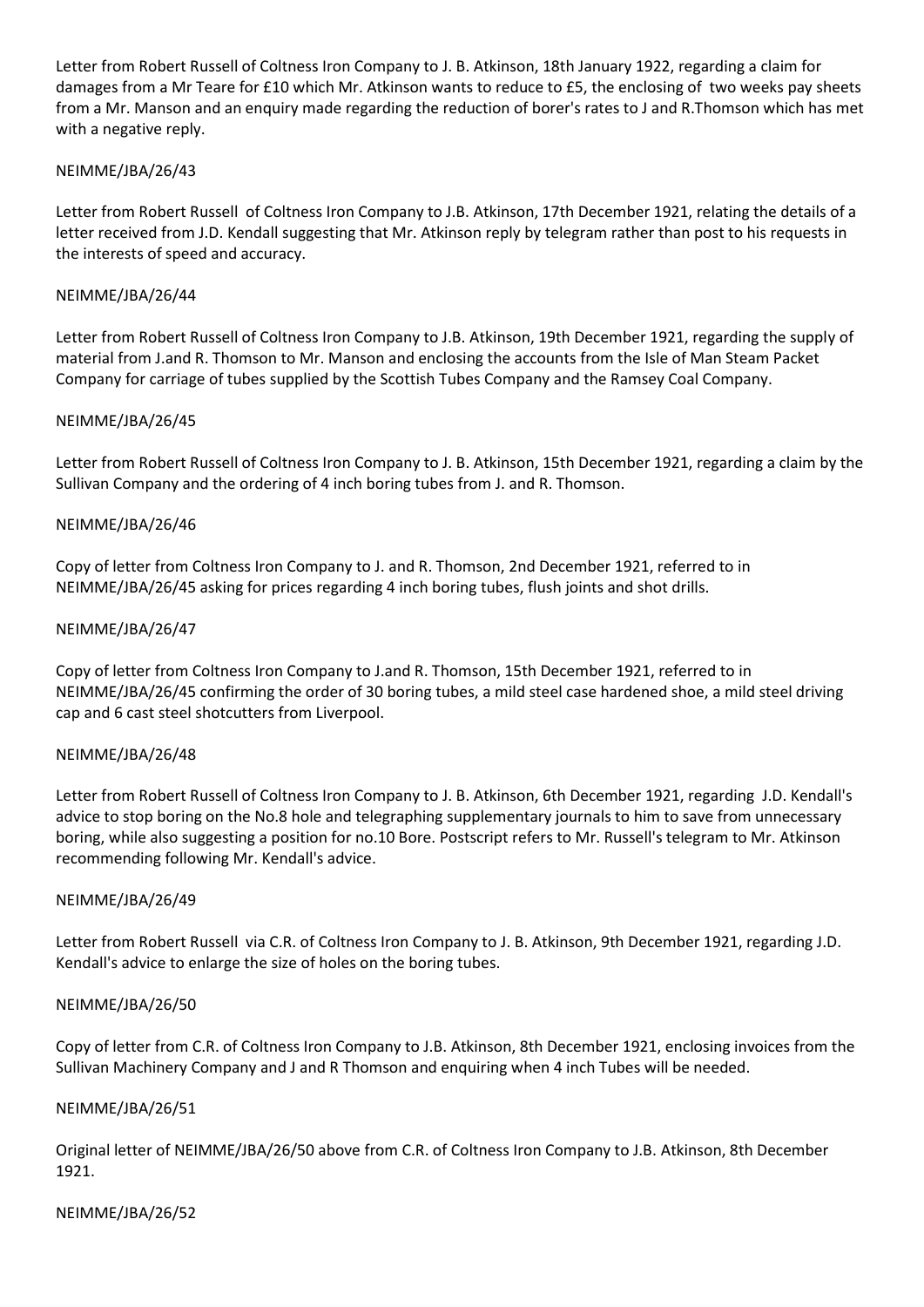Letter from Robert Russell of Coltness Iron Company to J.B. Atkinson, 12th December 1921, regarding a received letter from Mr. J.D. Kendall complaining of misrepresentation and the tardiness of receiving information leading to unnecessary boring.

### NEIMME/JBA/26/53

Letter from the H.M. Inspector of Taxes to J. B. Atkinson, 29th November 1921, regarding Mr. Atkinson's liability for the year 1921-22 and his pension assessment.

### NEIMME/JBA/26/54

The Tax assessment referred to in NEIMME/JBA/26/53, 3rd November 1921.

### NEIMME/JBA/26/55

Map of Ramsey Bay including the Point of Ayre, Jurby, Andreas, Bride and Ramsey, date unknown.

## NEIMME/JBA/26/56

Letter from E.O. Simcock to J. B. Atkinson, 7th December 1921, regarding a Mr. T.J. Thomas who has written a number of letters to Mr. Simcock requesting information about the Minnie Pit explosion and his proposal to write an article for the Iron and Coal Trades Review on the subject. Mentions a 'startling notion' that Mr. Simcock has. Also mentions petrol-lighters Mr. Simcock has for Mr. Atkinson.

## NEIMME/JBA/26/57

Letter from Robert Russell of Coltness Iron Company to J. B. Atkinson, 2nd December 1921, regarding an unsigned paysheet and a query over Borers' working hours, mentioning a Mr. Thomson and a Mr. Manson.

### NEIMME/JBA/26/58

Letter from J.D. Kendall, Consulting Mine Engineer, to J. B. Atkinson, 5th December 1921, regarding letters and telegrams received and his telegraphing Mr. Russell to stop Bore No. 8.

### NEIMME/JBA/26/59

Telegram from Robert Russell of Coltness Iron Company to J.B. Atkinson, 6th December 1921, regarding the stopping of Bore No. 8 and a tracing map enclosed for a proposed site ten ( NEIMME/JBA/26/ 55?)

### NEIMME/JBA/26/60

Letter from Robert Russell of Coltness Iron Company to J.B. Atkinson, 2nd December 1921, mentioning the enclosing of a letter from a Mr. Kendall to Mr. Russell (NEIMME/JBA/26/61)

### NEIMME/JBA/26/61

A copy of a letter from J. D. Kendall to Robert Russell, 1st December 1921, advising Mr. Atkinson not to go eastward with the boring and giving reasons.

### NEIMME/JBA/26/62

Letter from Robert Russell of Coltness Iron Company to J.B. Atkinson, 29th November 1921, mentioning the enclosing of a letter from Mr. Kendall to Mr. Russell (NEIMME/JBA/26/63) and also advising to continue with a claim for damages by a Mr J.J. Christian of Ballaghanes as he thinks best.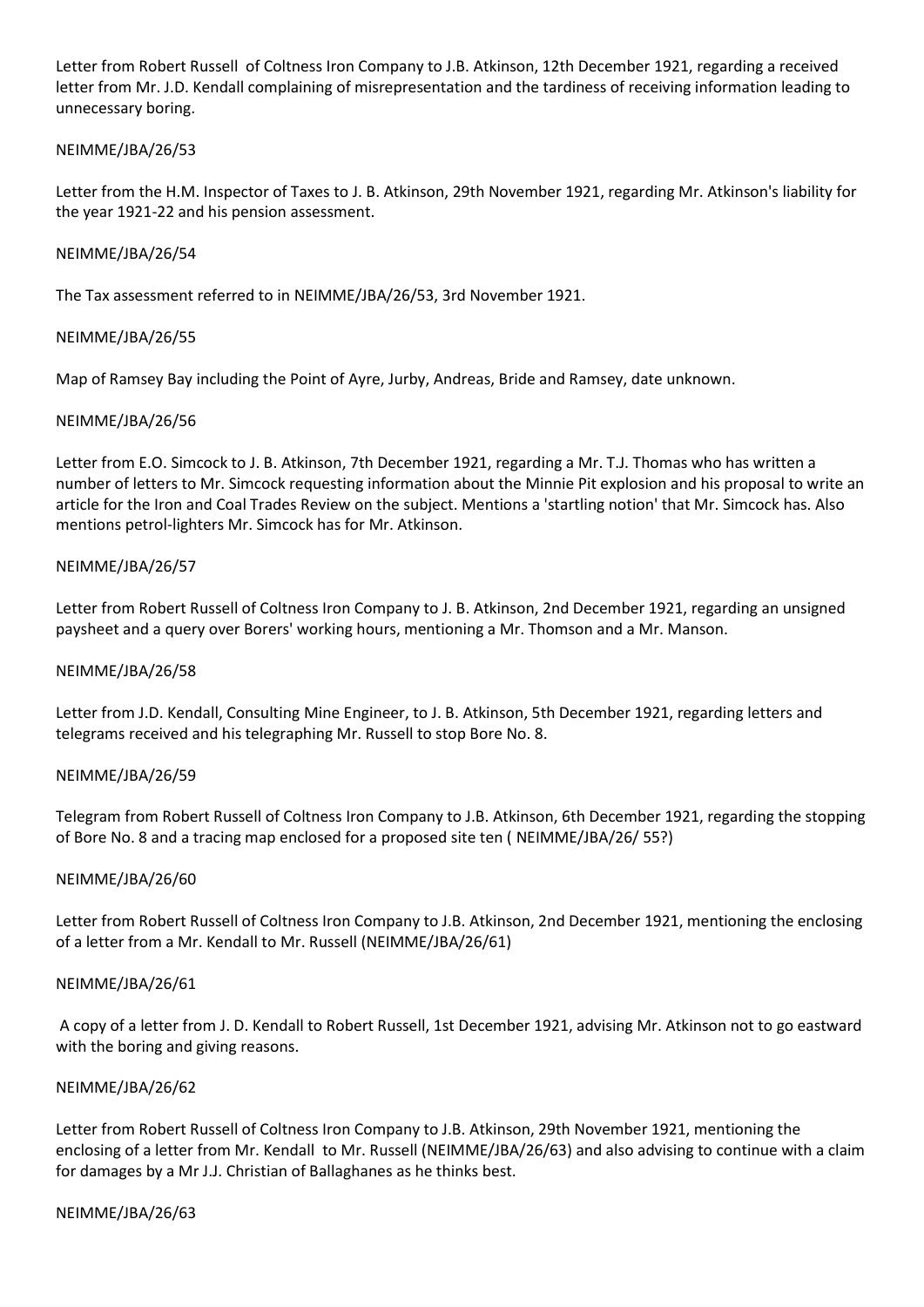Copy of a letter from J.D. Kendall to Robert Russell, 28th November 1921, regarding the reducing of time in withdrawing tubes, suggesting that using different joint couplings may help, remarking Sullivans don't have that problem. Also suggests continuing with no.8 despite finding sample of bracciated quartz.

### NEIMME/JBA/26/64

Letter from Robert Russell of Coltness Iron Company to J.B. Atkinson, 25th November 1921, regarding the sending of a bank draft and pay sheet and also noting that unemployment insurance is not payable on the Isle of Man suggesting Mr Manson will decide whether it is paid or not.

## NEIMME/JBA/26/65

Letter from J. D. Kendall to J.B. Atkinson, 26th November 1921, regarding the finding of bracciated quartz in hole no.8. (reiterated in NEIMME/JBA/26/63)

## NEIMME/JBA/26/66

Letter from Robert Russell of Coltness Iron Company to J.B. Atkinson, 26th November 1921, regarding the increasing of the diameter of the Drum suggested by Mr. Manson. Postscript asking when to order 4 inch Tubes and Shot Drills.

## NEIMME/JBA/26/67

Letter from H.M. Inspector of Taxes to J. B. Atkinson, 18th November 1921, regarding pension assessment and suggesting amending the assessment previously sent by Mr. Atkinson to allow him to receive the benefits due to a married man.

### NEIMME/JBA/26/68

Letter from Robert Russell of Coltness Iron Company to J.B. Atkinson, 24th November 1921, mentioning the enclosing of a letter from Mr. Kendall to Mr Russell (NEIMME/JBA/26/69).

### NEIMME/JBA/26/69

Copy of a letter from Mr. J.D. Kendall to Robert Russell, 23rd November 1921, disagreeing with Mr. Atkinson's proposal to leave the previous mining area and start afresh somewhere else, suggesting that Mr. Atkinson has misunderstood his source in the ' Iron Ores of Great Britain and Ireland'.

### NEIMME/JBA/26/70

Telegram from Robert Russell of Coltness Iron Company to J. B. Atkinson, 21st November 1921, regarding a legal matter with 'Kneal'. Agrees with third suggestion discussed and suggests getting a good lawyer.

### NEIMME/JBA/26/71

Letter from Robert Russell of Coltness Iron Company to J. B. Atkinson, 22nd November 1921, mentioning the enclosing of a letter sent to J.and R. Thomson and their reply. (NEIMME/JBA/26/72 and 73) Also asks for particulars of Shot Drills required while confirming that there is enough 4 inch Tubes for requirements.

### NEIMME/JBA/26/72

Letter from Thomas Russell of Coltness Iron Company to J.and R .Thomson,17th November 1921, enquiring as to the availability of 4 inch Tubes and Shot Drills and asking whether their borers wages have been reduced.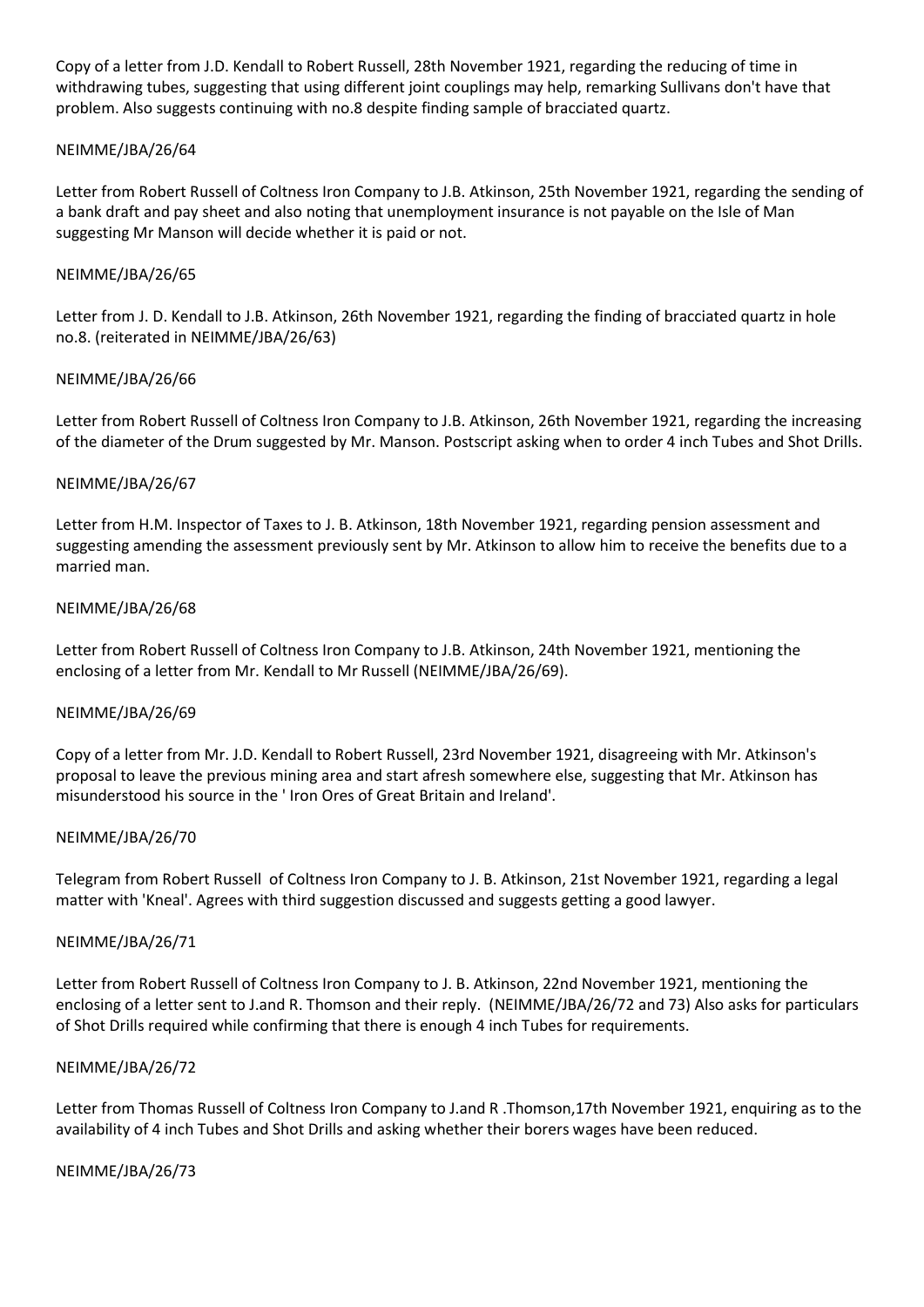Letter from A.Adamson of J.and R. Thomson to Coltness Iron Company, 19th November 1921, regarding Mr. Mansons' previous working arrangements, and the availability of 4 inch tubes and shot drills. Also mentions that there has been no reduction of borers' wages.

## NEIMME/JBA/26/74

Letter from Robert Russell of Coltness Iron Company to J.B. Atkinson, 21st November 1921, referring to a letter received from Mr. Kendall suggesting making the bore holes a little larger to help with drawing the tubes and strengthening said tubes by increasing the length of screw used. Notes on the letter suggest neither is practicable.

### NEIMME/JBA/26/75

Letter from Robert Russell of Coltness Iron Company to J.B. Atkinson, 17th November 1921, referring to a previous letter from Mr. Russell to Mr. Atkinson and a previous letter from Mr.Kendall suggesting a Borehole site. Mr. Russell suggests placing Borehole No. 9 where Mr. Kendall suggests, and encloses a tracing map of the site for clarification. (NEIMME/JBA/26/76)

### NEIMME/JBA/26/76

Tracing map from Robert Russell of Coltness Iron Company to J.B. Atkinson, 17th November 1921, showing the suggested placement of Borehole no.9 referred to in the previous letter (NEIMME/JBA/26/75)

### NEIMME/JBA/26/77

Letter from Robert Russell of Coltness Iron Company to J.B. Atkinson, 5th December 1921, mentioning the enclosing of a letter from Mr. Kendall about a proposed site for Borehole no. 10.

### NEIMME/JBA/26/78

Copy of a letter from J. D. Kendall to Robert Russell, 3rd December 1921, regarding a misunderstanding over the boring of site no.10 and the problems Mr. Kendall thinks will arise from this.

### NEIMME/JBA/26/79

Tracing map from Robert Russell of Coltness Iron Company (?), 5th December 1921, showing the positions of Boreholes 7,8 and 10.

### NEIMME/JBA/26/80

Letter from (Thomas?) Russell of Coltness Iron Company to J.B. Atkinson, 17th November 1921, mentioning the enclosing of a bank draft and a pay sheet, and requesting clarification regarding the question of unemployment insurance.

### NEIMME/JBA/26/81

Letter from Robert Russell of Coltness Iron Company to J.B. Atkinson, 19th November 1921, regarding the usefulness of a railway shed and the offer of a Mr. Stowell whose letter Mr. Russell encloses.

### NEIMME/JBA/26/82

Letter from C.R. on behalf of Robert Russell of Coltness Iron Company to J.B. Atkinson, 15th November 1921, mentioning the enclosing of an invoice received from the Ramsey Coal Company and a typed copy of the journal of No.6 Bore.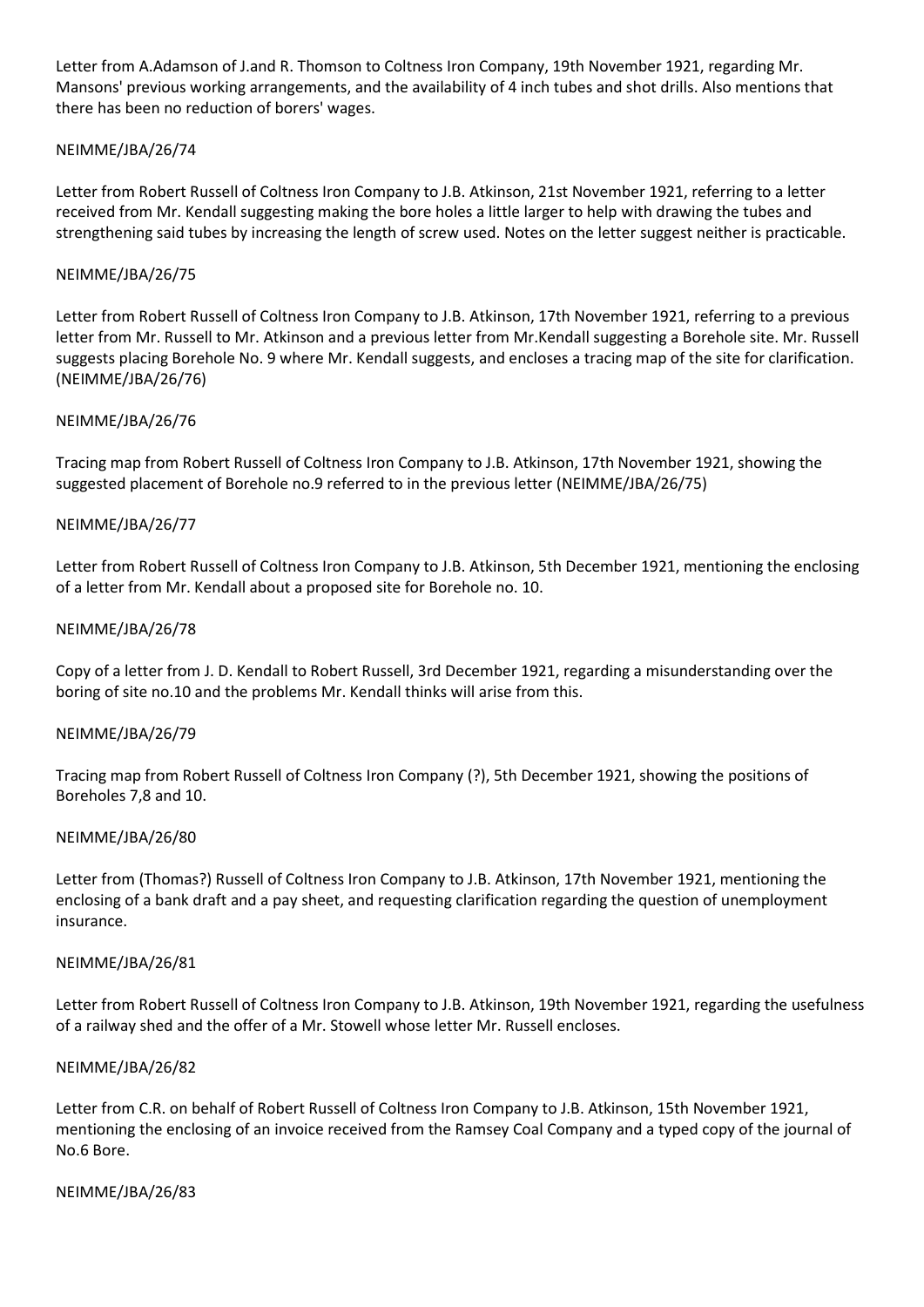Letter from J.D. Kendall to J. B. Atkinson, 16th November 1921, regarding the ground from No. 8 Bore of which Mr. Kendall has concerns and his request for a journal and samples to clarify the situation.

### NEIMME/JBA/26/84

Letter from Robert Russell of Coltness Iron Company to J.B. Atkinson, 14th November 1921, mentioning the enclosing of a letter from Mr. Kendall (NEIMME/JBA/26/85) and his opinions about it.

### NEIMME/JBA/26/85

Copy of a letter from J. D. Kendall to Robert Russell, 12th November 1921, mentioning concerns with the ground in the No.8 hole and wishing to receive a copy of the journal pertaining to it.

### NEIMME/JBA/26/86

Letter from Robert Russell of Coltness Iron Company, 9th November 1921, reiterating details sent in a telegram (NEIMME/JBA/26/90) asking for a tracing of the proposed site for the No. 9 Bore near Kionlough since it differs from Mr. Kendalls'. Mr. Russell also requests clarification on problems with a fault line running through Bores 3, 6 and 2.

### NEIMME/JBA/26/87

Letter from Thomas Russell of Coltness Iron Company to J.B. Atkinson, 7th November 1921, regarding the borer's pay sheet which Mr. Russell encloses. Questions are raised about reduced hours and increased rates for 3 men and an error regarding unemployment insurance brought to the attention of Mr. Manson.

### NEIMME/JBA/26/88

Letter from Robert Russell of Coltness Iron Company to J.B. Atkinson, 5th November 1921, mentioning the enclosing of a letter from Mr.Kendall (NEIMME/JBA/26/89) and his suggestion of the site for the No. 9 hole.

### NEIMME/JBA/26/89

Copy of letter from J. D. Kendall to Robert Russell, 3rd November 1921, regarding the stopping of boring at the no.6 hole and the suggested site for the no.9 hole. Also mentions a change in Mr. Russell's circumstances.

### NEIMME/JBA/26/90

Telegram from Robert Russell of Coltness Iron Company to J.B. Atkinson, 9th November 1921, whose contents are reiterated in the letter (NEIMME/JBA/26/86)

### NEIMME/JBA/26/91

Letter from (Thomas?) Russell of Coltness Iron Company to J.B. Atkinson, 9th November 1921, mentioning the enclosing of invoices from Sullivan Machinery Company and J. and R. Thomson and an account from Clague & Sons that needs clarification.

### NEIMME/JBA/26/92

Letter from (Thomas?) Russell of Coltness Iron Company to J.B. Atkinson, 10th November 1921, mentioning the enclosing of an invoice for caps and shoes from John Spencer Ltd. and requesting a copy of the journal for the no. 6 hole.

### NEIMME/JBA/26/93

Letter from J. D. Kendall to Robert Russell, 28th June 1921, containing a map indexing the strata of the old coal Bores.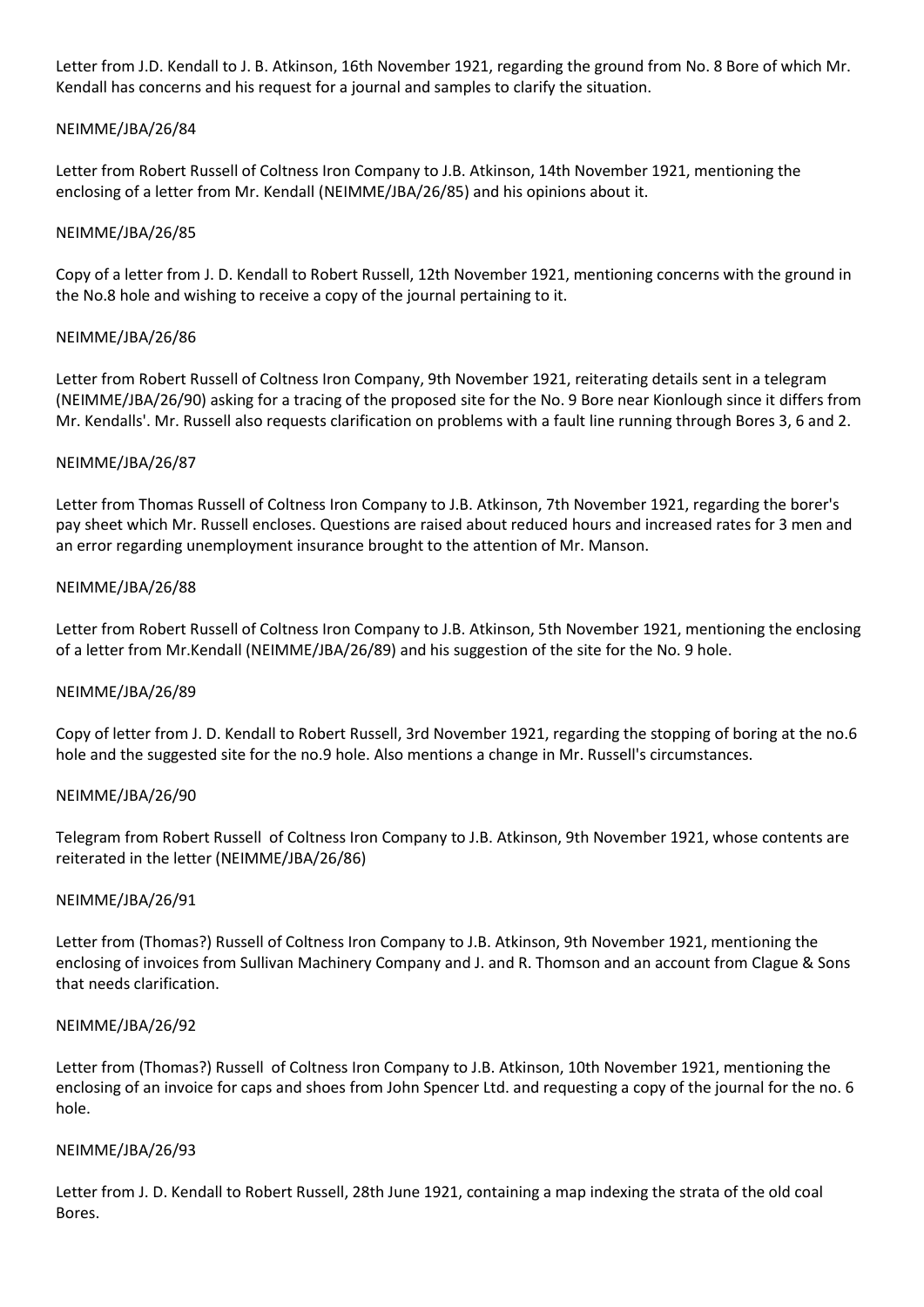Letter from (Thomas?) Russell of Coltness Iron Company to J.B. Atkinson, 27th October 1921, regarding the forwarding of letters and accounts to Mr. Russell, the sending of cheques for said accounts and requesting a copy of a letter sent to MacWhannell and Nelson regarding a claim from Mr. Wheal. Postscript regarding the enclosing of typed copies of Bores nos.4, 5 and 7.

#### NEIMME/JBA/26/95

Letter from Thomas Russell of Coltness Iron Company to J.B. Atkinson, 2nd November 1921, mentioning the enclosing of a bank draft and pay sheet and bringing up the problem of unemployment insurance which Mr. Atkinson does not deduct.

### NEIMME/JBA/26/96

Letter from (Thomas?) Russell of Coltness Iron Company to J.B. Atkinson, 31st October 1921, mentioning that Mr. (Robert?) Russell is presently working from home, and will advise on the claim of Mr. Wheal on his return to work.

#### NEIMME/JBA/26/97

Postcard from Petters Limited to Coltness Iron Company, 20th October 1921, showing an oil engine and acknowledging receipt of a wire on the same day.

#### NEIMME/JBA/26/98

Letter from (Thomas?) Russell of Coltness Iron Company, 22nd October 1921, mentioning the departure of Mr. (Robert) Russell on a short holiday and mentioning Mr. Atkinson's comments on the Petter's pump.

#### NEIMME/JBA/26/99

Extracts from correspondence between McWhannell and Nelson and J.B. Atkinson concerning the claim for damages from Mr. Kneale of Ballalheaney for the use of his land for the No.1 Bore, 22nd May 1921- 14th July 1921, disputing the amount of £25 Mr. Kneale asks for and the nature of the damages, with Mr. Atkinson suggesting that Mr. Kneale cannot claim for the use of roads, fields and passage over water but only the actual damage to the land.

#### NEIMME/JBA/26/100

Letter from Coltness Iron Company to J.B. Atkinson, 11th July 1921, regarding a letter from McWhannell and Nelson about Mr. Kneale's claim for damages at the no.1 Bore and suggesting a compromise to avoid the projected costs of arbitration.

### NEIMME/JBA/26/101

Extracts from correspondence between McWhannell and Nelson and J.B. Atkinson concerning the claim for damages from Mr. Lawrence Kneale of Ballalheany for the use of his land for the no.1 Bore, 5th August 1921-8th October 1921, with Mr. Atkinson trying to bring Mr.Kneale down from his £25 claim with no success despite meetings and the proposal of arbiters of an agreement (Mr. Atkinson suggesting a Mr.Todd of the Salt Works, Mr. Kneale suggesting a Mr. Alfred Christian, a retired farmer and a relative of Mr. J.J. Christian who owned the land on which no. 2 Bore was situated).

### NEIMME/JBA/26/102

Letter from Robert Russell of Coltness Iron Company to J.B. Atkinson, 21st October 1921, asking for copies of the journals of Boreholes 4,5 and 7.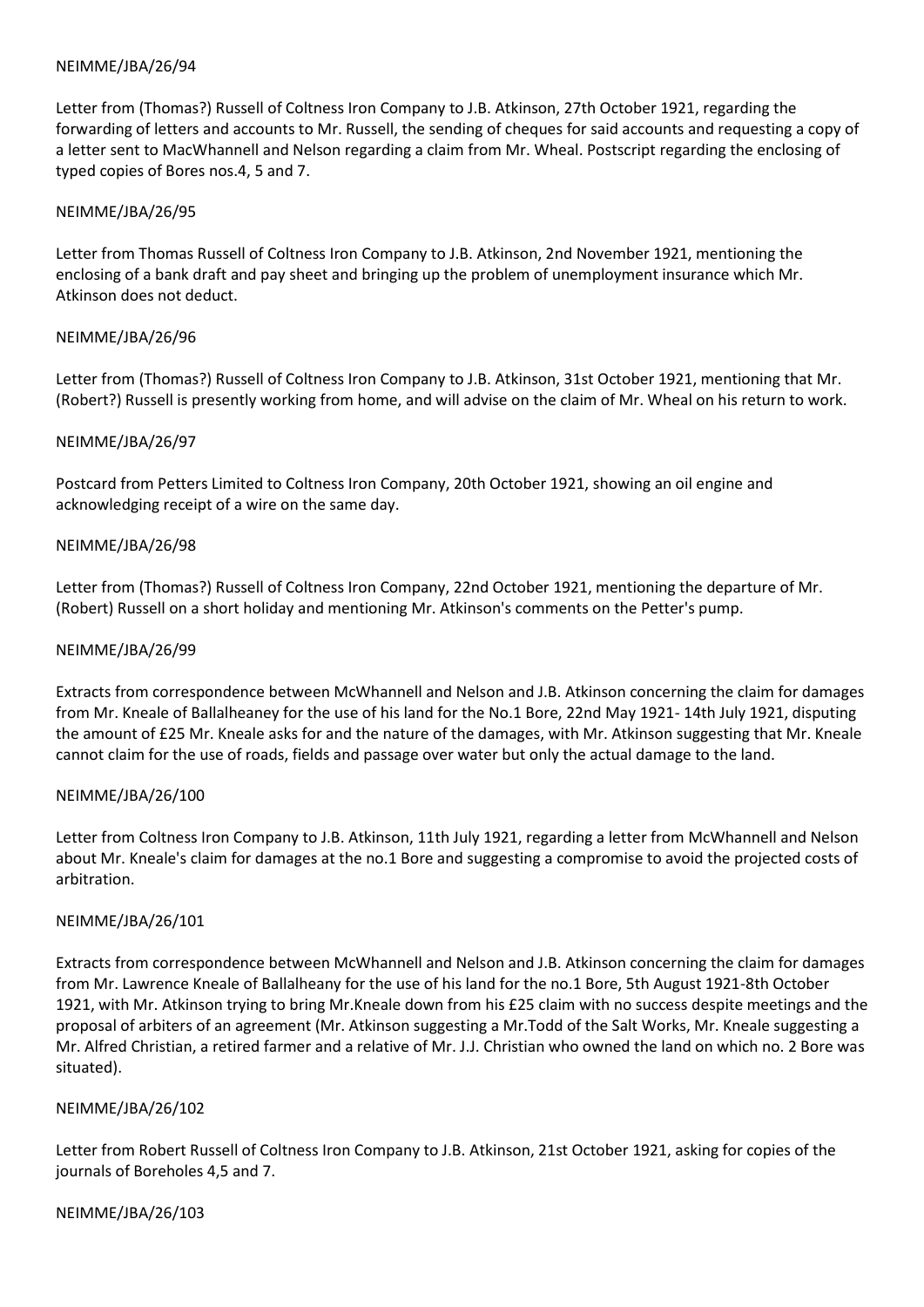Letter from Robert Russell of Coltness Iron Company to J.B. Atkinson, 21st October 1921, regarding the correspondence between McWhannell and Nelson ,Coltness Iron Company and Mr J.B. Atkinson concerning Lawrence Kneale's claims for damages. The writer leaves the question of payment or arbitration to Mr. Atkinson's discretion.

### NEIMME/JBA/26/104

Copy of letter from McWhannell and Nelson to the Coltness Iron Company, 8th October 1921, excerpted in NEIMME/JBA/26/101, in which the question of Mr. Lawrence Kneale's damages are brought up, with Mr.Kneale withdrawing his offer for £25 since Mr. Atkinson will not accept this but suggesting that he will agree to arbitration under the Arbitration Act.

### NEIMME/JBA/26/105

Copy of letter from Coltness Iron Company to McWhannell and Nelson, 21st October 1921, advising that a copy of their letter to the Company (NEIMME/JBA/26/104) has been forwarded to Mr. Atkinson.

### NEIMME/JBA/26/106

Telegram from Petters Limited to J.B. Atkinson, 21st October 1921, confirming that a wheel has been sent on the passenger train one day previously.

### NEIMME/JBA/26/107

Letter from Petters Limited to J.B. Atkinson, 20th October 1921, confirming receipt of a telegram requesting a replacement for a large spur wheel pumping set and that said replacement is being sent that day. (as confirmed in NEIMME/JBA/26/106).

#### NEIMME/JBA/26/108

Seven blank geological formation record pages.

### NEIMME/JBA/26/109

Letter from Thomas Russell of Coltness Iron Company to J.B. Atkinson, 11th October 1921, regarding the arrival in the Isle of Man of Mr. Manson and the question of his travelling expenses from J. and R. Thomson. The letter also mentions the sending of Mr. Atkinson's own expenses.

### NEIMME/JBA/26/110

Letter from J.D. Clucas, advocate, to J.B. Atkinson, 21st October 1921, concerning Ballasteen boring and enclosing a small account in connection with this. Mr. Clucas also brings up the amount of iron tubes left in the field and hopes they will be cleared soon.

### NEIMME/JBA/26/111

Letter from Petters Limited to Coltness Iron Company, 24th May 1921, replying to an enquiry about a pumping set and suggesting a suitable one for purchase, enclosing the discounts allowed.

#### NEIMME/JBA/26/112

Order form for the Victory model 'Petter Junior' safety oil engine from Petters Limited to Coltness Iron Company, despatched 16th May 1921, with details of contents checked by Mr. G. Forsey and packed by Parsons.

### NEIMME/JBA/26/113

Advertisement for Petter Junior Pumping Plants with specifications and prices.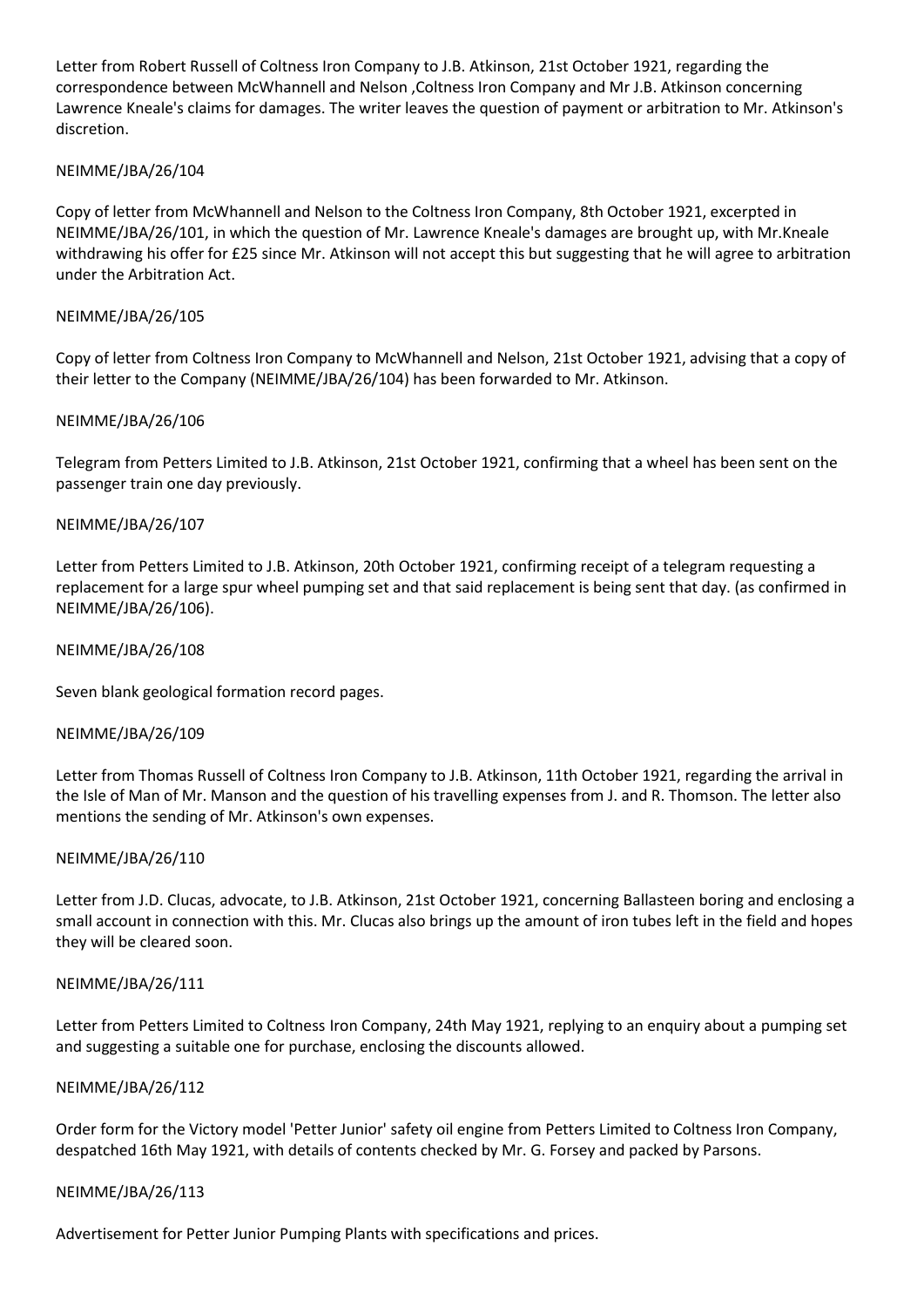Letter from Robert Russell of Coltness Iron Company to J. B. Atkinson, 6th October 1921, regarding the payment of damages to Thomas Kneen for the no.4 Bore and requesting an estimate for the cost of Sullivan's boring.

### NEIMME/JBA/26/115

Letter from Robert Russell of Coltness Iron Company to J.B. Atkinson, 6th October 1921, regarding a disagreement over the siting of Bore no.8 and Mr.Kendall's letters of advice thereon, with Mr. Russell feeling he may be made a scapegoat for fixing sites of bores where there is a disagreement between Mr. Kendall and Mr. Atkinson, suggesting that his preference is for Mr.Kendall's position.

## NEIMME/JBA/26/116

Newspaper article from the Iron and Coal Trades Review, 16th September 1921, 'Suggestions for the standardisation of geological sections of strata proved in Boreholes, shafts,etc.' by Major H. Roscoe, O.B.E.

## NEIMME/JBA/26/117

Letter from Robert Russell of Coltness Iron Company to J.B. Atkinson, 22nd September 1921, mentioning the enclosing of an advice note from the Scottish Tube Co. Ltd (NEIMME/JBA/26/118). There is also a suggestion that Mr. Manson should return when certain tubes arrive at Ramsey.

## NEIMME/JBA/26/118

Advice note from the Scottish Tube Co. Ltd. to Coltness Iron Company, 20th September 1921, confirming goods ordered and their shipment from Liverpool to Ramsey.

### NEIMME/JBA/26/119

Letter from the cashier of Coltness Iron Company ( Thomas Tudhope?) to J.B. Atkinson, 29th September 1921, mentioning the enclosing of a cheque for Mr. Atkinson's salary for the previous three months.

### NEIMME/JBA/26/120

Letter from Robert Russell of Coltness Iron Company to J.B. Atkinson, 29th September 1921, (NEIMME/JBA/26/121) mentioning the enclosing of a letter from Mr. Kendall and asking for an account of Sullivan's costs.

### NEIMME/JBA/26/121

Copy of letter from J.D. Kendall to Robert Russell, 28th September 1921, regarding the machinery supplied by Sullivans, and the high cost to them of the contract asking for an account of the exact cost. Mr. Kendall also provides a sketch of his proposed site for Borehole no.8.

### NEIMME/JBA/26/122

Telegram from Robert Russell of Coltness Iron Company to J. B. Atkinson, 26th September 1921, regarding a letter from Mr. Kendall and a question that arises from this. The telegram also mentions problems with Borehole no.7 with the question of stopping or continuing contingent on which is more costly.

### NEIMME/JBA/26/123

Letter from Robert Russell of Coltness Iron Company to J. B. Atkinson, 26th September 1921, mentioning the enclosing of a letter from Petters Ltd. (NEIMME/JBA/26/124) and an invoice from Sullivan Machinery Co.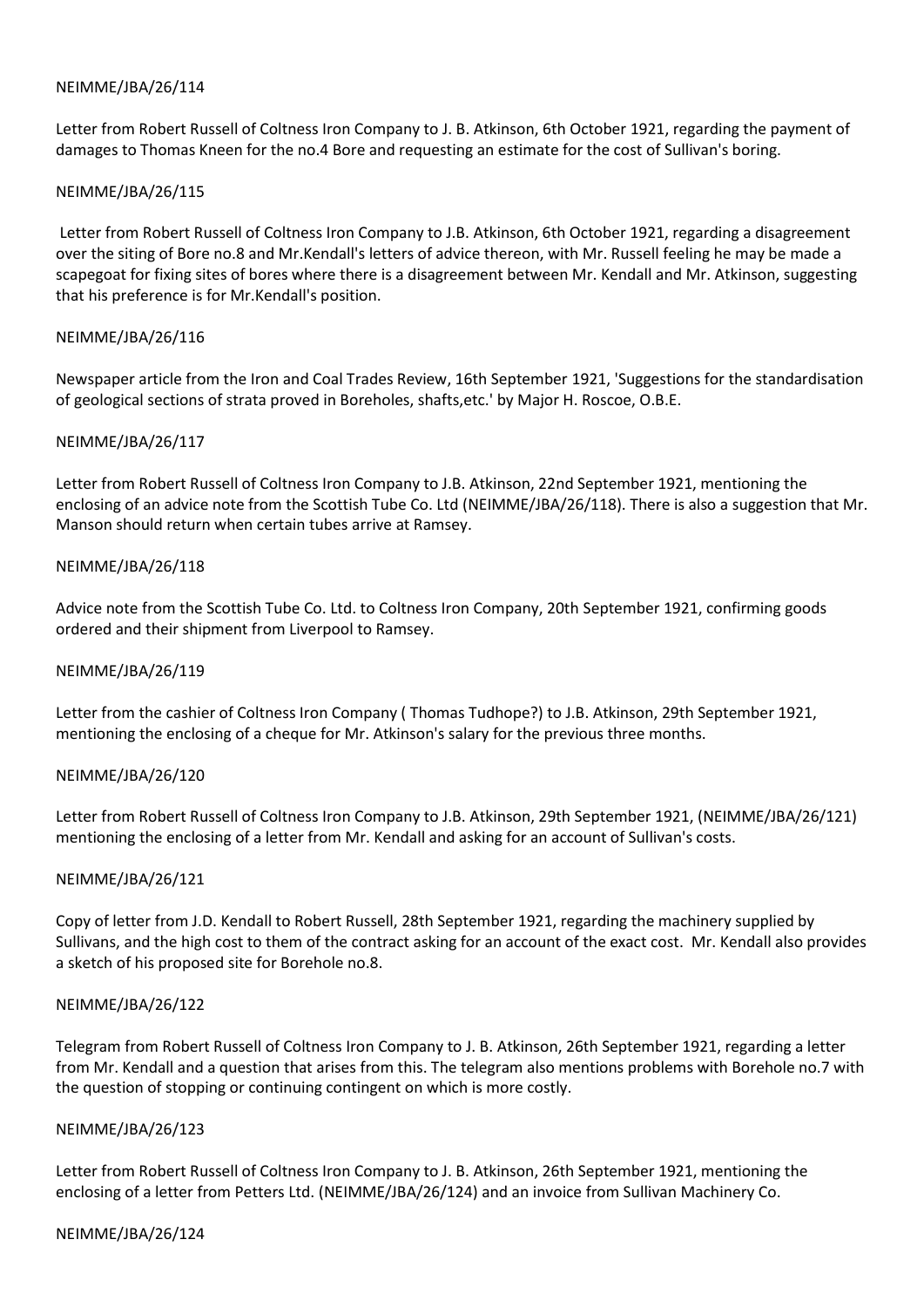Copy of letter from A.M. Brown of Petters Ltd. to Coltness Iron Company, 19th September 1921, regarding problems with the No.3 pumping set provided by Petters with the said company denying responsibility and suggesting that had they received more information on the details of their use they would have advised the use of a different pump.

### NEIMME/JBA/26/125

Letter from Robert Russell of Coltness Iron Company to J.B. Atkinson, 27th September 1921, mentioning the enclosing of a letter from Mr.Kendall. (NEIMME/JBA/26/126)

### NEIMME/JBA/26/126

Copy of letter from J. D. Kendall to Robert Russell, 24th September 1921, suggesting after examining samples from the site that Borehole no. 7 be stopped.

## NEIMME/JBA/26/127

Letter from Robert Russell of Coltness Iron Company to J.B. Atkinson, 26th September 1921, regarding the L. Kneale case and enclosing a letter from McWhannell and Nelson on the subject (NEIMME/JBA/26/128), with Mr. Russell advising Mr. Atkinson to apprise the solicitors on what is being done about the matter.

## NEIMME/JBA/26/128

Copy of letter from McWhannell and Nelson to Coltness Iron Company, 23rd September 1921, advising them that legal proceedings against the company will be taken forthwith on behalf of their client L. Kneale although the solicitors do suggest that Mr. Kneale is prepared to agree to arbitration by two persons under the Arbitration Act.

## NEIMME/JBA/26/129

Letter from Robert Russell of Coltness Iron Company to J.B. Atkinson, 26th September 1921, mentioning the enclosing of a letter from Mr. Kendall (NEIMME/JBA/26/130), a tracing and suggesting that if Mr.Kendall's proposed site for Bore no. 8 is approved beginning work immediately. The letter also confirms the sending of a telegram (NEIMME/JBA/26/122).

### NEIMME/JBA/26/130

Copy of letter from J.D. Kendall to Robert Russell, 23rd September 1921, mentioning the enclosing of a tracing showing old and new Bores, the lines of faulting and the inferred formation boundaries.

### NEIMME/JBA/26/131

Letter from J. D. Kendall, consulting mining engineer, to J.B. Atkinson, 24th September 1921, confirming the receipt of seven samples, and asking for more.

### NEIMME/JBA/26/132

Letter from J.D. Clucas, advocate, to J.B. Atkinson, 27th September 1921, regarding the Bore on Ballasteen and confirming the receipt of a previous letter.

### NEIMME/JBA/26/133

Letter from Robert Russell of Coltness Iron Company to J. B. Atkinson, 24th September 1921, regarding Mr. Kendalls' advice to stop the no.7 Bore and enclosing a copy of a letter from Mr. Kendall.(NEIMME/JBA/26/134)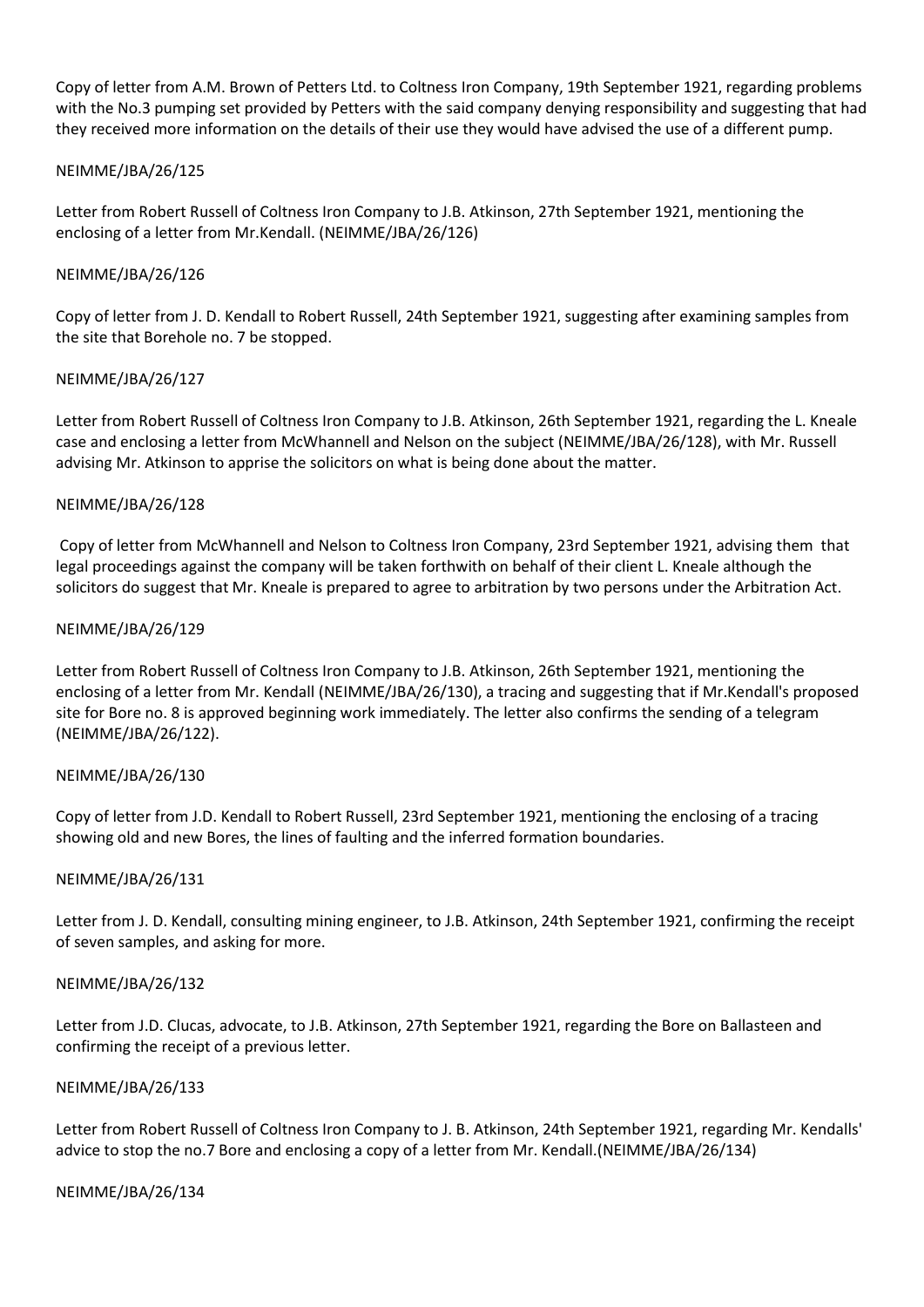Copy of letter from J.D. Kendall to Robert Russell, 23rd September 1921, suggesting that on the evidence of samples received so far, Bore no.7 should probably be stopped. Mr. Kendall also proposes to send his proposed site for Bore no.8 the next day.

## NEIMME/JBA/26/135

Letter from Robert Russell of Coltness Iron Company to J.B. Atkinson, 23rd September 1921, regarding a previously received letter concerning damages, agreeing to Mr. Atkinsons' suggestion.

## NEIMME/JBA/26/136

Telegram from (Robert?) Russell of Coltness Iron Company to J. B. Atkinson, 24th September 1921, passing on Mr. Kendalls' advice to stop No.7 Bore.

## NEIMME/JBA/26/137

Letter from Robert Russell of Coltness Iron Company to J.B. Atkinson, 20th September 1921, regarding the naming of cuttings from No.7 Bore which Mr. Kendall has queried, suggesting that Mr. Atkinson has previously been apprised of the situation.

## NEIMME/JBA/26/138

Letter from Petters Limited to Coltness Iron Company, 9th September 1921, regarding problems with the No.3 pumping set engine no.51922. The company make suggestions for dealing with the problem, and ask if any further advice is needed.

## NEIMME/JBA/26/139

Letter from Robert Russell of Coltness Iron Company to J.B. Atkinson, 14th September 1921, concerning the question of Mr. L.Kneale's damages. Mr. Russell suggests a solution involving both Mr. Atkinson's preferred arbitrator Mr. Todd and Mr. Kneale's, a Mr. Christian (NEIMME/JBA/26/101) with an oversman to be agreed by both. Mr. Russell also suggests a further meeting with Mr. Kneale may see him agree to the 'reasonable' sum Mr. Atkinson suggested.

### NEIMME/JBA/26/140

Letter from Robert Russell of Coltness Iron Company to J.B. Atkinson, 14th September 1921, mentioning the enclosing of a letter from Mr. Kendall (NEIMME/JBA/26/141) and the returning of a loaned book, 'On the Borings of Coal' by John Todd.

### NEIMME/JBA/26/141

Copy of letter from J.D. Kendall to Robert Russell, 12th September 1921, regarding previous samples from Bore no.7 with Mr. Kendall suggesting that they are carboniferous rocks,and have a quite different succession than those found in Bores 1 and 3. Mr. Kendall also asks for clarification on an unknown cutting (NEIMME/JBA/26/137) and also suggests there is no need to visit the island if samples can be sent to him by post.

### NEIMME/JBA/26/142

Letter from Robert Russell of Coltness Iron Company to J.B. Atkinson, 10th September 1921, regarding an order for boring tubes from the Scottish Tube Co. that have been delayed due to the companies' closing for stocktaking.

### NEIMME/JBA/26/143

Postcard from a Mr. C. Cowley to J.B. Atkinson, 11th September 1921, regarding a sample of ore he wishes to send to him if Mr. Atkinson's present address can be forwarded to him.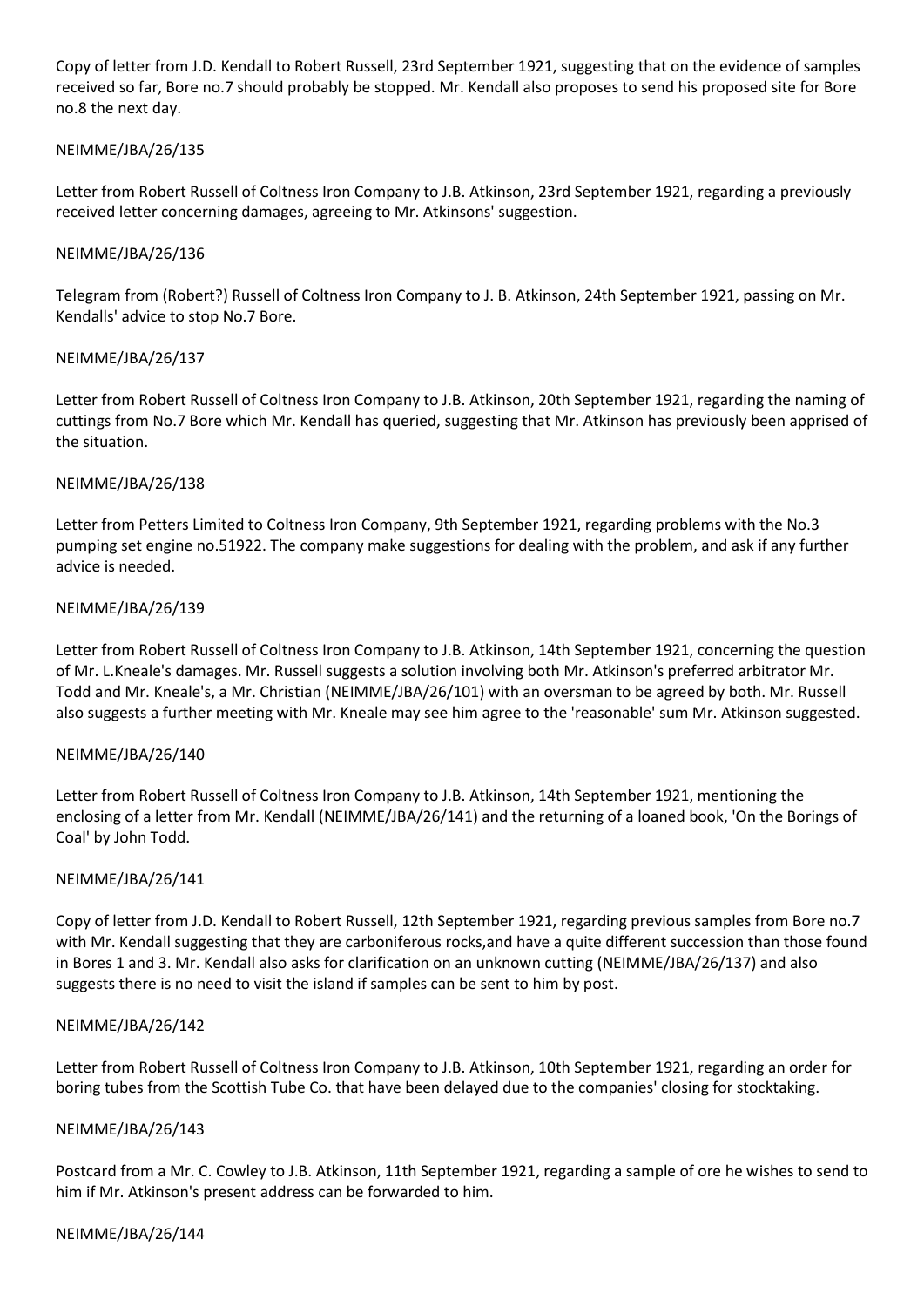Letter from a Mr. A.C.Kayll, secretary and treasurer of the Northeast branch of the National Association of Colliery Managers, to J.B. Atkinson, 9th September 1921, referring to a paper submitted by Mr. Atkinson on the Minnie Pit disaster and the lack of enthusiasm for it by some members of the committee. Mr. Kayll also acknowledges receipt of a plan containing the workings of the Minnie Pit and encloses a letter from a Mr. Graham.

## NEIMME/JBA/26/145

Letter from Robert Russell of Coltness Iron Company to J.B. Atkinson, 5th September 1921, concerning the enclosing of letters to and from Petters Limited (NEIMME/JBA/26/146+148) and asking for the appropriate information to reply to them.

## NEIMME/JBA/26/146

Copy of letter from Coltness Iron Company to Petters Limited, 31st August 1921, enclosing a letter from Mr. Atkinson (NEIMME/JBA/26/147) and expressing regret at the break down of the Petter's pump with the information that the contracting borers are claiming for £5 for time lost.

### NEIMME/JBA/26/147

Copy of letter from J.B. Atkinson to Robert Russell, 29th August 1921, mentioning the breaking down of the Petters pump and the breaking of the cast iron crosshead when a Mr. Sandberg was working on it. Mr. Atkinson also reports that a wrought iron replacement for the crosshead was promised for resumption on the day of the letter. The suggestion is that these breakdowns are not uncommon.

## NEIMME/JBA/26/148

Copy of letter from A.M. Brown, commercial engineer of Petters Limited to Coltness Iron Company, 2nd September 1921, expressing regret for the breakdown of the pump and suggesting that the occurrence is unusual. Mr. Brown also suggests the working conditions of the pump might have been unusual also,and requests more details, while not shirking any possible responsibility.

### NEIMME/JBA/26/149

Letter from Robert Russell of Coltness Iron Company to J.B. Atkinson, 3rd September 1921, passing on Mr. Kendalls' request for the naming of a sample and the sending of other rock samples, including grey grit, white and grey quartzite and grey grit with coal.

### NEIMME/JBA/26/150

Letter from Robert Russell of Coltness Iron Company to J.B. Atkinson,2nd September 1921, concerning the enclosing of a letter from Mr. Kendall (NEIMME/JBA/26/151) and a reply from the company's chemist. (NEIMME/JBA/26/152).

### NEIMME/JBA/26/151

Letter from J.D. Kendall to Robert Russell, 30th August 1921, referring to the receipt of previous letters containing samples and in particular a sample from no.7 Bore. Mr. Kendall requests a further sample to test for iron, manganese and silica.

### NEIMME/JBA/26/152

Letter from Wm. McConnachie of the Laboratory at Coltness Iron Company to Robert Russell, 1st September 1921, explaining that there is no more of the sample Mr. Kendall requests.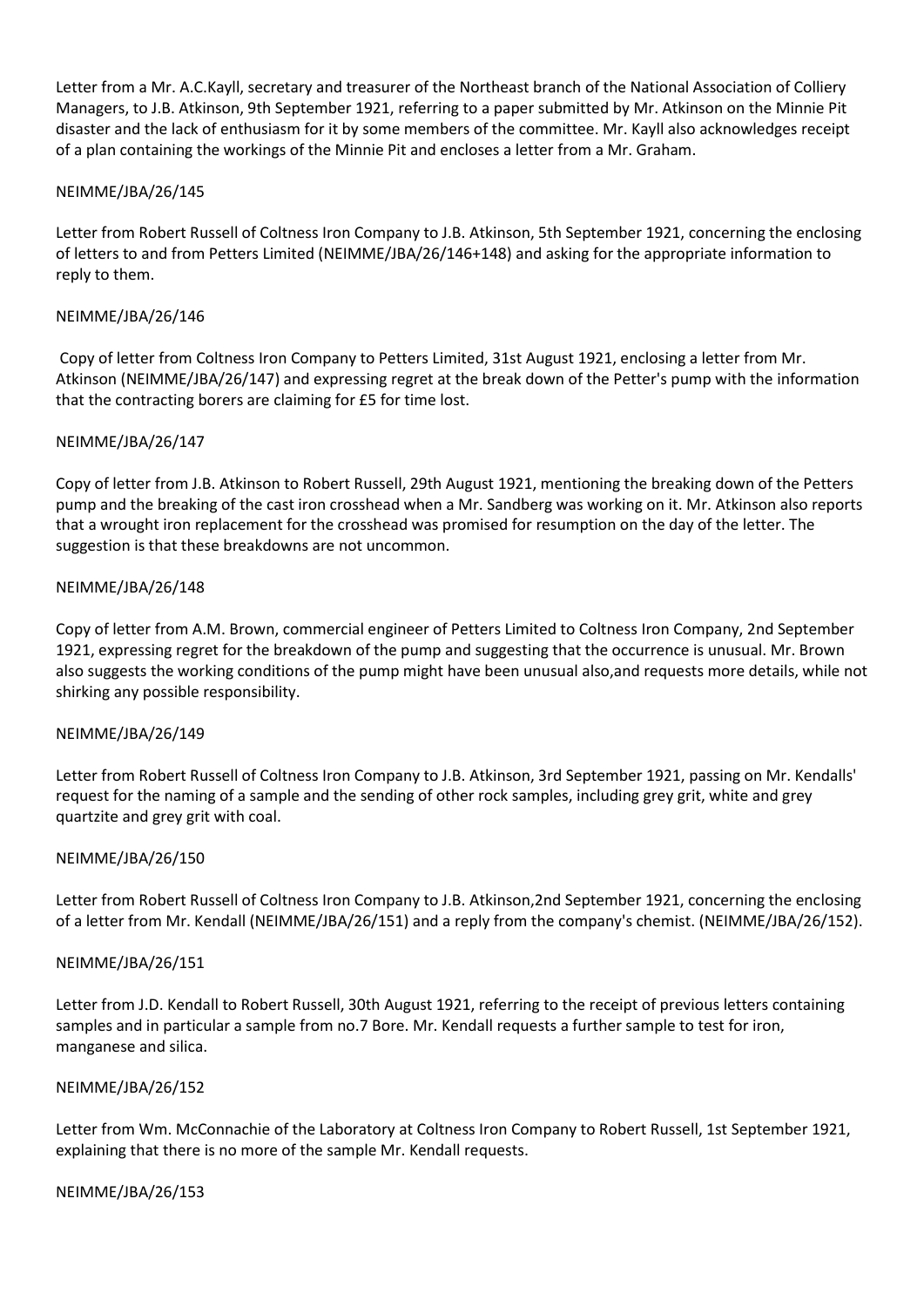Letter from A.A. Atkinson to J(ack) B. Atkinson, 24th July 1921, referring to Mr. Atkinson's failure to do anything with a coal property. The author also broadly agrees with Mr. Atkinson's stance in his proposed book on the coal trade, although he is not happy with the idea that policy has fallen into 'bad hands of late' deeming it unpatriotic to criticise the government who took over the mines 'to help win the war'. The author goes on to report he is recovering from a bad case of influenza, the worst he has had in Australia. The author also regrets the falling out of Mr. Atkinson and 'Bill' which he presumes is due to the Isle of Man boring operations. The author concludes with news of his imminent retirement and the recovery of 'Jack's girl' from a leg injury.

### NEIMME/JBA/26/154

Letter from (George N, Jonathan?) Longbotham to J.B. Atkinson (Uncle Jack), 2nd September 1921, thanking him for his P.C. (?) and hoping that the report on the Minnie Pit from Ashley's office has been received. The author also expresses personal regret that he did not see him when he met with Ashley.

### NEIMME/JBA/26/155

Letter from Robert Russell of Coltness Iron Company to J.B. Atkinson, 26th August 1921, concerning the enclosing of a letter from the Scottish Tube Co. Ltd. (NEIMME/JBA/26/156) which he has also copied for Mr. Manson.

## NEIMME/JBA/26/156

Letter from Thomas M. Kennedy of the Scottish Tube Company to Coltness Iron Company, 25th August 1921, regarding an order for steel tubing which the company says should be dispatched in a fortnight at the latest after the delivery of a portion of the steel.

## NEIMME/JBA/26/157

Letter from Robert Russell of Coltness Iron Company to J.B. Atkinson, 26th August 1921, confirming the sending of samples from No.7 Bore to Mr. Kendall and an analysis of one particular sample by the company chemist for lime, manganese, iron and silica.

### NEIMME/JBA/26/158

Letter from Robert Russell of Coltness Iron Company to J.B. Atkinson, 22nd August 1921, referring to a previous letter from Mr. Kendall, suggesting that Mr. Atkinson compose an agreement to sign should Mr. Todd agree to be sole arbiter in the L.Kneale / J.J Christian case (as referred to in NEIMME/JBA/26/101) and noting an amendment Mr. Atkinson has made regarding the No.7 Bore in anticipation of finding iron ore.

### NEIMME/JBA/26/159

Letter from Sullivan Machinery Company to J.B. Atkinson, 22nd August 1921, concerning delays which their drilling foreman Mr. Sandberg explains were due to lack of water and therefore Coltness' lawful responsibility explaining that their previous invoice takes this into account.

### NEIMME/JBA/26/160

Letter from J.A. MacVicar of Sullivan Machinery Company to J.B. Atkinson, 18th August 1921, apologizing for not replying to Mr. Atkinson's previous missive, posting a copy of an article by a Mr. Goodchild and enquiring as to Mr. Atkinson's progress at playing golf.

### NEIMME/JBA/26/161

Letter from J.D. Kendall, consulting Mine Manager to J.B. Atkinson, 17th August 1921, acknowledging receipt of a previous letter and a sample of limestone from No. 9 Bore.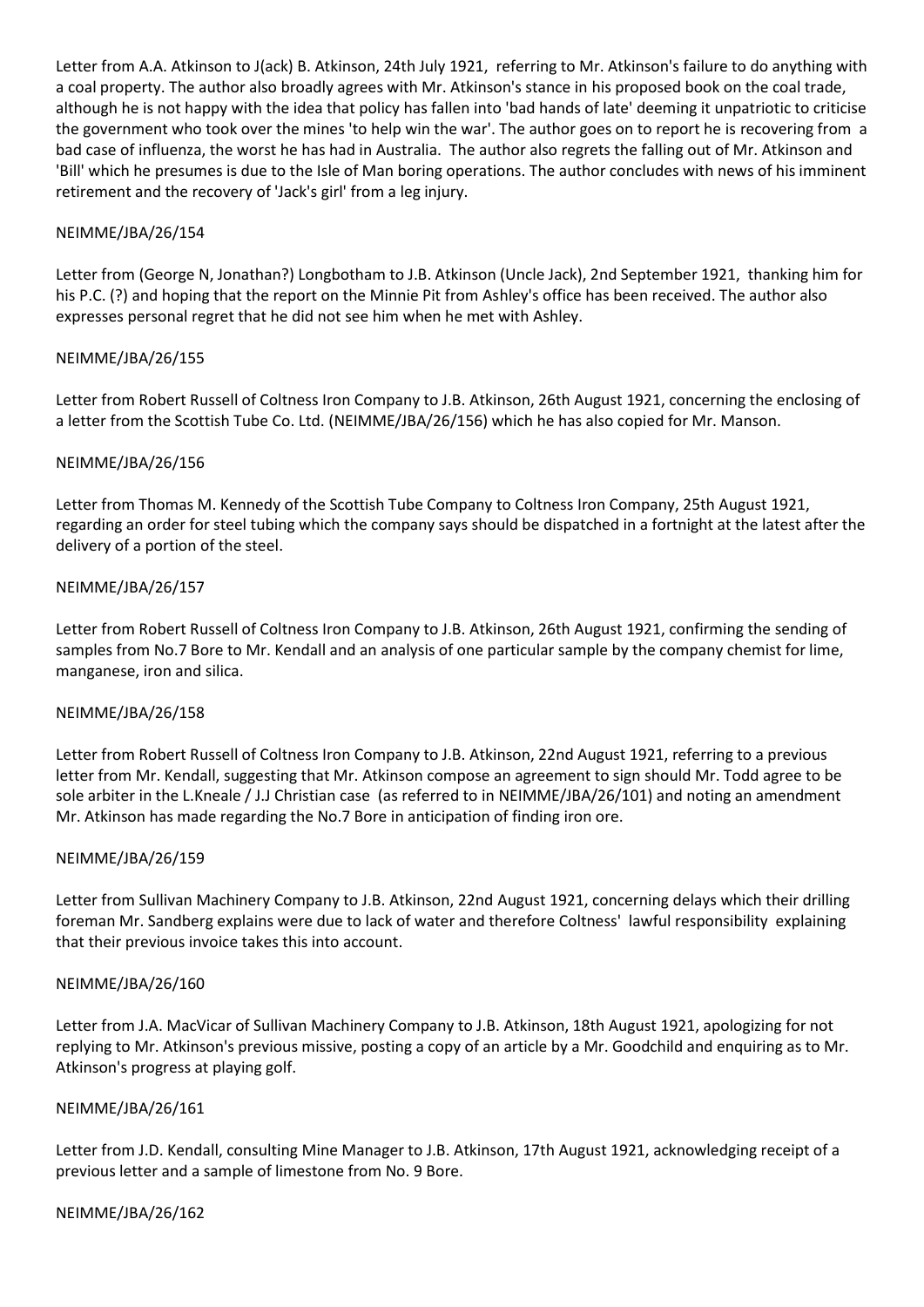Statement for damages at the No.2 Bore at Ballaghane, June 1921, for £22.10 for rent of and damages caused by the Coltness Iron Company and Sullivans Boring Company to J.H. Christian. Two notes added by Robert Russell and J.B. Atkinson. Mr. Russell asks for details from Mr Christian for a 'fair' price while Mr. Atkinson argues there was very little damage done, £5 worth at worst.

# NEIMME/JBA/26/163

Letter from Robert Russell of Coltness Iron Company to J.B. Atkinson, 17th August 1921,concerning the enclosing of a letter from J.D. Kendall (NEIMME/JBA/26/164) and expressing agreement with its conclusions.The letter also notes that a specimen of limestone from No.7 Bore has been sent to Mr. Kendall.

### NEIMME/JBA/26/164

Copy of letter from J.D. Kendall to Robert Russell, 16th August 1921, rejecting the idea of placing more bores on the Eastern side of the property concentrating instead on where operations have so far been conducted as these, he argues, are much more likely to give up iron ore. The letter argues that Mr. Atkinson has misunderstood Mr. Kendall's explanation of the fault passing through No.2 Bore.

## NEIMME/JBA/26/165

Letter from Petters Limited to Coltness Iron Company, 13th August 1921, regarding the breaking of a piston rod on a pump previously sent by them, and their sending of a replacement.

## NEIMME/JBA/26/166

Letter from Robert Russell of Coltness Iron Company to J.B. Atkinson, 15th August 1921, regarding Mr. Atkinson's suggestions of buying cards to put on sample cases and also getting himself an office and staff and summarily dismissing them. 'Other matters' are referred to which seem to have caused Mr. Atkinson offence, and Mr. Russell suggests referring them to him.

### NEIMME/JBA/26/167

Letter from Robert Russell of Coltness Iron Company to J.B. Atkinson, 15th August 1921, regarding Mr. L.Kneale's Damages claim and suggesting that he had not previously known that the claim included damages to carting pipes. Mr. Russell suggests settling the case even up to Mr. Kneale's claim for £25 rather than going to court.

### NEIMME/JBA/26/168

Letter from Robert Russell of Coltness Iron Company to J.B. Atkinson, 16th August 1921, regarding damages claimed by Mr. J.J. Christian and Sullivan's claim for loss of time at No.7 Bore. Both claims are thought to be exorbitant, and Mr. Russell suggests seeing Mr. Christian and writing to Sullivans to advise them of the fact. Mr. Russell also mentions a problem with a parcel of which only the label seems to have arrived.

### NEIMME/JBA/26/169

Letter from Robert Russell of Coltness Iron Company to J.B. Atkinson, 10th August 1921, addressing itself to a number of problems- the question of the Petters pump (NEIMME/JBA/26/165), enclosing a copy of the letter sent to them (NEIMME/JBA/26/172) and a note from Mr. McGregor (NEIMME/JBA/26/173); the order for 5 inch pipes from Scottish Tubes Ltd. and their letter of reply (NEIMME/JBA/26/171); the enclosing of 50 cards for Mr. Atkinson's use despite incredulity that these should be asked for (NEIMME/JBA/26/166); Mr. Kneale's request for damages, enclosing a letter from McWhannell and Nelson (NEIMME/JBA/26/170); J.J Christian's account for damages, suggesting Mr. Atkinson forwards an opinion as to how much he thinks a fair settlement would be; the enclosing of a claim from Sullivans for Mr. Atkinson to ratify if correct and asking Mr. Atkinson whether he considers J.J. Christians account for cartage of coal 'etc' seems reasonable.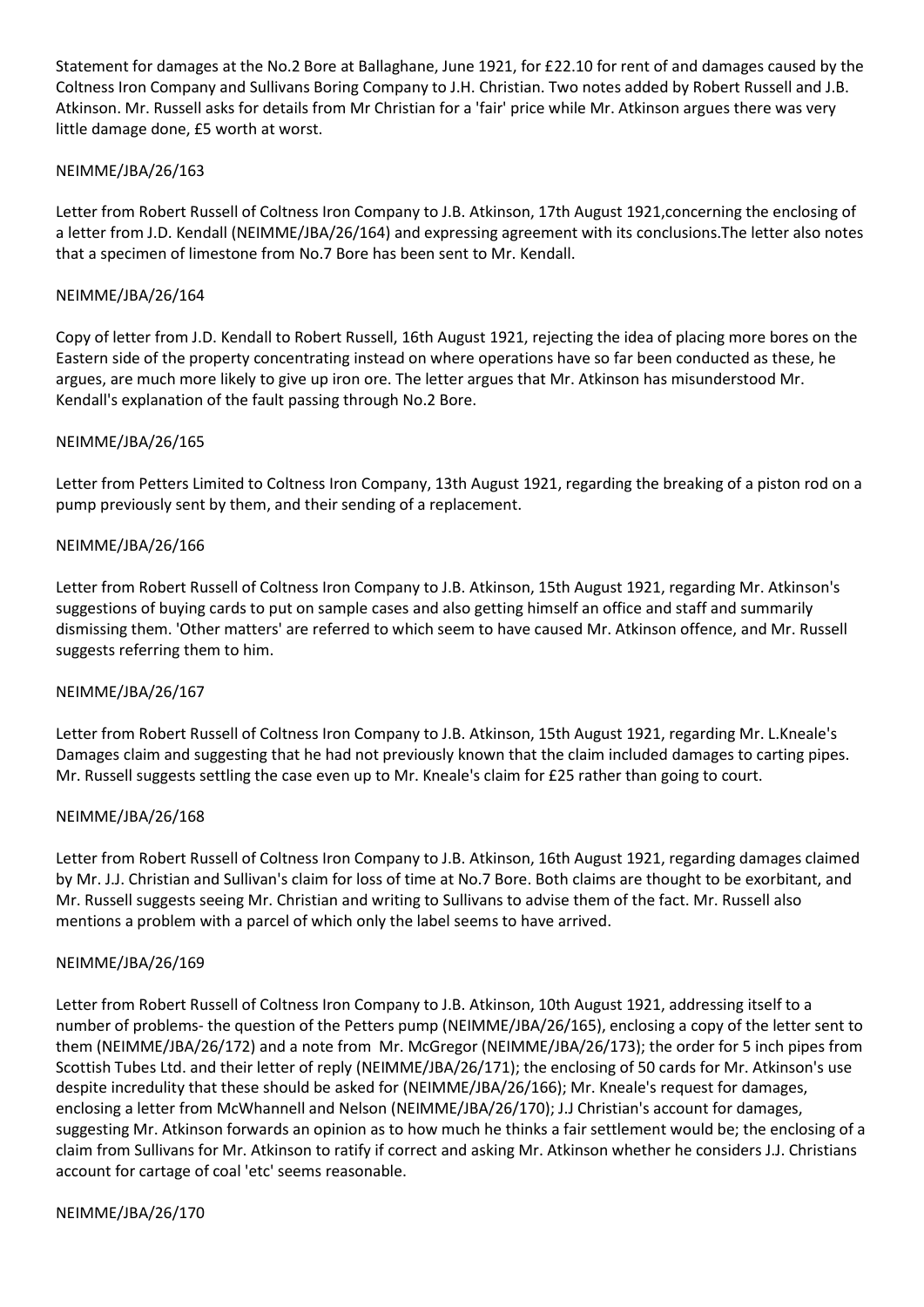Letter from McWhannell and Nelson to the Coltness Iron Company, 8th August 1921, acknowledging receipt of a telegram and informing the company that their client (Mr. Kneale) has already provided 'full particulars' of his claim to Mr. Atkinson.

# NEIMME/JBA/26/171

Letter from the Scottish Tube Company to the Coltness Iron Company, 9th August 1921, confirming that they expect their order to be dispatched around the 23rd August and that they will communicate with Rennie and Watson as to the availability of a steamer to take the goods from Glasgow to Ramsey direct.

### NEIMME/JBA/26/172

Letter from Coltness Iron Company to Petters Limited, 9th August 1921, concerning the enclosing of 2 brass pieces from the pump piston rod of the oil engine which has broken down and also a note from mechanical engineer Mr. McGregor (NEIMME/JBA/26/173). The letter also informs Petters that the boring contractor has claimed against Coltness for loss of time.

### NEIMME/JBA/26/173

Letter from Alex McGregor, mining engineer, to T. Russell (sic), 8th August 1921, suggesting that the fracturing of the bucket rod (NEIMME/JBA/26/172) can not be attributed to wear and tear and should be replaced by Petters, but that he cannot ascertain whether the breakage was due to a defect in the rod.

## NEIMME/JBA/26/174

Letter from Robert Russell of Coltness Iron Company to J. B. Atkinson, 3rd August 1921, concerning the enclosing of a letter from J.D. Kendall. (NEIMME/JBA/26/175)

### NEIMME/JBA/26/175

Copy of letter from J.D. Kendall to Robert Russell, 1st August 1921, suggesting that the No.7 Bore should be examined more closely for limestone and slate before he gives a possible location for Bore no.8.

### NEIMME/JBA/26/176

Letter from Robert Russell of the Coltness Iron Company to J.B. Atkinson, 6th August 1921, concerning the enclosing of a letter from J.D. Kendall and asking for opinions thereon. (NEIMME/JBA/26/177)

### NEIMME/JBA/26/177

Copy of letter from J.D. Kendall to Robert Russell, 5th August 1921, suggesting that the bore miners should not go East until all the possibilities of the Western district have been exhausted, in particular two faults which have not been investigated. Using the example of his experiences in examining Bore holes in Cumberland Mr. Kendall suggests that workable hematite deposits are invariably found alongside faults.

### NEIMME/JBA/26/178

Telegram from Robert Russell of Coltness Iron Company to J.B. Atkinson, 8th August 1921, regarding Mr. Kneale's legal action for the payment of damages suggesting that Mr. Kneale promised to send a detailed account of his claims to Mr. Atkinson, the superintendent at Ramsey, and has not yet done so. A letter has been sent to emphasise this to his solicitors. Mr. Russell suggests getting in touch with Mr. Kneale and then his solicitors McWhannell and Nelson.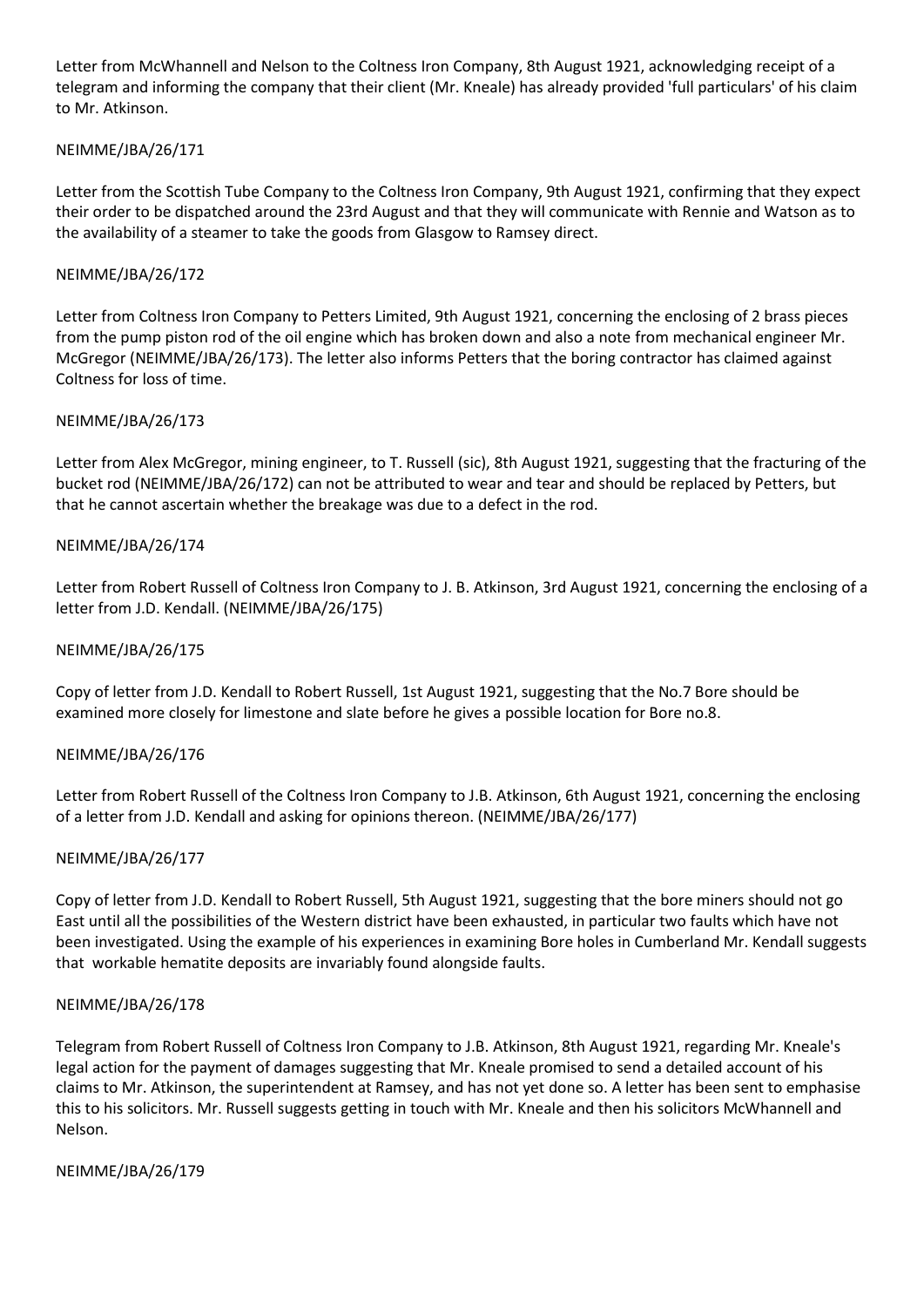Letter from C.R. on behalf of Robert Russell of Coltness Iron Company to J.B. Atkinson, 8th August 1921, confirming the contents of the previous telegram (NEIMME/JBA/26/178) and also enclosing copies of a letter from McWhannell and Nelson (NEIMME/JBA/26/180) and the companies' reply to that letter. (NEIMME/JBA/26/181)

## NEIMME/JBA/26/180

Letter from McWhannell and Nelson to Coltness Iron Company, 5th August 1921, telling the company that legal proceedings for Mr. Kneale's damages claim for his property at Ballalheanney will be taken without further notice since they have not heard from the company on the subject. The promise to get back in touch after consulting with the Inspector at Ramsey has not been met, the letter argues.

### NEIMME/JBA/26/181

Letter from Coltness Iron Company to McWhannell and Nelson, 8th August 1921, confirming the sending of a telegram to the solicitors suggesting that Mr. Kneale has not provided the detailed account of his claim that was promised and that Mr. Atkinson has been advised by telegram to get back in touch with Mr. Kneale and, if necessary, the solicitors themselves.

## NEIMME/JBA/26/182

Letter from Robert Russell of Coltness Iron Company to J.B. Atkinson, 29th July 1921, asking if a claim should be made against Petters. The letter also remarks on the difficulty Mr. Russell has in reading Mr. Atkinson's letters due to the faintness of his writing, and in a postscript asks for a suggestion as to where Bore no.8 should be placed.

## NEIMME/JBA/26/183

Letter from Henry Palmer to J.B. Atkinson, 30th July 1921, informing Mr. Atkinson that he has not heard anything more on the Wearmouth case and is shortly going on holiday to Normandy.

### NEIMME/JBA/26/184

Letter from Robert Russell of Coltness Iron Company to J.B. Atkinson, 1st August 1921, concerning the enclosing of a communication from the Glasgow postmaster which Mr. Russell presumes concerns the problem with the brass piston rod of the Petters pump (NEIMME/JBA/26/165 etc.) and also remarking that Mr. Atkinson does not seem to take sufficient care in packaging parcels for posting.

### NEIMME/JBA/26/185

Receipt from Stephen Percy to J.B. Atkinson, 30th June 1921, concerning materials sent and a further receipt added later.

### NEIMME/JBA/26/186

Letter from Robert Russell of Coltness Iron Company to J.B. Atkinson, 26th July 1921, confirming the payment of wages to Mr. Manson and his son who have relocated to Kinross until the arrival of 5 inch tubes. Mr. Russell also confirms the enclosing of a bank draft to pay a Mr. Smith's wages, and remarks on the visit of his brother to Ramsey.

### NEIMME/JBA/26/187

Notice to employers from the Ministry of Labour concerning the Unemployment Insurance Acts of 1920 and 1921 and showing the increased weekly rates of employer's contributions expected.

### NEIMME/JBA/26/188

Letter from the Scottish Tube Company to J.B. Atkinson, 21st July 1921, apologising for the delay in despatching boring tubes due to the annual holiday of the firm and confirming a telegram (NEIMME/JBA/26/194) suggesting that it will probably not be possible to send the goods any earlier than three weeks thereafter.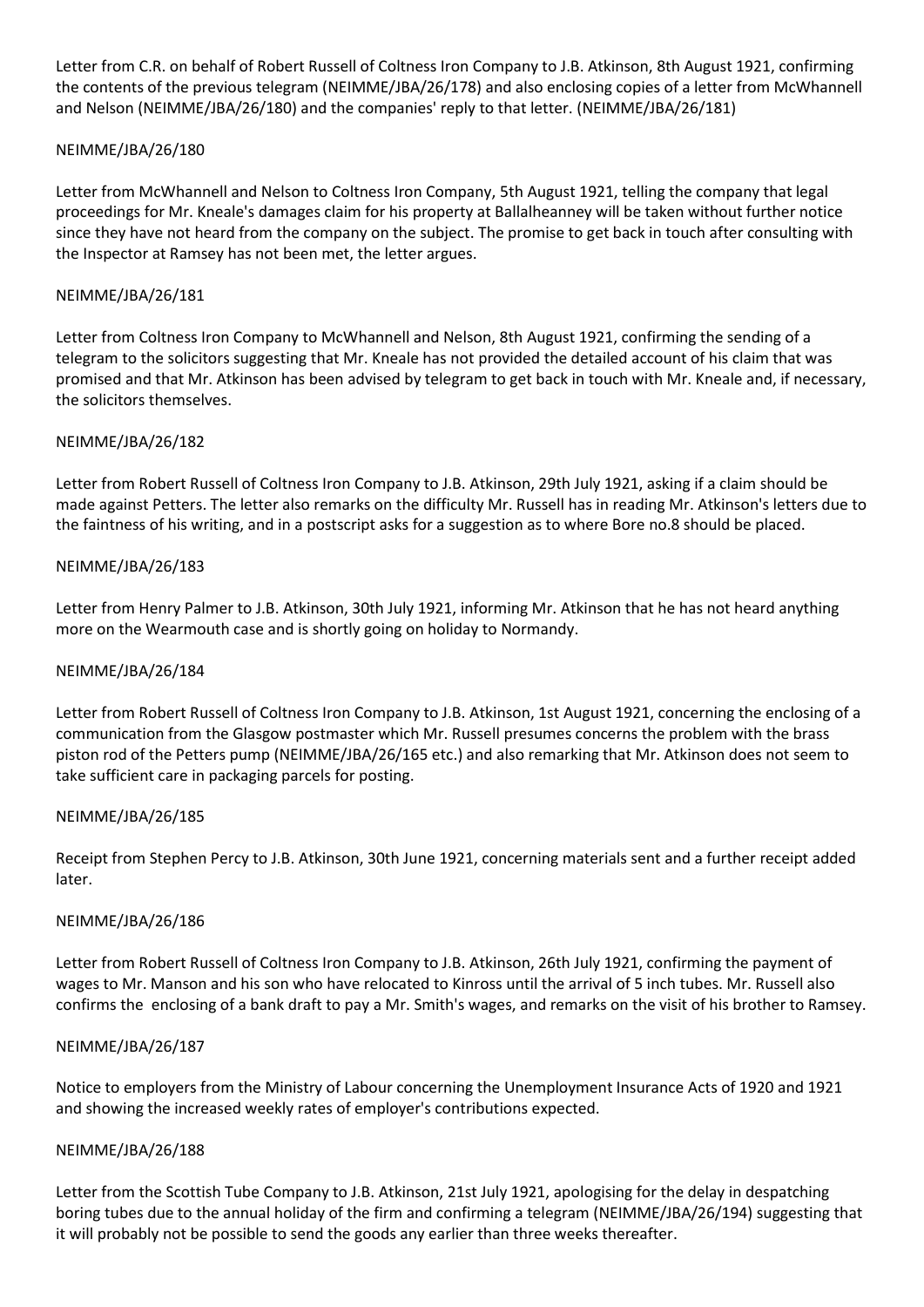Letter from (Robert?) Russell to J. B. Atkinson, 14th July 1921, expressing concern that his brother was not informed that Mr. Manson had relocated to Kinross when details needed to be confirmed about hours worked, future conditions, etc. According to the author, the brother is anxious is he is not being kept up to date with proceedings and is concerned that Mr. Manson may need to repay monies due to mistakes made.

#### NEIMME/JBA/26/190

Postcard from Mr. (?) Russell to J.B. Atkinson, 21st July 1921, confirming his visit to the Isle of Man and his preferred days for inspecting the Bore sites.

### NEIMME/JBA/26/191

Letter from C.R. of the Coltness Iron Company to J.B. Atkinson, 22nd July 1921, confirming the sending of a cheque for expenses.

#### NEIMME/JBA/26/192

Telegram from (Robert?) Russell to Thomas Russell, 23rd July 1921, regarding the arrangements for working hours for borers and questioning why a Mr. Smith works only 11 hours a day rather than 12. The author expects these problems to be taken up with Mr. Manson.

#### NEIMME/JBA/26/193

Telegram from (?) Russell to J.B. Atkinson, 25th July 1921, remarking on a failure to get in touch and asking Mr. Atkinson to phone him that night.

#### NEIMME/JBA/26/194

Telegram from the Scottish Tube Company to J.B. Atkinson, 21st July 1921, confirming that due to the annual holiday the previous order will be sent one week later, and should arrive three weeks thereafter. (NEIMME/JBA/26/188)

### NEIMME/JBA/26/195

Copy of timesheet from J & R. Thomson, 25th May 1921, showing working hours and payment to G. Manson, G. Manson Jnr and A (?) Smith.

### NEIMME/JBA/26/196

Letter from Thomas Russell of Coltness Iron Company to J.B. Atkinson, 14th July 1921, confirming the enclosing of a cheque for the amount requested on the timesheet, minus a sum regarded as a bonus, which Mr. Russell queries, along with a previous payment of a similar amount. A question is also raised as to the men working less than their agreed hours. A postscript mentions the enclosing of a letter from J & R. Thomson (NEIMME/JBA/26/197) and a timesheet that has been questioned as to its accuracy to payment due.

#### NEIMME/JBA/26/197

Letter from A. Adamson of J & R. Thomson (Castleblair) Ltd. to Coltness Iron Company, 13th July 1921, clarifying their position as the previous employers of Mr. Manson, his son and Mr. Smith as to hours worked, payment made and time left over for lunch breaks and cooking the midday meal, mentioning the enclosing of their last timesheet, giving details to that effect. (NEIMME/JBA/26/195)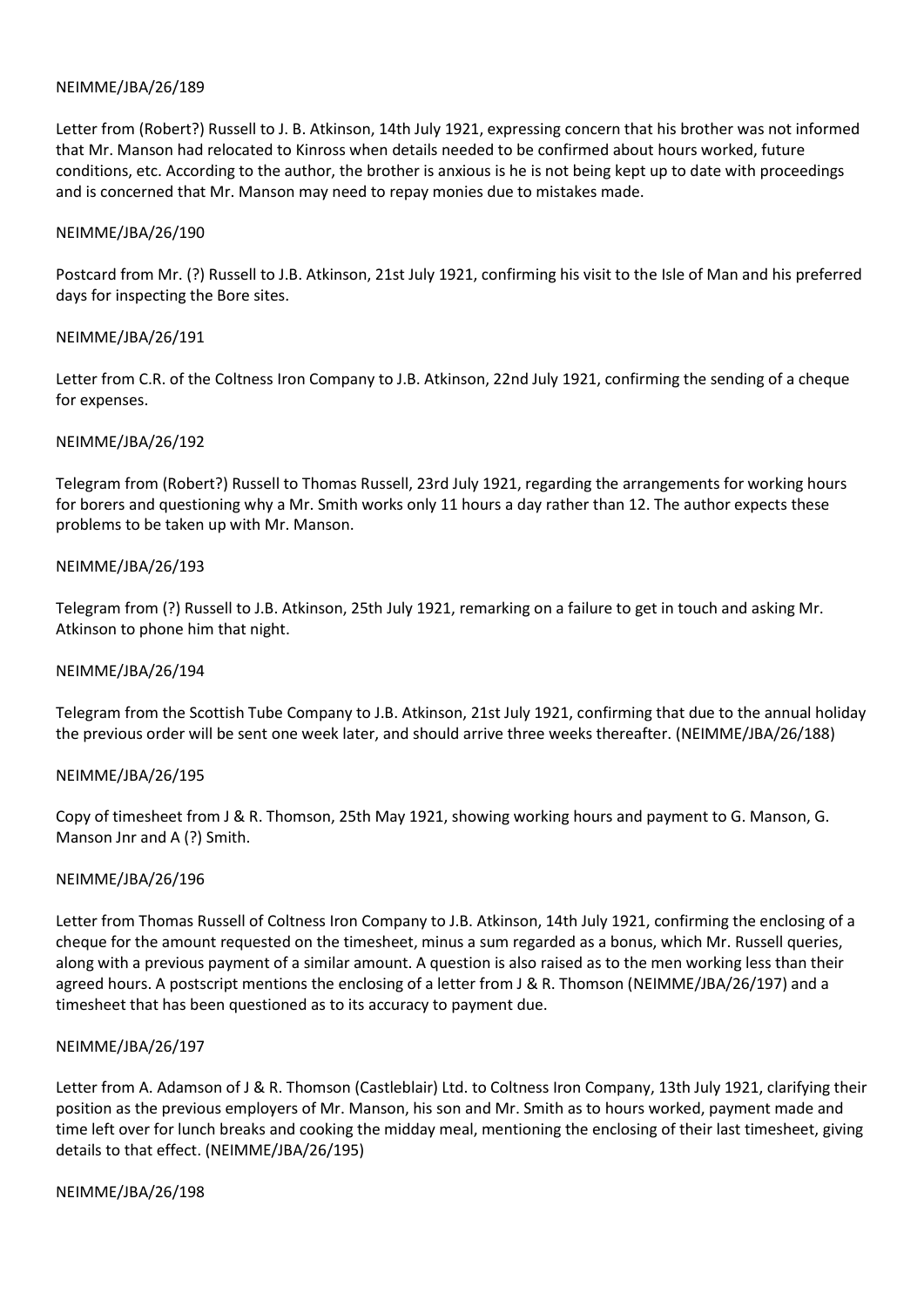Letter from J. B. Atkinson to the collector of taxes, 11th July 1921, querying an extra amount that is expected to be paid. A reply from the collector of taxes sent back and added to the letter explains that the extra amount is property tax and may be deductible.

## NEIMME/JBA/26/199

Letter from John Roberts (late of Casey Mines) to J.B. Atkinson, 19th July 1921, enquiring whether there is a possibility of employment with his company.

## NEIMME/JBA/26/200

Letter from C. R. of Coltness Iron Company to J. B. Atkinson, 15th July 1921, concerning the enclosing of an account from the Sullivan Machinery Company.

## NEIMME/JBA/26/201

Letter from Robert Russell of Coltness Iron Company to J.B Atkinson, 14th July 1921, concerning the return of a letter from Professor Gregory (NEIMME/JBA/26/202), the sending of a copy of that letter and a previous one sent by Mr. Atkinson to Mr. Kendall, the enclosing of a letter from Mr. Kendall (NEIMME/JBA/26/203) and a querying of the date of Mr. Atkinson's letter to Professor Gregory.

### NEIMME/JBA/26/202

Letter from Professor J.W. Gregory of Glasgow University to J.B. Atkinson, 30th June 1921, expressing doubt as to the suitability of Point Cranstal as a site since Bore no.2 has a proven fault through it and also to Lamplugh's presumed fault in the old Bore 2. The author also suggests that a site further west of the Point of Ayre fault may be advisable to avoid a great thickness of red sandstone.

#### NEIMME/JBA/26/203

Letter from J.D. Kendall to Robert Russell, 7th July 1921, expressing confusion with a letter from Professor Gregory and a previous letter from Mr. Atkinson which does not provide him with the questions to which Professor Gregory attempts to answer.

### NEIMME/JBA/26/204

Letter from J.D. Kendall to Robert Russell, 25th June 1921, concerning the enclosing of a section through the old coal bores and the author's approximation of the location of the fault that passes through Bores 2 and 3 to the sea. Mr. Kendall also refers to the enclosing of a tracing showing the position of no.7 mine.

### NEIMME/JBA/26/205

Letter from (Thomas?) Russell to J.B. Atkinson, 12th July 1921, concerning the ordering of boring tubes from the Scottish Tube Company and the enclosing of an account from Petters Ltd. for Mr. Atkinson's perusal and approval.

### NEIMME/JBA/26/206

Letter from Coltness Iron Company to the Scottish Tube Company Ltd, 12th July 1921, accepting their quotation for boring tubes and asking them to be delivered via the Isle of Man Steam Packet Company in Liverpool to Ramsey, while also hoping they can be delivered in less than three weeks. (NEIMME/JBA/26/194)

### NEIMME/JBA/26/207

Letter from Thomas Russell of Coltness Iron Company to J.B. Atkinson, 11th July 1921, regarding the ongoing problem of Mr L. Kneale's claim for damages at no.1 Bore, advising Mr. Atkinson to meet with Mr. Kneale and settle even up to the amount of £20 he said he would settle for, as the cost of arbitration would be overly expensive for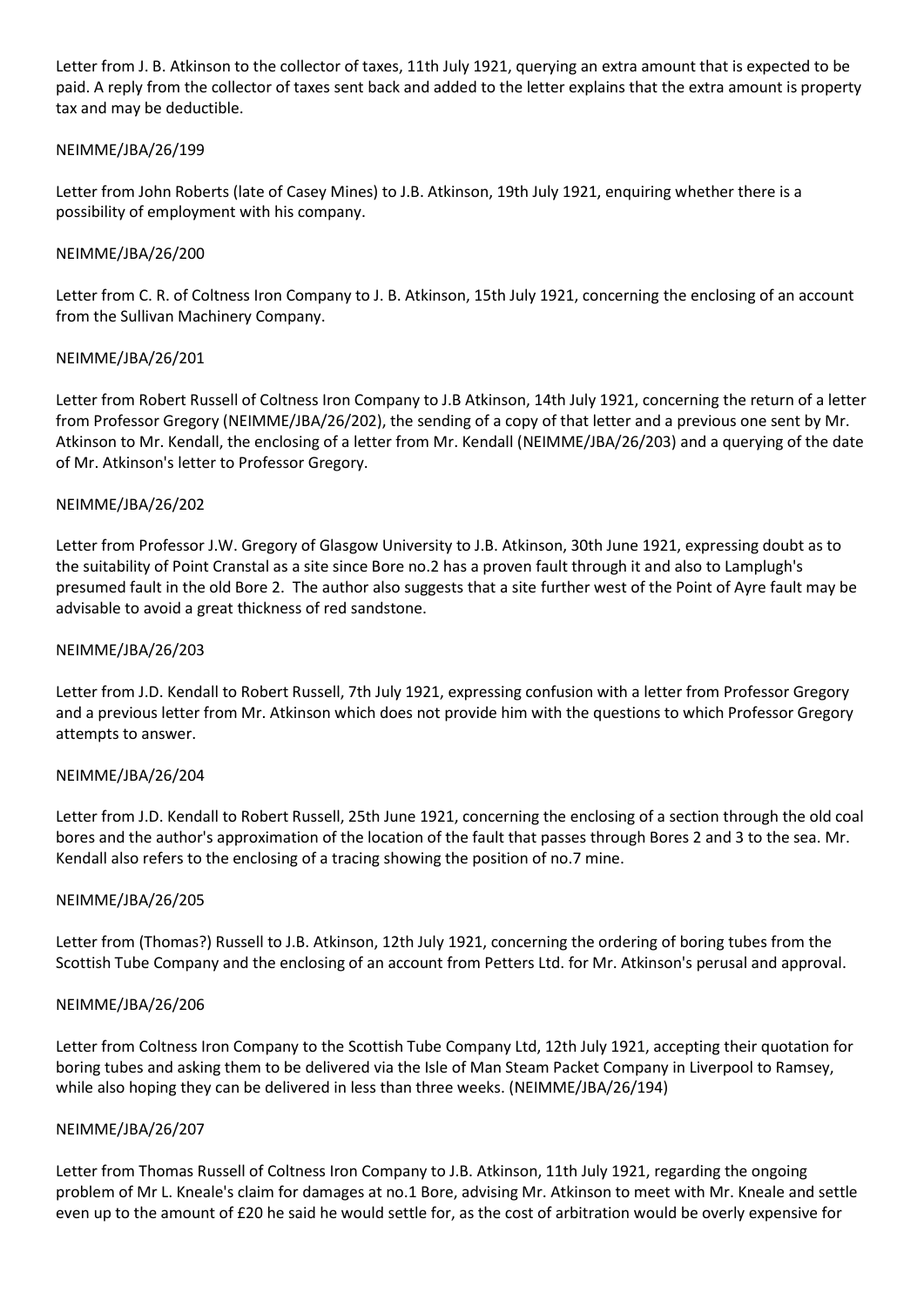the small sum in dispute. Mr. Russell also encloses a letter to the solicitors McWhannell and Nelson (NEIMME/JBA/26/209), and informs Mr. Atkinson that he intends to visit the Isle of Man in the near future.

## NEIMME/JBA/26/208

Letter from McWhannell and Nelson to Coltness Iron Company, 7th July 1921, regarding the claim of their client Mr. Lawrence Kneale of Ballalheanney for surface damages of £25 for boring operations carried out between August 1919 and December 1920. The solicitors inform the company that Mr. Kneale has sent the particulars of his claim to them and is now asking for payment, although he is willing to have the amount settled by arbitration.

### NEIMME/JBA/26/209

Letter from Coltness Iron Company to McWhannell and Nelson, 11th July 1921, confirming the receipt of their previous letter (NEIMME/JBA/26/208) and that they have sent it to their superintendent at Ramsey (Mr. Atkinson) for perusal.

## NEIMME/JBA/26/210

Claim from L. Kneale to Coltness Iron Company, 12th January 1921, in which Mr Kneale claims £25 rental damages for land from August 1919 to December 28th 1920 and argues the reasonableness of the charge since one gateway has yet to be built up (rebuilt?) and one gate cost £4 alone for building up the pillars.

## NEIMME/JBA/26/211

Letter from Thomas Russell of Coltness Iron Company to J.B. Atkinson, 30th June 1921, concerning the enclosing of a paysheet and querying whether the two Mr. Mansons and Mr. Smith will continue to pay both health and unemployment insurance as they did when they worked for Thomsons in Scotland. Mr. Russell also alludes to a problem with the pay sheets and encloses an enquiry made to the tube makers.

### NEIMME/JBA/26/212

Letter from Thomas Russell of Coltness Iron Company to J.B. Atkinson, 20th June 1921, concerning the enclosing of an invoice received from Petters Ltd. for the pumping plant for inspection.

### NEIMME/JBA/26/213

Inventory of equipment at No.6 Bore at Andreas, Isle of Man by D. Manson, 26th June 1921.

### NEIMME/JBA/26/214

Inventory of equipment at Boring Plant, No.3 Bore at Andreas, Isle of Man by D. Manson, 26th June 1921.

### NEIMME/JBA/26/215

Letter from C.R. on behalf of Robert Russell of Coltness Iron Company to J.B. Atkinson, 1st July 1921, concerning the enclosing of copies of Mr D. Mansons' prepared inventory of Thomson's boring plant for Mr. Atkinson and Mr. Manson (NEIMME/JBA/26/213+ 214)

### NEIMME/JBA/26/216

Letter from Thomas Russell of Coltness Iron Company to J.B. Atkinson, 27th June 1921, concerning the enclosing of the account for boring from the Sullivan Machinery Company for inspection.

### NEIMME/JBA/26/217

Newspaper article from the Iron and Coal Trades Review, 24th June 1921, pages 861-862, concerning industrial notes on coal, etc.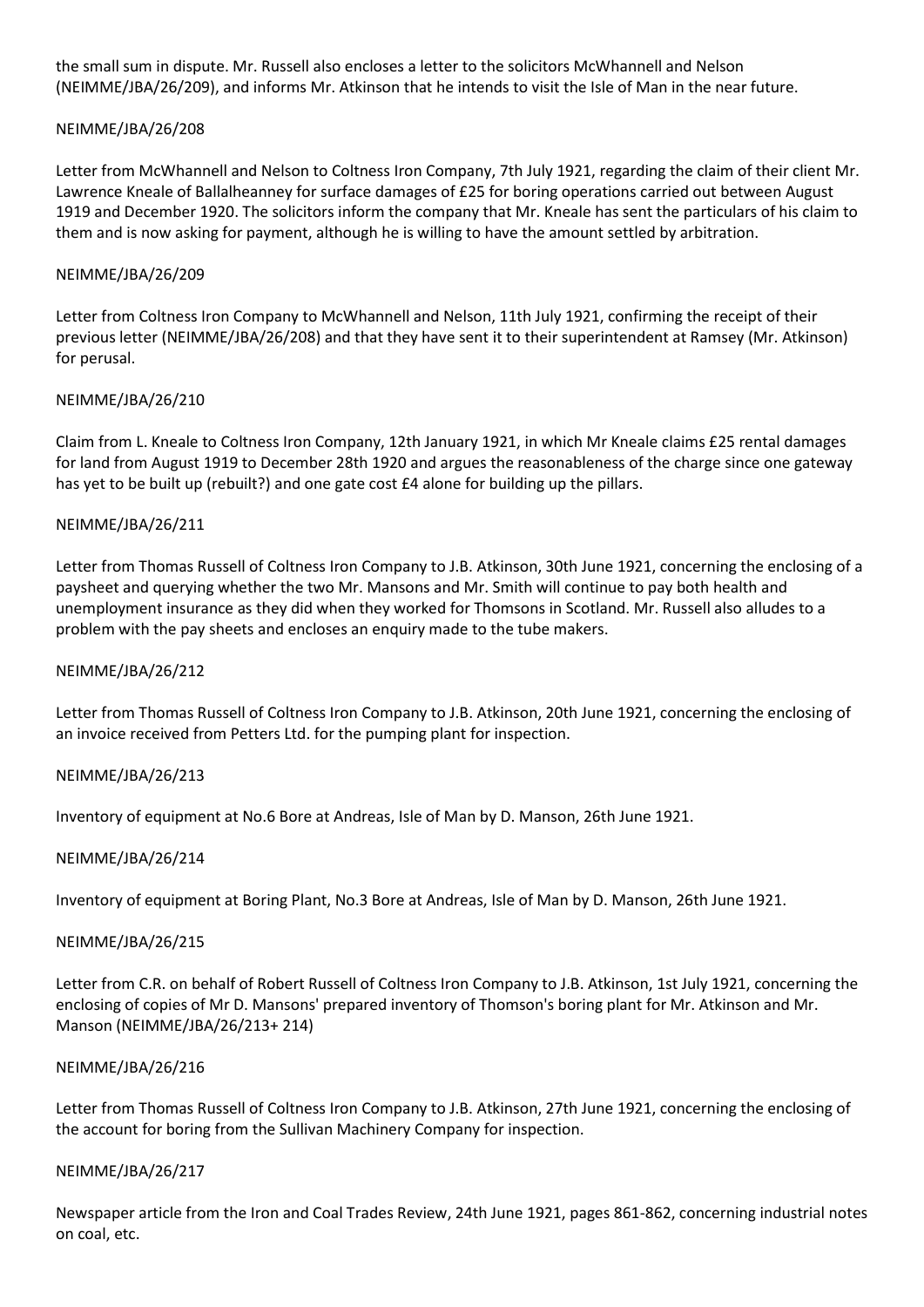Letter from C.R of Coltness Iron Company to J.B. Atkinson, 29th June 1921, confirming the enclosing of Mr. Atkinson's salary.

### NEIMME/JBA/26/219

Letter from Robert Russell of Coltness Iron Company to J.B. Atkinson, 2nd July 1921, concerning the enclosing of a letter from J.D. Kendall. (NEIMME/JBA/26/220)

### NEIMME/JBA/26/220

Copy of letter from J.D. Kendall to Robert Russell, 30th June 1921, thanking Mr. Russell for the sending of results from 14 samples of ground from no.3 Bore which clarified the area of ground containing 46.5% (?)

## NEIMME/JBA/26/221

Letter from Robert Russell of Coltness Iron Company to J.B. Atkinson, 24th June 1921, remarking on the friction that has arisen between Mr. Atkinson and Mr. J.D. Kendall and asking it to be brought to an end for the sake of the company. Mr. Russell expresses his wish that the two can consult on the placing of Boreholes while emphasising his confidence in Mr. Kendall's competence and also remarking that if agreement on the placing can not be reached, the final decision will be left to him. Mr. Russell also confirms that he will leave for the Isle of Man shortly.

## NEIMME/JBA/26/222

Letter from Robert Russell of Coltness Iron Company to J.B. Atkinson, 27th May 1921, confirming the purchase of Thomson's boring plant after Mr. Manson has sent a full inventory to be examined and confirmed by Mr. Atkinson. Mr. Russell also confirms that Mr. Manson will be taken on as part of the deal.

# NEIMME/JBA/26/223

Letter from J.D. Kendall to Robert Russell, 18th June 1921, expressing his theory that observation rather than theoretical ideas should be used in the searching for deposits. Mr. Kendall impresses on Mr. Russell that he knows the geological conditions of every deposit in Cumberland and Lancashire that ever existed and has written more on this subject than any other writer.It is this experience he uses as a guide rather than textbooks such as ' The Genesis of Hematite' which he has returned, as he is more concerned where a deposit is, than where it came from.

### NEIMME/JBA/26/224

Letter from Robert Russell of Coltness Iron Company to J.B. Atkinson, 29th May 1921, mentioning the coming to terms with Thomson's over the boring plant, and expressing concern over the friction between Mr. Atkinson and Mr. Kendall which is not in the best interests of the company.

### NEIMME/JBA/26/225

Letter from J.D. Kendall to Robert Russell, 25th May 1921, expressing doubts over Mr. Atkinson's boring activities,suggesting that he is not aware of the line of the fault to the West of Bores 2 and 3 and that material he has found is of no importance. Mr.Kendall also suggests keeping Thomson's machine and its operator, while finding Mr. Atkinson's idea to put a hole near no.2 Bore to fix the direction 'absurd'.

### NEIMME/JBA/26/226

Typewritten copy of letter NEIMME/JBA/26/222.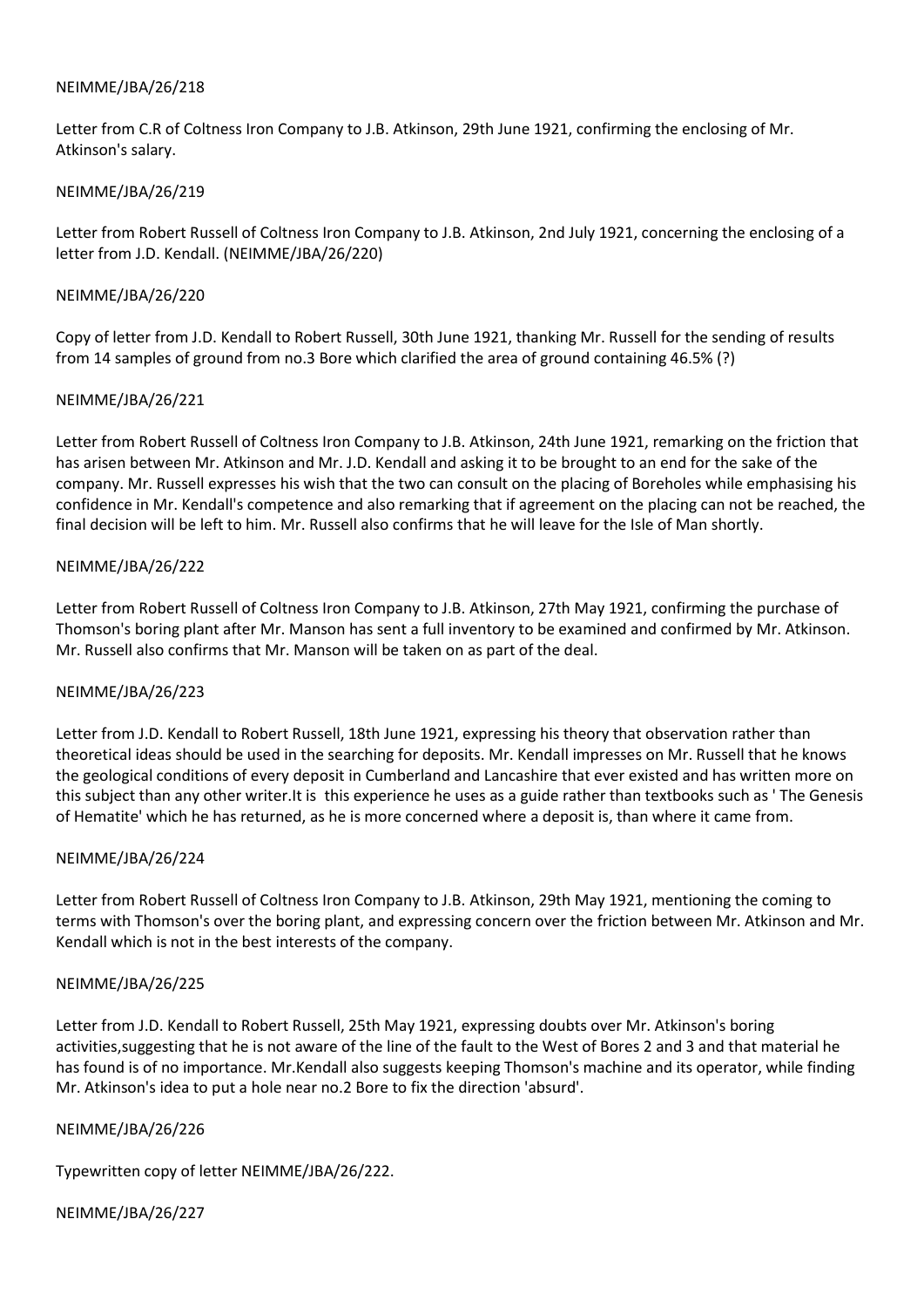Letter from J. D. Kendall to Robert Russell, 25th May 1921, expressing doubts as to Mr. Atkinson's competence at placing Boreholes, his reluctance to take advice and his lack of experience at the job, being more experienced at searching for reasons for mine accidents than geological science.

# NEIMME/JBA/26/228

Letter from J.D. Kendall to Robert Russell, 26th May 1921, expressing regret at the harshness of his criticisms in NEIMME/JBA/26/227 but suggesting they were necessary due to Mr. Atkinson's refusal to back up his criticisms of Mr. Kendall's ideas with fact or argument, instead resorting to pet phrases such as ' I don't agree'. Mr. Kendall also refers to an incident when he tried to explain why he expected to see a fault at Bore no.3 but was rebuffed, while hoping in a postscript that Mr. Russell is well as his previous letter was sent from the Hydro.

# NEIMME/JBA/26/229

Letter from J.D. Kendall to Robert Russell, 7th June 1921, concerning the response to letters from Mr. Atkinson and Professor Gregory and confirming that the samples received from Bore no.5 are shale. Mr. Kendall passes doubt on Mr. Atkinson's denial that he called material from a sample grey shale, with reference to a journal he had sent, and also expresses doubt that he can respond to Professor Gregory's letter without further information. Mr. Kendall also remarks on the enclosing of his view of the geological structure of the ground being used for boring as far as the evidence he has been given allows.

# NEIMME/JBA/26/230

Letter from J. D. Kendall to Robert Russell, 6th June 1921, suggesting that the book 'The Genesis of Hematite' does not provide any help in locating such deposits on the Isle of Man. On the answers provided by Mr. Lamplugh on this question and others, Mr. Kendall expresses agreement on all but his suggestion as to where to find iron ore deposits, remarking on his experience in Furness that the largest deposits were found away from the Red Rocks, rather than along its margin. Mr. Kendall also suggests Mr. Atkinson is confusing the direction of the veins of hematite in the Isle of Man mentioned in the 'Genesis' book with the position of iron ore in the carboniferous limestone.

# NEIMME/JBA/26/231

Letter from Robert Russell of Coltness Iron Company to J.B. Atkinson, 9th June 1921, concerning the enclosing of a letter from Mr. J.D. Kendall.

# NEIMME/JBA/26/232

Letter from J.D. Kendall to J.B. Atkinson, 16th May 1921, advising Mr. Atkinson that since he has not received the samples or journal he requested, he will not be able to accurately state where he would position the no.6 Bore. Mr. Kendall instead remarks that he has enclosed an approximate position on a tracing, but requests not embarking on the Bore until advised to do so by Mr. R. Russell. Mr. Kendall also expresses disquiet at the placing of No. 3 Bore in a position not agreed to.

# NEIMME/JBA/26/233

Letter from J.D. Kendall to Robert Russell, 4th June 1921, in which Mr. Kendall argues that Mr. Atkinson's lack of experience and failure to follow his advice accurately would lead to wasted time and money for the company. Mr. Kendall questions the accuracy of a specimen analysis from a journal which he has been sent, and proceeds to suggest that the placing of Bores nos.2, 3 and 5 are not in accordance with his instructions due to Mr. Atkinson's incompetence. The problems which Mr. Atkinson cites with water, haystacks and bogs, Mr. Kendall argues, are trifles compared to the accurate placing of Boreholes.

# NEIMME/JBA/26/234

Letter from J.D. Kendall to Robert Russell. 14th June 1921, expressing doubt that a previous letter from Mr. Atkinson needs a reply. Mr. Kendall argues that Mr. Atkinson's disagreements with his conclusions are not backed up by any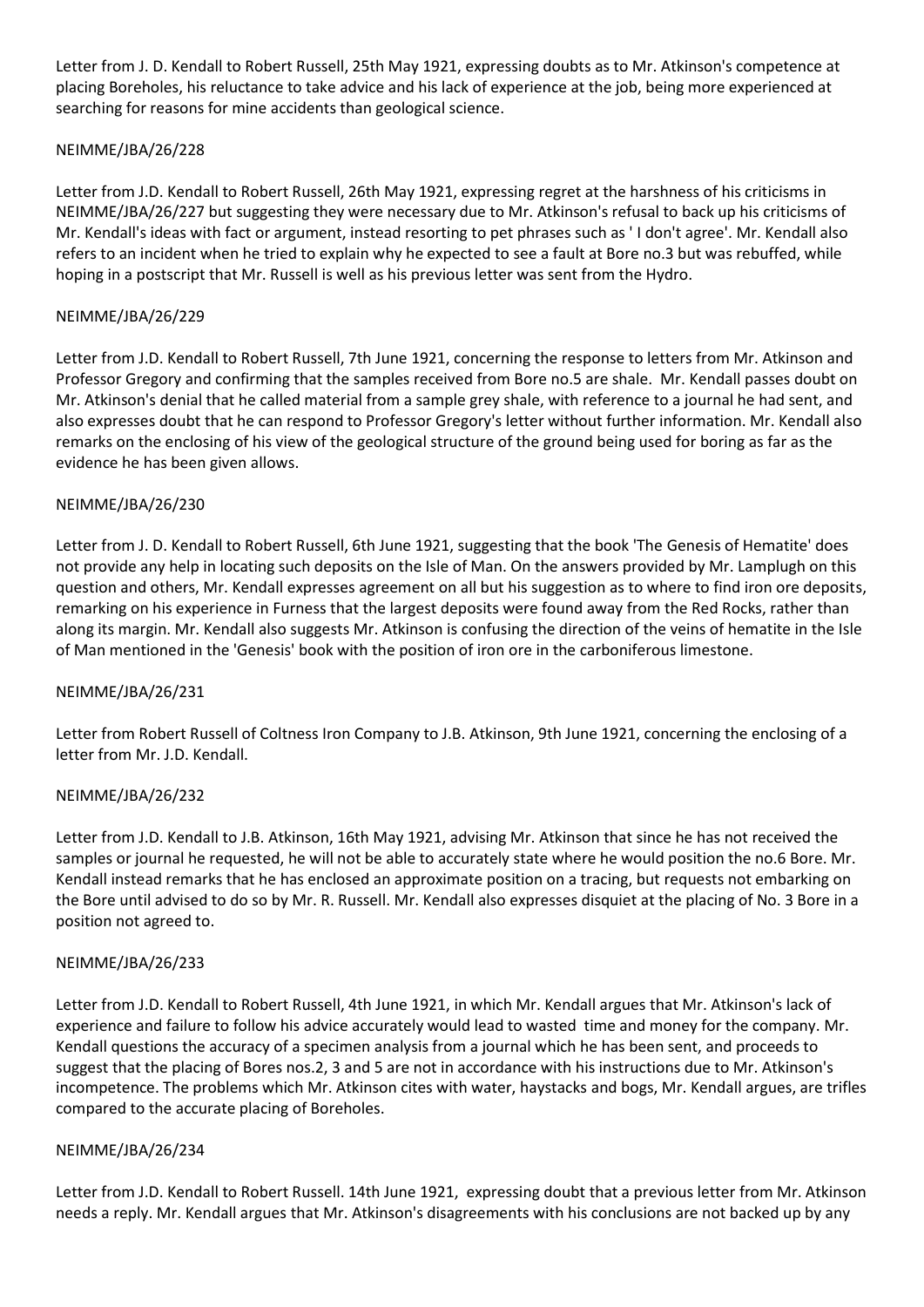evidence and that he should 'face the music' for his mistakes. A handwritten postscript from Robert Russell to Mr. Atkinson on the letter apologises for being unable to travel to the Isle of Man at that time.

# NEIMME/JBA/26/235

Letter from J.D. Kendall to J.B. Atkinson, 8th July ( June?) 1921, remarking that he has never found anybody, in his 57 years experience, harder to work with than Mr. Atkinson and that the fault finding that he is accused of is entirely Mr. Atkinson's own fault. The author also suggests that there is no way the two can come together to argue on equal terms on the search for hematite as he has had more years of experience in this area than Mr. Atkinson has had hours, the suggestion being as absurd as Mr. Kendall professing to know as much about colliery explosions as Mr. Atkinson. The author concludes that he is still willing to work with Mr. Atkinson and discuss any differences of opinion, as long as Mr. Atkinson backs up his opinion with facts, which he never does, in Mr. Kendall's opinion.

## NEIMME/JBA/26/236

Letter from Robert Russell of Coltness Iron Company to J.B. Atkinson, 24th June 1921, a copy of NEIMME/JBA/26/221 in the author's own handwriting(?)

### NEIMME/JBA/26/237

Copy of letter from Coltness Iron Company sent to Stewarts and Lloyds Ltd, The Scottish Tube Company Ltd and John Spencer Ltd enquiring as to the companies best prices for two specific lapwelded steel or wrought iron boring tubes, and their earliest delivery available for same.

## NEIMME/JBA/26/238

Extract showing percentage of iron found in 14 mineral samples from No.3 Bore in the Coltness Iron Works, 27th June 1921.

### NEIMME/JBA/26/239

Letter from C.R. on behalf of Robert Russell of Coltness Iron Company to J.B. Atkinson, 30th June 1921, concerning the enclosing of a letter from Mr. J.D. Kendall.

### NEIMME/JBA/26/240

Tracing showing a proposed site for Bore No.7 from J.D. Kendall (The tracing alluded to in NEIMME/JBA/26/204?) or copy of section through old coal Bores alluded to in NEIMME/JBA/26/241 (?), date unknown.

### NEIMME/JBA/26/241

Letter from C.R.on behalf of Robert Russell of Coltness Iron Company to J. B. Atkinson, 30th June 1921, concerning the enclosing of a letter and section through the old coal Bores (NEIMME/JBA/26/240?) from Mr. J.D. Kendall and a copy of an analysis by the Coltness chemist of 14 samples of mineral from No. 3 Bore (NEIMME/JBA/26/238).

### NEIMME/JBA/26/242

Letter from Thomas Russell of Coltness Iron Company to J. B. Atkinson, 24th June 1921, regarding the ordering of 5 inch tubes which Mr. Manson recommends for the No.6 Bore. Mr. Russell asks for full particulars of the tubes to be ordered so there is no mistake in the ordering, and also suggests that a weekly journal of proceedings should be sent about the Bore from now on.

### NEIMME/JBA/26/243

Letter from Thomas Russell of Coltness Iron Company to J.B. Atkinson, 24th June 1921, regarding the enclosing of a bank draft drawn on London and pay sheet to be drawn free of commission in the Isle of Man.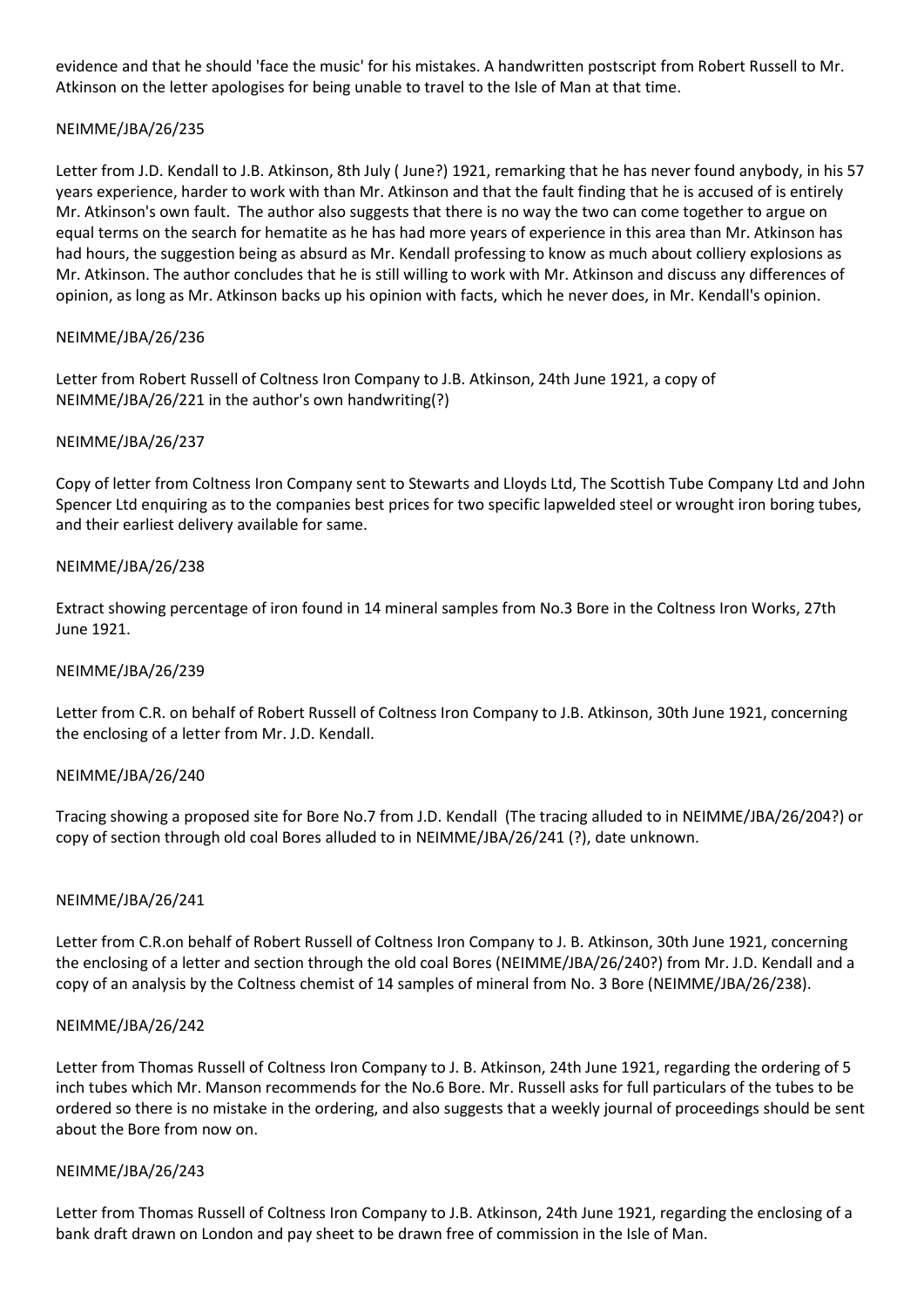Another copy of the letter from Robert Russell of the Coltness Iron Company to J.B. Atkinson, date unknown, previously available as NEIMME/JBA/26/222 and NEIMME/JBA/26/226.

### NEIMME/JBA/26/245

Letter from J.A. McVicar of the Sullivan Machinery Company to J.B. Atkinson, 24th June 1921, regretting that the author will be unable to get over to the Isle of Man as quickly as Mr. Atkinson wishes due to a lack of fuel for his drills. Mr. McVicar suggests that Mr. Atkinson visits the company and tries the Silecroft links at which point it may be possible for the author to go back with him. Mr. McVicar also thanks Mr. Atkinson for his information about the Grand, and promises to visit it.

### NEIMME/JBA/26/246

Receipt from Sergeant and Nicholson, tailors, to J.B. Atkinson, June 1921, for repaired 'knickers' and a repaired and re-pressed dinner jacket.

## NEIMME/JBA/26/247

Letter on behalf of Robert Russell of the Coltness Iron Company to J.B. Atkinson, 8th June 1921, concerning the enclosing of a letter from J.D. Kendall containing a plan. Mr. Russell asks that the plan should be returned at Mr. Atkinson's earliest convenience.

## NEIMME/JBA/26/248

Letter from Thomas(?) Smith of Petters Ltd. to J.B. Atkinson, 22nd June 1921, confirming the sending of the pumping set ordered by the Coltness Company by rail, and hoping for its arrival forthwith.

### NEIMME/JBA/26/249

A confirmation of receipt of a telegram from the Coltness Iron Company to Petters Ltd, 22nd June 1921, confirming the sending of the pumping set mentioned in NEIMME/JBA/26/248.

### NEIMME/JBA/26/250

Telegram from Robert Russell to J.B. Atkinson, 24th June 1921, with the same content as the previous letters NEIMME/JBA/26/222, NEIMME/JBA/26/224 and NEIMME/JBA/26/244.

### NEIMME/JBA/26/251

Notice of an excursion to Ballikilpharick and the Sloc (sic) by William Cubbon, the honorary secretary of the Isle of Man Natural History and Antiquarian Society, 23rd June 1921, containing the itinerary of the visit which includes a ten-mile walk, a short business meeting and the presenting of a motion that certain Manx objects be loaned to the new museum.

### NEIMME/JBA/26/252

Telegram from J.A. McVicar of the Sullivan Machinery Company to J.B. Atkinson, 22nd June 1921, enquiring as to when the next Bore will be ready to start and whether the location has been decided upon as the author would like to come over to witness the event.

### NEIMME/JBA/26/253

Telegram from Petters Ltd to J.B. Atkinson, 22nd June 1921, confirming that the pumping set has been dispatched (as mentioned in NEIMME/JBA/26/248+249)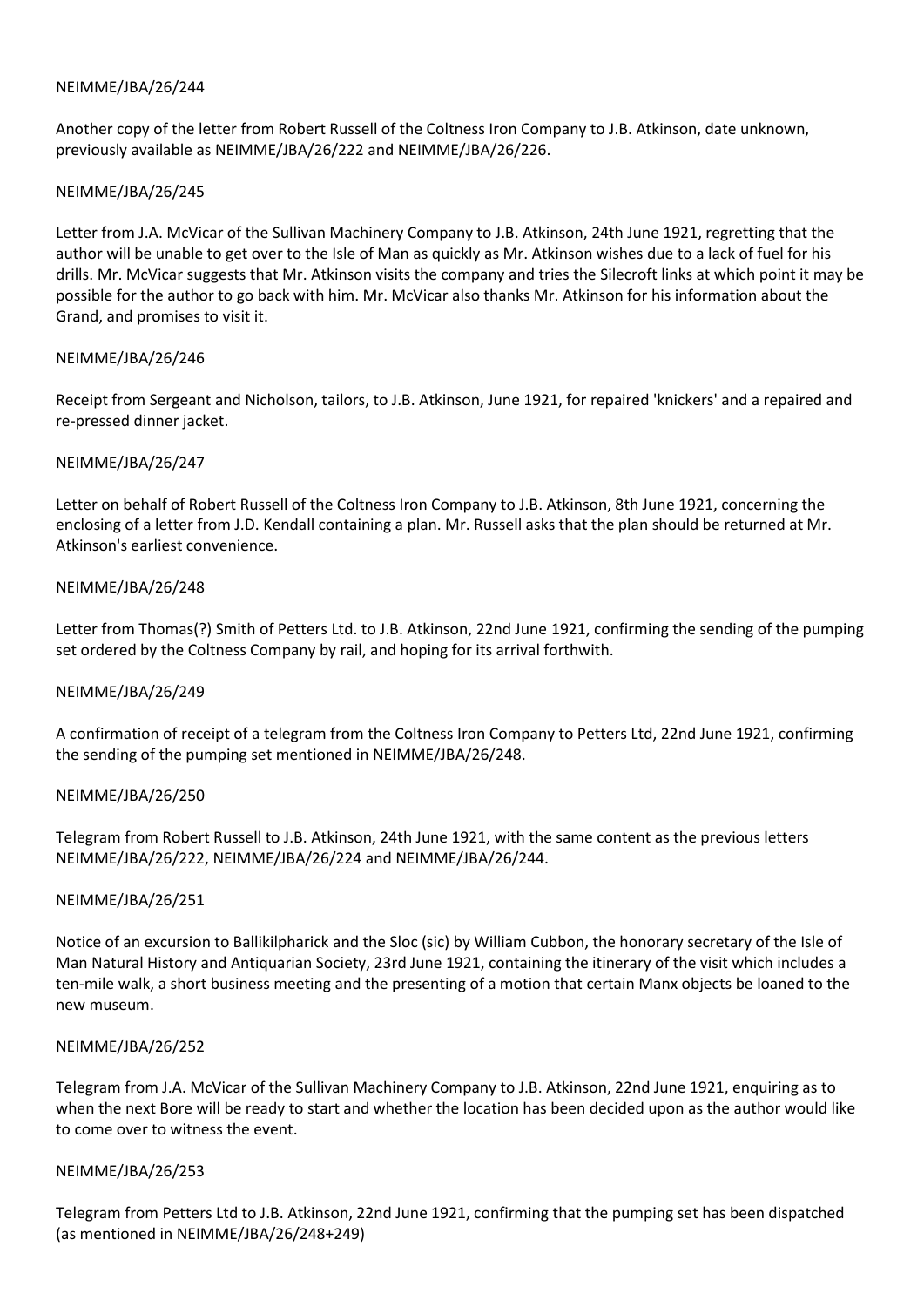Letter from Robert Russell of Coltness Iron Company to J. B. Atkinson, 21st June 1921, concerning the enclosing of a letter from J.D. Kendall and, in a postscript, informing Mr. Atkinson that the small piece of kidney ore he found on the Ramsey golf course contained 66.72% iron.

#### NEIMME/JBA/26/255

Receipt from the Isle of Man Steam Packet Company, 15th June 1921, for 22 boring(?) tubes.

#### NEIMME/JBA/26/256

Letter from Robert Russell of Coltness Iron Company to J.B. Atkinson, 17th June 1921, concerning the enclosing of a letter from J.D. Kendall containing a tracing. Mr. Russell suggests Mr. Atkinson place the no.7 Borehole at either the place marked 7A or 7B on the tracing.

#### NEIMME/JBA/26/257

Tracing from J.D. Kendall to Robert Russell,16th June 1921, containing two possible sitings for Bore No. 7 as mentioned in NEIMME/JBA/26/256.

#### NEIMME/JBA/26/258

Letter from J.D. Kendall to Robert Russell, 16th June 1921, regarding the shale samples he has received from No. 5 Bore and how they suggest the most likely placings for the no.7 Bore. Mr. Kendall suggests they must be placed with great care. In a postscript Mr. Kendall reveals he has just received a telegram from Mr. Atkinson revealing that he has stopped No.5 Bore.

#### NEIMME/JBA/26/259

Letter from Robert Russell of Coltness Iron Company to J.B. Atkinson, 19th June 1921, concerning the enclosing of a letter from J.D. Kendall and the Journal and the tracing of the geological structure he mentions in it.

### NEIMME/JBA/26/260

Letter from R. McPhail,Resident Engineer and Manager of Petters Ltd, to Coltness Iron Company, 2nd June 1921, acknowledging the receipt of the order for a No. 3 standard pumping plant and that the delivery should be made by rail. The author also confirms that he has added the extra valves and strainers that the company inquired about at a small extra charge.

### NEIMME/JBA/26/261

Tracing of map of (all of?) Isle of Man site along with references to the finding of drift and surfaces, saleferous marls, trias sandstone, Permian, Yoredales, Carboniferous limestone, basement beds and Manx slates, 25th May 1921.

### NEIMME/JBA/26/262

Letter from J.R. Gregory of Glasgow University to J.B. Atkinson, 6th June 1921, regretting that he has been unable to check his maps and recollection of the district of Ramsey to fully respond to the evidence provided by Mr. Atkinson. The finding of no Carboniferous limestone from the Yoredales to the Manx slates is particularly surprising to Mr. Gregory, and the fact that the findings seem to sweep away the geological survey interpretation of the area under the drifts encourages Mr. Gregory to suggest to Mr. Atkinson to publish his results. Mr. Gregory also agrees that a bore at Port Cranstel may be useful as well as coal measures although on this point he has reservations.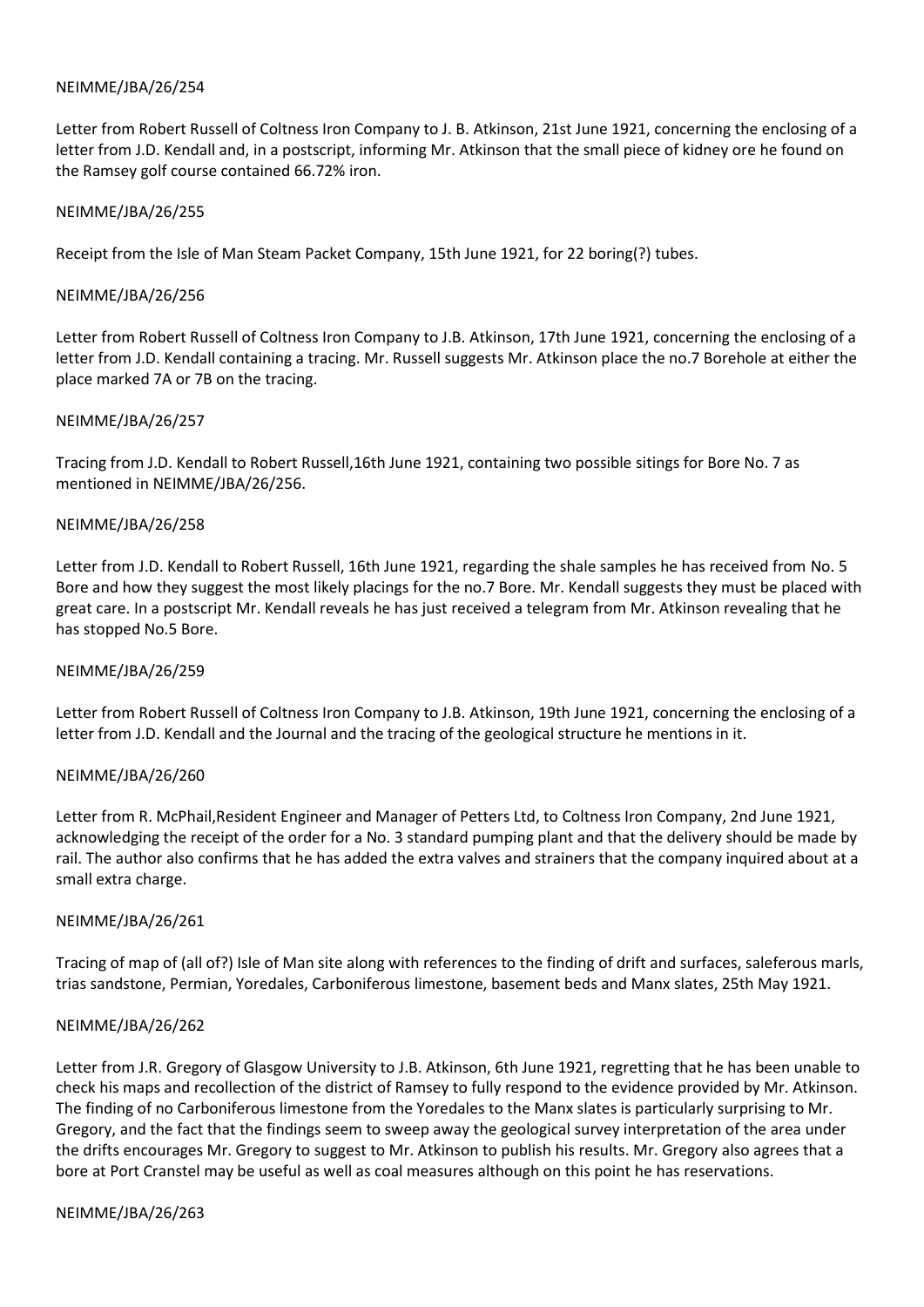Letter from C.R on behalf of Robert Russell of Coltness Iron Company to J.B. Atkinson, 15th June 1921, concerning the returning of a letter from Mr. Gregory and requesting a copy of Mr. Atkinson's reply, while requesting that Mr. Atkinson refrain from publishing anything until receiving approval.

# NEIMME/JBA/26/264

Letter from C.R. of Coltness Iron Company to J.B. Atkinson, 16th June 1921, confirming the enclosing of an invoice from Stewarts & Lloyds for gas tubes for approval.

## NEIMME/JBA/26/265

Letter from Thomas Russell of Coltness Iron Company to J.B. Atkinson, 11th June 1921, confirming receipt of a memo and the enclosing of a cheque covering the pay sheet (also enclosed) to be endorsed when the money has been paid.

### NEIMME/JBA/26/266

Newspaper article by Ramsey Turner(?) entitled Coal Prospects in the North- Reported Success, 6th May 1921, reporting on the boring operations on the Isle of Man in the parish of Andreas, Ballalheaney, Ballavarry, Balleghane, Leakherrow and Ballasteen by American and Scotch (sic) companies. The article expresses optimism that there has been encouraging results in some areas, although it has not been entirely successful so far. The article also suggests that if amounts of coal are found in the North of the island, (as it is rumoured has been found in one Bore) the island's dependance on outside fuel supplies would be lessened and the cost of such fuel reduced. The article also mentions that prospecting is continuing under the capable hands of Mr. Atkinson representing a Scotch syndicate, 'a gentleman of considerable experience in the mineral world'.

## NEIMME/JBA/26/267

Letter from J.A. McVicar of the Sullivan Machinery Company to J.B. Atkinson, 4th June 1921, expressing regret at the delay of sending a magazine, and expressing the hope that Mr. Atkinson's planned trip to Whitehaven might be extended with a trip to Mr. McVicar's own home in Bootle. Mr McVicar also expresses regret that he has not been able to visit the Isle of Man citing problems in keeping the drills he uses in fuel and confirms the despatch of a drill which is on its way to Bootle at the time of writing.

### NEIMME/JBA/26/268

Letter from John T. Kee, coal and oil merchant, to J. B. Atkinson, 10th June 1921, confirming the receipt of a government permit to supply 10 tons of French coal for boring and that a steamer is on its way.

### NEIMME/JBA/26/269

Letter from Thomas Russell of the Coltness Iron Company to J. B. Atkinson, 7th June 1921, concerning the enclosing of a letter from Petters Ltd and an advice note from Stewarts & Lloyds Ltd. for the gas tubes which have just been dispatched from Birmingham.

### NEIMME/JBA/26/270

Letter from Graham, Shepherd and Sons to J.B. Atkinson, 4th June 1921, concerning the enclosing of the trustees' account for the John Willis Trust along with cheques to be signed and returned for Miss E.A. Willis and Graham, Shepherd and Sons.

### NEIMME/JBA/26/271

Letter from Graham, Shepherd and Sons to J. B. Atkinson, 2nd June 1921, expressing regret at Mr. Atkinson's desire to resign as a trustee for the John Willis Trust, reminding him that in order to do so his co-trustees would have to agree while hoping he will reconsider. The letter ends by suggesting that nothing should be done until Miss Willis's views on the matter are ascertained.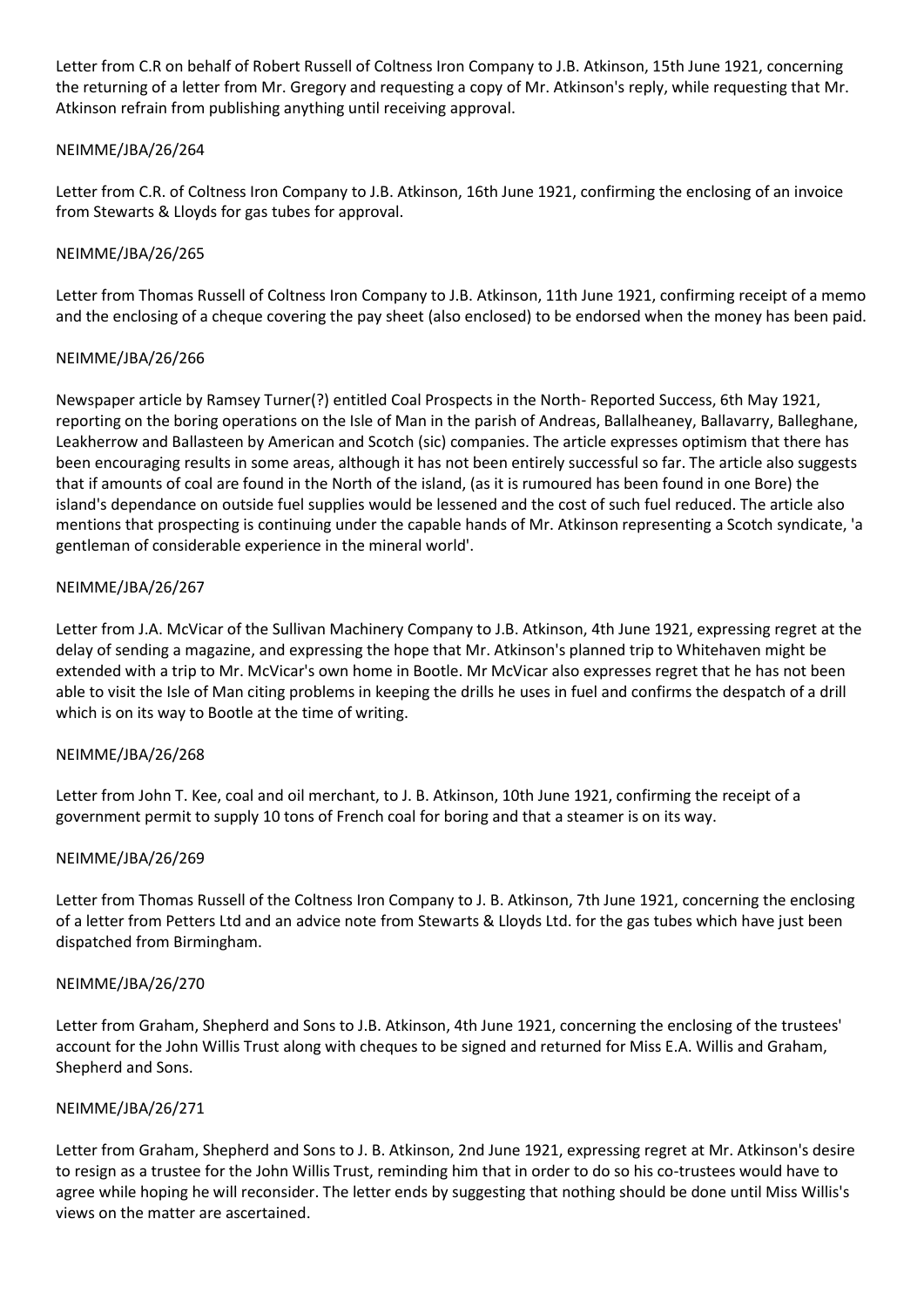Cash Account (no 77) and C.R. (cash receipt ?) from the trustees of Mr. John Willis for Miss E.A. Willis, 8th June 1921, featuring the amount due in interest to the executors of James Sallows and the amount received by Graham, Shepherd and sons and balance due to Miss Willis.

## NEIMME/JBA/26/273

Letter from C. R. of the Coltness Iron Company to J. B. Atkinson, 1st June 1921, concerning the enclosing of an account from J & R. Thomson for approval and return.

## NEIMME/JBA/26/274

Letter from G.G.(?) Atkinson to J(ack) B. Atkinson, 10th April 1921, touching on a number of subjects- questioning whether J.B. Atkinson has been able to find some use for a coal property the author mentioned; expressing pessimism at the state of coal production in post-war Britain in comparison to America and the detrimental effect of state control; the state of coal mining in Australia from which the letter has been sent; the personal problems of 'Jack's' fourth child after she ran a rusty nail through her leg and his desire to find a new position now his mine is worked out; the expression of gladness that 'Mabel's' work is proving congenial; 'Palmer's' work as a rugby union secretary and journalist and the slump in metal mining and prices.

## NEIMME/JBA/26/275

Letter from Thomas Dodds, solicitor, to J.B. Atkinson, 12th May 1921, regarding the case of (Emma) Usher vs. Wearmouth Coal Company providing evidence which the author hopes will provide evidence for Mr. Atkinson on behalf of the plaintiff, with the questions (interrogatories) asked by Mrs. Usher of the coal company (NEIMME/JBA/26/276) and their replies (NEIMME/JBA/26/277).

### NEIMME/JBA/26/276

The interrogatories on behalf of the plaintiff Emma Usher (married woman) against the Wearmouth Coal Company at the High Court of Justice, King's Bench Division, Newcastle upon Tyne District Registry, 1921, from Thomas Dodds, solicitor, asking such questions as what coal in the Maudlin and Hutton seams was 'worked to goaf or into pillars or otherwise' within a 800 foot radius of the plaintiff's house and whether the defendants have repaired or paid for any damage caused by the works within that radius.

### NEIMME/JBA/26/277

The answers provided by the Wearmouth Coal Company to the interrogatories of Emma Usher at the High Court of Justice, King's Bench Division, Newcastle upon Tyne District Registry, 1921, from Thomas Eliot Parrington, agent and general manager of the defendant company, replying that in the Hutton seams, no coal has been worked within the suggested radius since 1900 but that in the Maudlin Seam a 'long narrow and irregular shaped strip of coal' partly in the area was worked between 1907 and 1908 and another small area of coal in the West was worked between 1911 and 1912. The defendants object to answering whether they have paid for or repaired damage for other houses, and were unable to answer for sure when the Maudlin Seam or Hutton Seam was worked to 'goaf', approximating not less than 25 years previously and more than 50 years previously respectively.

### NEIMME/JBA/26/278

Letter from Robert Russell of the Coltness Iron Company to J.B. Atkinson, 25th May 1921, concerning the confirmation of receipt of three letters from Mr. Atkinson and the enclosing of a letter from Mr. Kendall, a letter from Petters and two copies of a memo and map. The author has no objection to the sending of the notes to Mr. Gregory (NEIMME/JBA/26/262 etc.) and Mr. Smith (NEIMME/JBA/26/284), but is anxious that the missives do not mention iron ore until the land needed is secured. Mr. Russell also refers to a sample of powdered material which is somewhat smaller than the author imagined, and a telegram he has sent confirming that Thomsons are continuing to bore, and that Mr. Thomson will visit shortly. In a private aside, Mr. Russell mentions that Mr. (Peter) Thomson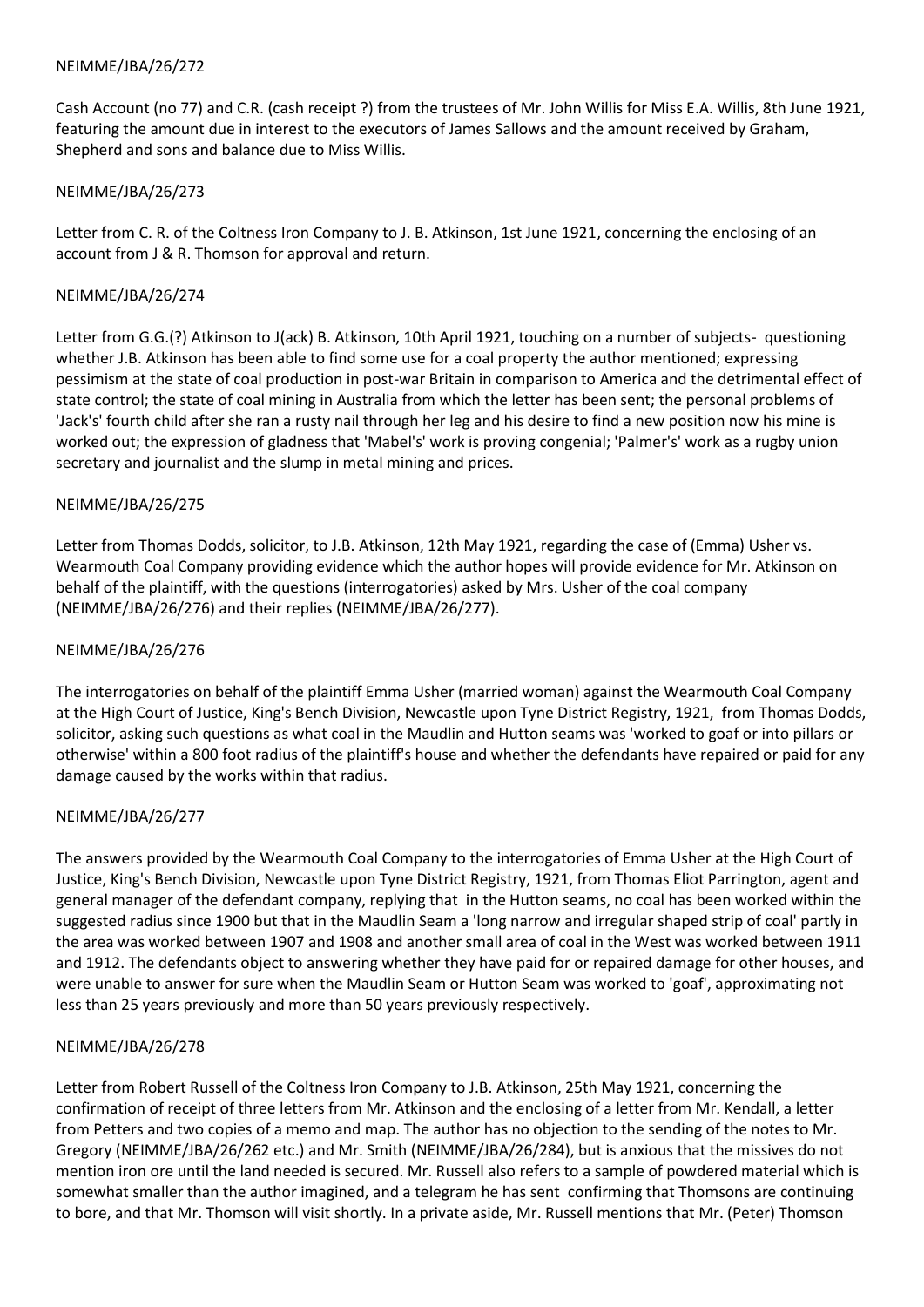has suggested that the company's finances are low and that Coltness pay the wages through Mr. Atkinson at this time and that Mr. Manson must not find out about this.

## NEIMME/JBA/26/279

Letter from Thomas Russell of the Coltness Iron Company to J.B. Atkinson, 26th May 1921, referring to the previous letter (NEIMME/JBA/26/278) and the arrangement made to pay Thomson's Borers their wages. Thomson's have informed the author that they will send the paysheet to Mr. Manson every fortnight and he will then send it on to Mr. Atkinson who will then send it on to the company who on receipt of which will pay the men. The letter also encloses a returned account from John T. Kee. (NEIMME/JBA/26/268).

### NEIMME/JBA/26/280

Letter from Thomas Russell of the Coltness Iron Company to J.B. Atkinson, 27th May 1921, confirming the enclosing of three letters- a copy of a letter from John Spencer Ltd (NEIMME/JBA/26/281), a copy of a letter from J & R. Thomson (NEIMME/JBA/26/282) and a copy of Coltness's reply to John Spencer Ltd. (NEIMME/JBA/26/283).

## NEIMME/JBA/26/281

Copy of letter from John Spencer Ltd. to Coltness Iron Company, 20th May 1921, querying an order from the company as it did not include shoes or (driving) caps and suggesting that they send an order for same.

## NEIMME/JBA/26/282

Copy of letter from Peter Thomson of J & R. Thomson and Company to Coltness Iron Company, 26th May 1921, confirming the need for an order of driving caps and shoes for the 7 inch tubes required for their next Bore. The letter also confirms the arrangement to pay their workers through Mr. Atkinson and their informing Mr. Manson of this.

### NEIMME/JBA/26/283

Copy of letter from Coltness Iron Company to John Spencer Ltd, 27th May 1921, informing the company of the need for driving caps and shoes as mentioned in the previous letter (NEIMME/JBA/26/282) by J & R. Thomson and asking them to despatch them to the Isle of Man Steam Packet Company in Liverpool for delivery to Ramsey.

### NEIMME/JBA/26/284

Letter from Bernard Smith to J. B. Atkinson, 9th April 1921, concerning the likelihood of finding limestones in Bore no.3 and problems to be overcome. The author also mentions having received specimens which are in the process of being examined.

### NEIMME/JBA/26/285

Letter from C.R. on behalf of Robert Russell of Coltness Iron Company to J.B. Atkinson, 23rd May 1921, concerning the enclosing of a letter from Alan C. Locke regarding a galvanized water tank (NEIMME/JBA/26/286) and another from the secretary of the Northern Lighthouse Board. (NEIMME/JBA/26/287)

### NEIMME/JBA/26/286

Letter from Alan C. Locke to the Coltness Iron Company, 20th May 1921, offering a galvanised water tank for purchase. The author mentions it is a little short of the capacity the company requested, but is the best of those he has inspected. Mr Locke also mentions a potential difficulty in despatching the item due to a strike, but is prepared to purchase and hold the item until arrangements and/or inspection can be made.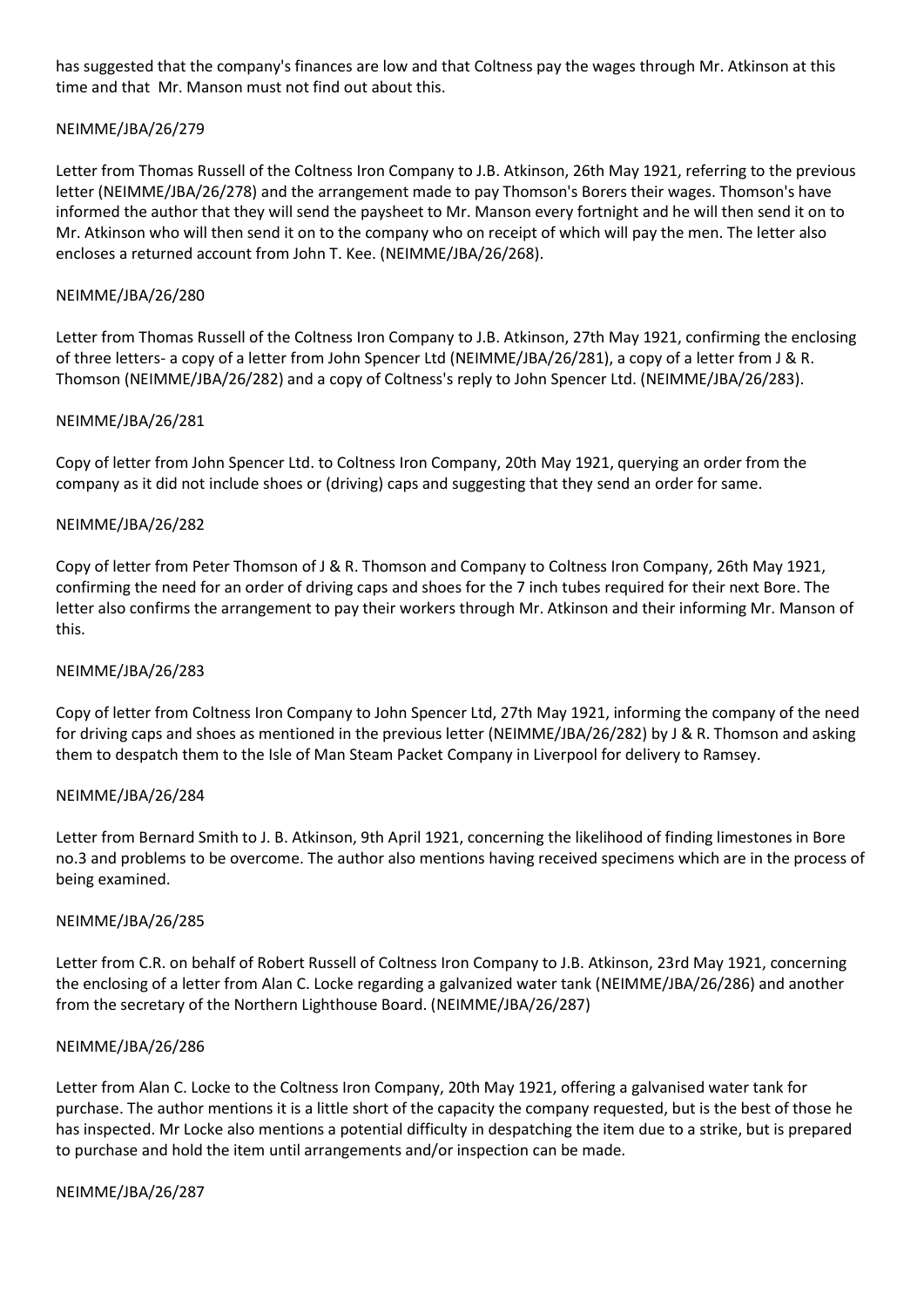Letter from C. David Peddie, secretary of the Northern Lighthouse Board, to the Coltness Iron Company, 21st May 1921, advising that the ten tons of coal requested by the company from the Northern Lighthouses stock cannot be supplied, as any coal that can be spared has already been agreed to be given to the Ramsey gas company.

## NEIMME/JBA/26/288

Letter from C.R. on behalf of Robert Russell of Coltness Iron Company to J. B. Atkinson, 21st May 1921, concerning the enclosing of a letter written to the Northern Lighthouse Commissioners,(NEIMME/JBA/26/289) another from J.D. Kendall (NEIMME/JBA/26/290) and another from Alan C. Locke (NEIMME/JBA/26/291) offering a galvanized tank with a memo by the company's mechanical engineer on the subject. The author also requests whether Mr. Atkinson wishes to purchase 1.5 or 2.5 inch pipes and who he wishes to purchase from.

### NEIMME/JBA/26/289

Letter from the Coltness Iron Company to C.D. Peddie, 20th May 1921, requesting the giving of 10 tons of spare coal from the Northern Lighthouse commissioner's stock as a favour. (NEIMME/JBA/26/287).

### NEIMME/JBA/26/290

Letter from J.D. Kendall to Robert Russell, 20th May 1921, pointedly disagreeing with Bernard Smith's conclusions that the conglomerates found in sections of Bore no. 1 correspond with those found in certain sections of no. 3 complete with an explanatory sketch.

### NEIMME/JBA/26/291

Letter from Alan C. Locke to the Coltness Iron Company, 18th May 1921, apologizing for not being able to offer exactly the galvanized water tank requested, but offering a mild steel tank as an alternative.

### NEIMME/JBA/26/292

Letter from Alex McGregor to Robert Russell, 16th May 1921, informing Mr. Russell of the galvanized cisterns offered by John Jackson and Company that most closely resemble the company's sizes and their prices.

### NEIMME/JBA/26/293

Advertisement by Petters Limited for junior paraffin and semi-diesel crude oil engines, date unknown.

### NEIMME/JBA/26/294

Letter from Petters Limited to J.B. Atkinson, 24th May 1921, querying whether, after providing Coltness with quotations for Petter Junior engines, an order will be forthcoming.

### NEIMME/JBA/26/295

Letter from J.A. McVicar of Sullivan Machinery Company to J.B. Atkinson, 24th May 1921, referring to a letter from a Mr. Sandberg suggesting that Coltness are in need of a new machine as the 'shot drillers are giving up' and that the author may be able to supply a drill to them, if they apply quickly enough. Mr. McVicar also mentions an 'interesting' article by J.D. Kendall in the Mining magazine which he is sending to Mr. Atkinson and his relief that the company has been able to procure enough wood and coal to continue work that week.

### NEIMME/JBA/26/296

Letter from C.R. on behalf of Robert Russell of Coltness Iron Company to J. B. Atkinson, 12th May 1921, enclosing an account from John Spencer Ltd. for 7 inch tubes for approval and return.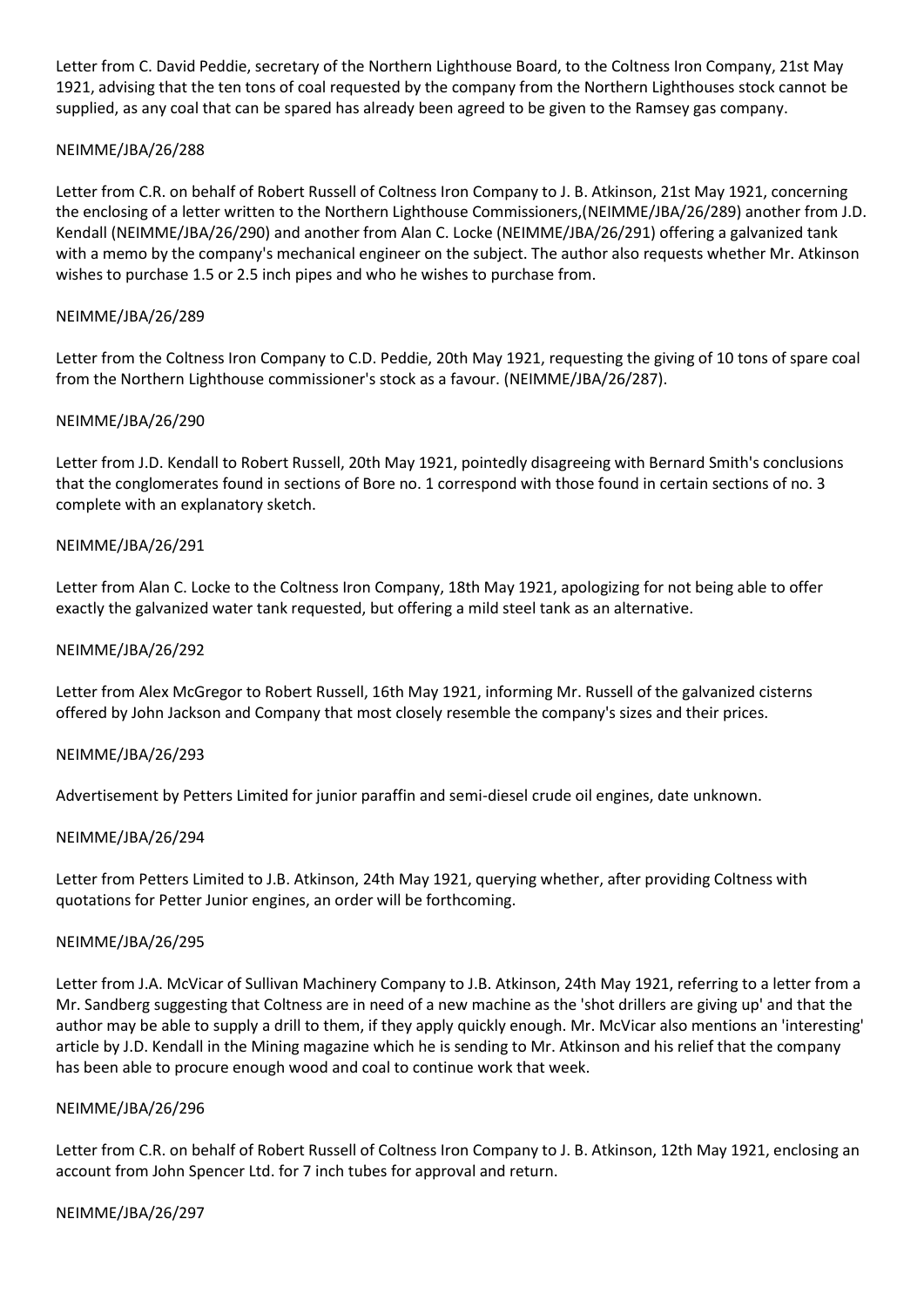Letter from P.A. Frisby of the Geological survey and Museum to J.B. Atkinson, 9th May 1921, referring Mr. Atkinson to Iron Ore reports published by the geological survey, in particular those found in volume 12 which Mr. Lamplugh recommends. He also refers to special reports on the mineral resources in Great Britain by the following authors-Bernard Smith, T.C. Cantrill, R.L Sherlock, Henry Dewey, T.F. Sibly, M.McGregor, G.W.Lee, G.V.Wilson, T. Robertson, J.S. Flett, G.W. Lamplugh, C.B. Wedd, J. Pringle, Sir A. Strahan and W.Gibson.

# NEIMME/JBA/26/298

Telegram from (?) Russell of the Coltness Iron Company to J. B. Atkinson, 25th May 1921, confirming receipt of man(?) and advising that Thomsons will continue boring. Mr. Russell also warns Mr. Atkinson of an oncoming visit from Mr. Thomson.

### NEIMME/JBA/26/299

Letter from Robert Russell of the Coltness Iron Company to J. B. Atkinson, 16th May 1921, concerning the enclosing of copies of letters to Petters Ltd. (NEIMME/JBA/26/300) and the tubemakers (Stewarts & Lloyds Ltd. and the Scottish Tube Company Ltd.) (NEIMME/JBA/26/301) and also enquiring about the availability of cisterns on Douglas and/or Ramsey.

## NEIMME/JBA/26/300

Copy of letter from Coltness Iron Company to Petters Ltd, 16th May 1921, asking the company for a quote for their Petter pumping semi-portable no.3 set and asking for the earliest possible delivery time.

## NEIMME/JBA/26/301

Copy of letter from Coltness Iron Company to Stewarts & Lloyds Ltd. and the Scottish Tube Company Ltd, 16th May 1921, asking for the respective companies' lowest quoted prices for delivering 1500 feet of 1and a half inch inside diameter gas quality tubes with random lengths of 15 to 18 feet.

### NEIMME/JBA/26/302

Letter from Robert Russell of the Coltness Iron Company to J.B. Atkinson, 17th May 1921, concerning the enclosing of a letter from J.D. Kendall (NEIMME/JBA/26/307?) and asking Mr. Atkinson for an explanation as regards its contents.

### NEIMME/JBA/26/303

Letter from Robert Russell of the Coltness Iron Company to J.B. Atkinson, 14th May 1921, concerning the enclosing of copies of a letter from Mr. Russell to J.D. Kendall (NEIMME/JBA/26/304) and Mr. Kendall's reply to it.(NEIMME/JBA/26/305)

### NEIMME/JBA/26/304

Copy of letter from Robert Russell of the Coltness Iron Company to J. D. Kendall, 11th May 1921, concerning the enclosing of a letter from Mr. Atkinson and one from Mr. Lamplugh which was referred to in Atkinson's missive, with an enclosed cutting from the Ramsey Courier which was also referred to. Mr. Russell advises Mr. Kendall that the red rock sample Mr. Atkinson alludes to contains 46.5% iron according to the company chemist's analysis.

### NEIMME/JBA/26/305

Letter from J.D. Kendall to Robert Russell, 13th May 1921, confirming the receipt and return of the Ramsey Courier article and also referring to the contents from a telegram he has received from Mr. Atkinson. Mr. Kendall remarks that when he receives the Journal and specimens Mr. Atkinson promises to send to him from Bore no. 3 he will send his proposed position for Bore no. 6. Referring to the letter sent by Mr. Russell (as mentioned in NEIMME/JBA/26/304) Mr. Kendall refers to the 'good deal of information' Mr. Atkinson claims to have gained from Mr. Lamplugh on his survey and hopes this information will be sent on to him if relevant.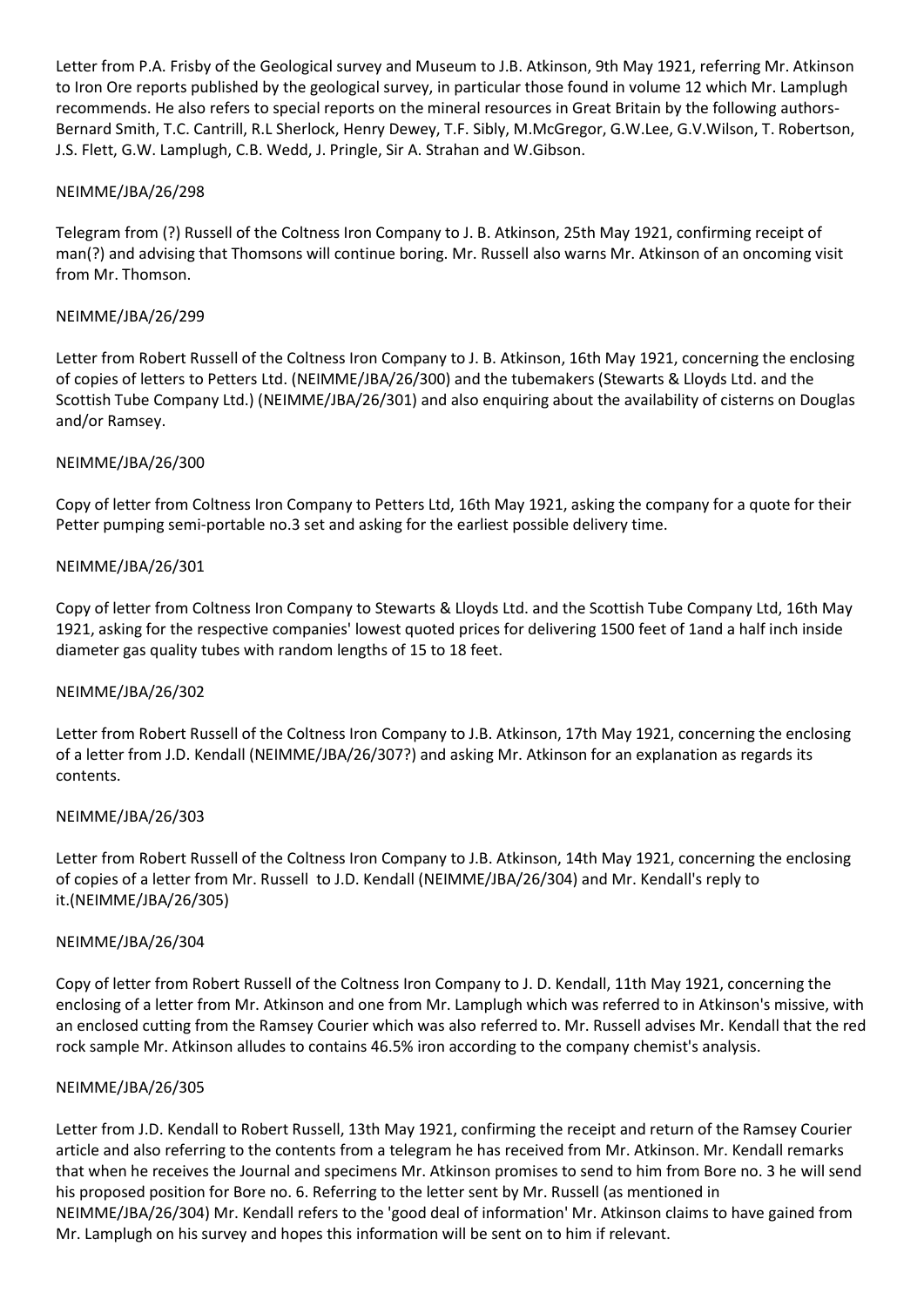Letter from Robert Russell of the Coltness Iron Company to J.B. Atkinson, 14th May 1921, concerning the enclosing of letters from J&R. Thomson's and John Jas Christian along with the accounts and invoices contained within them for perusal and return.

### NEIMME/JBA/26/307

Letter from J.D. Kendall to Robert Russell, 14th May 1921, complaining that he has not yet received the samples or journal promised him by Mr. Atkinson and avers that the information he has been given does not give him the 'opportunity of judging for himself' as to the significance of the finds of No.3 Bore and delays his opportunity of advising as to the position of Bore no. 6.

### NEIMME/JBA/26/308

Letter from Coltness Iron Company to John Spencer Ltd., 18th May 1921, advising the company to send them shoes and driving caps which they had previously omitted from ordering.

## NEIMME/JBA/26/309

Letter from A. Adamson, secretary of J& R. Thomson Ltd, to Coltness Iron Company, 16th May 1921, regarding the Ballalheany no.3 Bore, regretting the stopping of work on Bores 1 and 3 and the necessary withdrawal of the tubes involved. This is due, the company argues, to the heavy losses they have made whilst doing the work and a letter from Mr. Kendall which they acknowledge receiving on the subject makes no difference to the situation.

## NEIMME/JBA/26/310

Letter from Robert Russell of the Coltness Iron Company to J.D. Kendall, 18th May 1921, concerning the enclosing of copies of a letter from Mr. Atkinson, the journal of Bore no.3, a letter from Bernard Smith to Mr. Atkinson, a letter Mr. Russell has sent Mr. Atkinson about Thomson's notice to withdraw from boring and Thomson's letter notifying Coltness of this (NEIMME/JBA/26/309) and asking for opinions thereon. Mr. Russell also remarks that he has asked for quotes from two companies for 1 and a half inch pipes and has contacted Petters Ltd.as regards the supplying of an oil engine and pump.

### NEIMME/JBA/26/311

Letter from J.D. Kendall to Robert Russell, 16th May 1921, informing Mr. Russell of a letter he has sent to Mr. Atkinson remarking that he still has not received the samples and journal he requested for below 300 feet, and therefore can still not give totally accurate advice as to the position of Bore no.6, so provides a tracing of an approximation. He also expresses surprise that Bore No.3 was not within 300 feet of where he suggested, and advises Mr. Atkinson not to proceed on No.6 until advised by Mr. Russell while urging Mr. Atkinson to send the necessary information.

### NEIMME/JBA/26/312

Letter from Robert Russell of the Coltness Iron Company to J.B. Atkinson, 18th May 1921, concerning the enclosing of copies of letters from J.D. Kendall, a letter to John Spencer Ltd., a typed copy of No. 3 Borehole and a letter from J&R Thomson Ltd. The author agrees to the siting of the no.6 Borehole suggested by Mr. Kendall, and requests an explanation as to why the no. 3 Bore was placed 300 feet away from where Mr. Kendall suggested. Mr. Russell also asks the thickness of the shale from which a sample of ore was sent, and brings up the financial difficulties of Thomsons and their wish to desist further boring, asking for Mr. Atkinson's advice on the matter- whether to leave the boring of No. 6 hole until Sullivans have finished no.5 or not.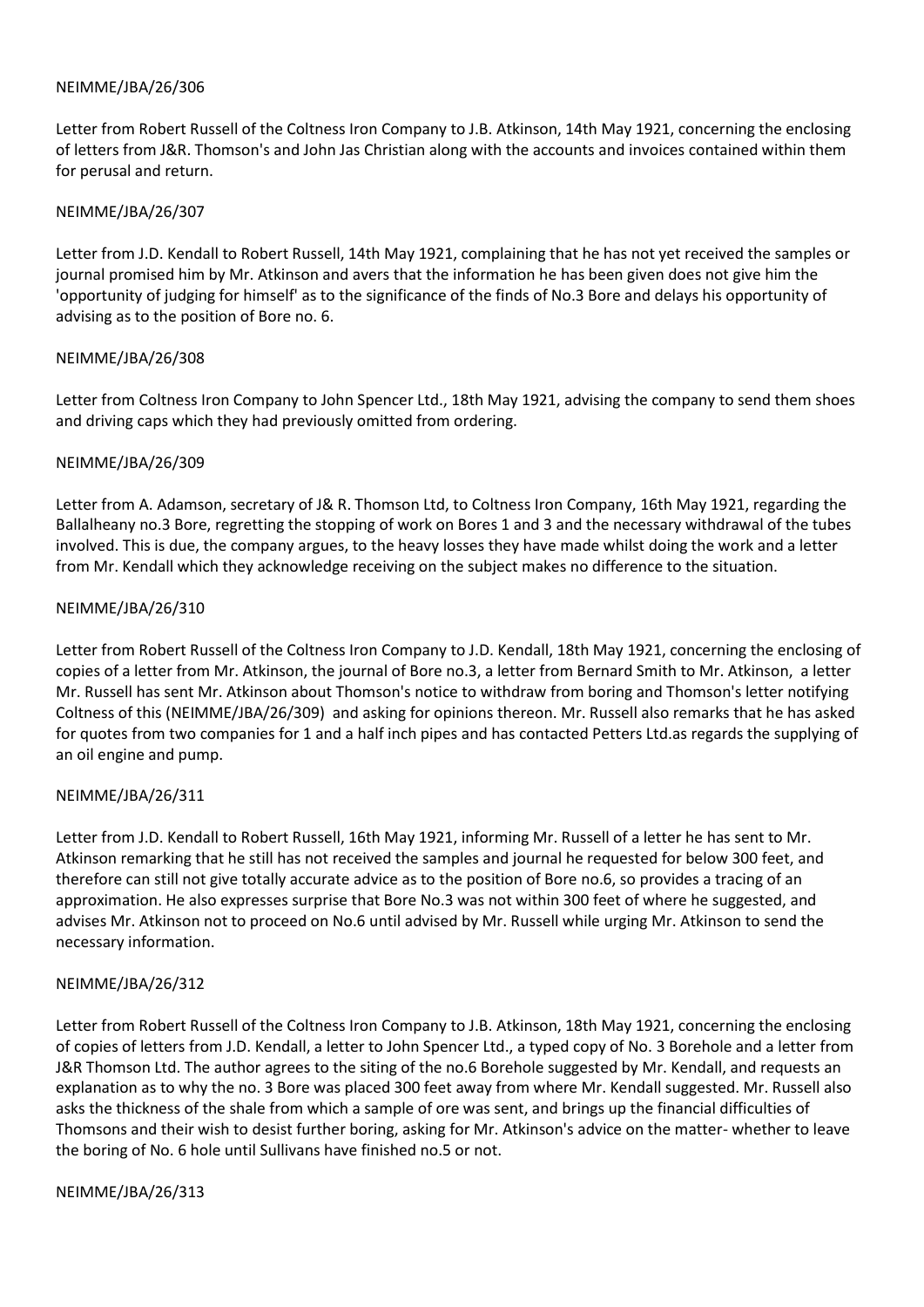Letter from J.D. Kendall to Robert Russell, 18th May 1921, confirming no change to his previous suggestion as to where to place Bore no.6. The author refers to two tracings he has enclosed which he uses to proffer a theory as to where he presumes a strike on carboniferous rocks could be made.

# NEIMME/JBA/26/314

Letter from Robert Russell of the Coltness Iron Company to J.B. Atkinson, 19th May 1921, concerning the enclosing of a letter from J.D. Kendall (NEIMME/JBA/26/313) and the two tracings he refers to within it (NEIMME/JBA/26/315 + 316) for examination and comment.

## NEIMME/JBA/26/315

Tracing by J.D. Kendall, 19th May 1921, showing the position of two faults he suggests must exist between Bores 1 and 3 to explain the lack of correspondence between the lower parts of the two Bores. (tracing no.2).

## NEIMME/JBA/26/316

Tracing by J.D. Kendall, 19th May 1921, showing the position of the 'several' Bores as the author found them the last time he visited, with the line of the fault he believes has been proven between Bores 2 and 3 and the line of a probable strike. (Tracing no.1)

## NEIMME/JBA/26/317

Letter from J.A. Lamplugh to J. B. Atkinson, 2nd(?) April 1921, thanking Mr. Atkinson for providing him with the Bore records, and confirming the wide spread of Carboniferous limestone found, although he also suggests that he cannot express a definitive opinion on the records alone and would need to see the Bores himself.

## NEIMME/JBA/26/318

Letter from Robert Russell of the Coltness Iron Company to J.B. Atkinson, 10th May 1921, concerning the enclosing of a letter from J.D. Kendall (NEIMME/JBA/26/319) and asking for an opinion as to how to reply to it. In a postscript, Mr. Russell also mentions the enclosing of an advice note from John Spencer Ltd. for their 7 inch tubes.

### NEIMME/JBA/26/319

Letter from J.D. Kendall to Robert Russell, 7th May 1921, expressing dissatisfaction with the depth and accuracy of Mr. Atkinson's recorded activities in his journals, particularly in regard to shale beds, in which he hopes the findings of shale and limestone can be separated and more closely examined. The use of a percussive machine, he suggests, would provide more accurate information than the shot or diamond drill in this regard. Mr. Kendall also complains that , although he has now procured a copy of the Journal for no.5 Bore it was not through Mr. Atkinson, while Mr. Lamplugh was sent the Journals of no. 1 and no. 3 Bores.

### NEIMME/JBA/26/320

Receipt from John Spencer Ltd. to Coltness Iron Company, 9th June 1921, confirming the forwarding of '50 lengths(?)' to Ramsey via J. Orford & Son, Coburg Dock, Liverpool.

### NEIMME/JBA/26/321

Telegram from J.D. Kendall to J.B. Atkinson, 15th May 1921, requesting a journal showing ' below 300 feet'.

### NEIMME/JBA/26/322

Letter from Robert Russell of Coltness Iron Company to J.B. Atkinson, 11th May 1921, confirming that the red rock sent as a sample contained 46.5% Iron, asking for notes from a Mr. Smith of the 'geological survey people' and remarking on the returning of a letter from J.A. Lamplugh (NEIMME/JBA/26/317?) that he is surprised that Mr. Atkinson gave such information to a third party (excluding Mr. Smith) without consulting him.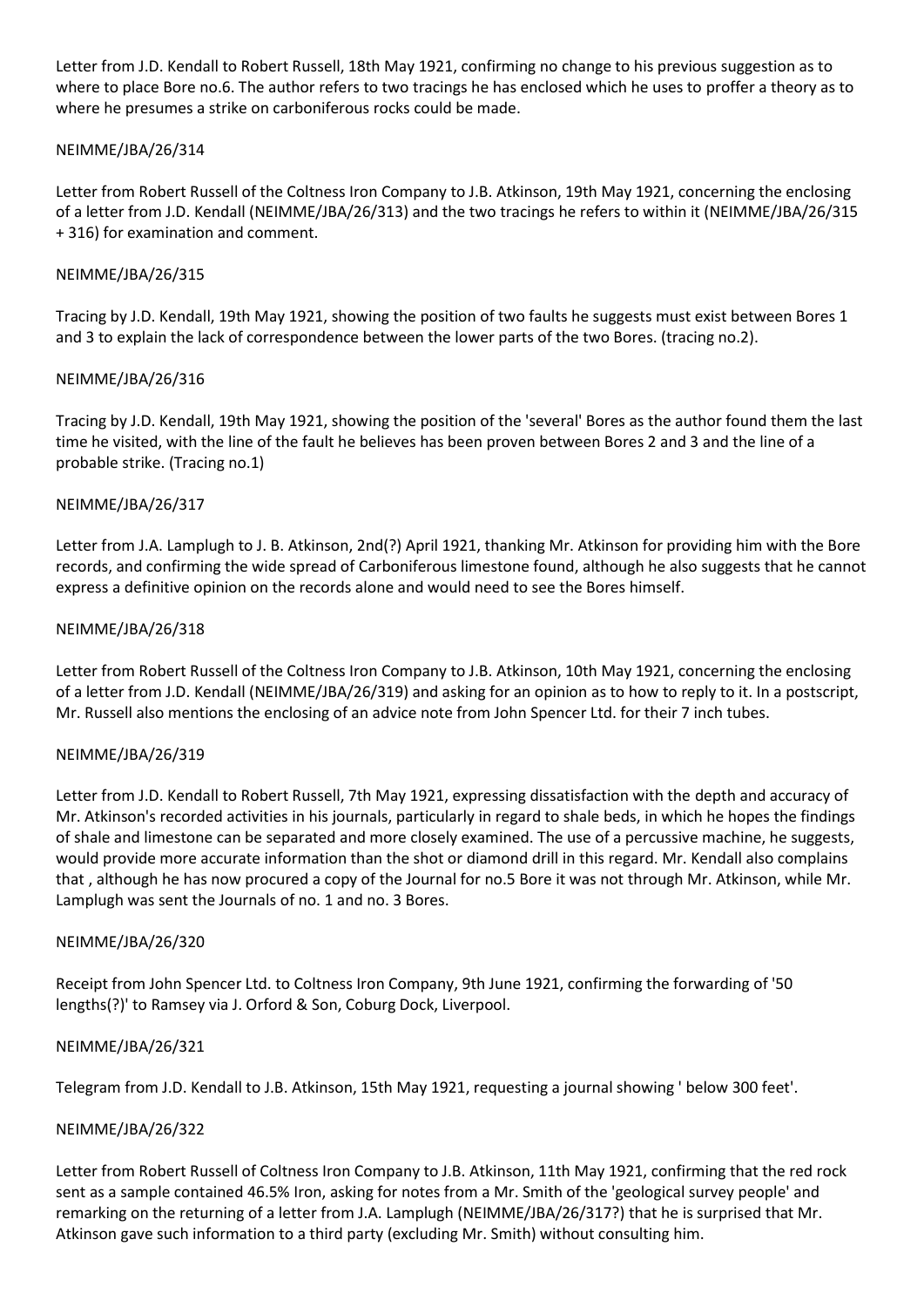Letter from C.R on behalf of Robert Russell of the Coltness Iron Company to J.B. Atkinson, 30th April 1921, concerning the enclosing of an account from the Isle of Man Railway Company to be paid and then debited by the company.

### NEIMME/JBA/26/324

Letter from R. Sargeant of the Government Office, Isle of Man to the Coltrim Iron Company(sic), 9th May 1921, regretting that the stock in the salt companies' hands will probably be needed for household use.

### NEIMME/JBA/26/325

Letter from Robert Russell of Coltness Iron Company to J.B. Atkinson, 6th May 1921, expressing his displeasure at the news passed on to him from J. D. Kendall that Mr. Atkinson has passed on a copy of the journals from no.1 and no.2 Bores to J.A. Lamplugh, worrying that the information may be passed on to others before investigations are completed.

## NEIMME/JBA/26/326

Letter from Robert Russell of Coltness Iron Company to J.B. Atkinson, 5th May 1921, concerning the enclosing of a letter from J.D. Kendall (NEIMME/JBA/26/327) and one sent to John Spencer Ltd. (NEIMME/JBA/26/328) for his perusal.

## NEIMME/JBA/26/327

Letter from J.D. Kendall to Robert Russell, 2nd May 1921, concerning his recent visit to the Isle of Man and his observations while there. The author confirms preparing a journal of No.3 Bore which he includes and, after viewing the core, has not changed his previous opinion on how to proceed but complains that Mr. Atkinson did not provide all the samples he had asked for. Mr. Kendall also gives his opinion as to how the necessary water can be supplied to the Bores through 1and a half inch pipes, and where these might be found. On the question of Boring plants, Mr. Kendall suggests that the tubes used by Sullivans are more efficient than those used by Thomsons since the former have couplings on their larger tubes.On the question of boring, the author argues that Sullivans are again superior since their workers work two shifts per day rather than one arguing that Thomsons should do the same 'at once'. He also comments that workers were 'sometimes absent drinking' and the foreman had been to Scotland twice. Mr. Kendall also remarks that he could not set out the no.6 hole as more information from no. 3 was needed.

### NEIMME/JBA/26/328

Letter from Coltness Iron Company to John Spencer Ltd., 5th May 1921, arranging for the delivery of 300 feet of 7 inch tubes from Liverpool.

### NEIMME/JBA/26/329

Letter fom C.R. on behalf of Robert Russell of the Coltness Iron Company, 3rd May 1921, concerning the enclosing of an account received from J & R. Thomsons to look at and correct if necessary.

# NEIMME/JBA/26/330

Letter from Wood and Lord, solicitors, to J. B. Atkinson, 26th April 1921, enclosing a copy of the judgment given in the case of Crisp and the Hodbarrow Mining Company. (NEIMME/JBA/26/331)

### NEIMME/JBA/26/331

Copy of the judgment given in the case of Crisp vs. the Hodbarrow Mining company, reprinted from the Million Gazette, 1st April 1921, in which the mining company were accused of negligence when an overhanging wall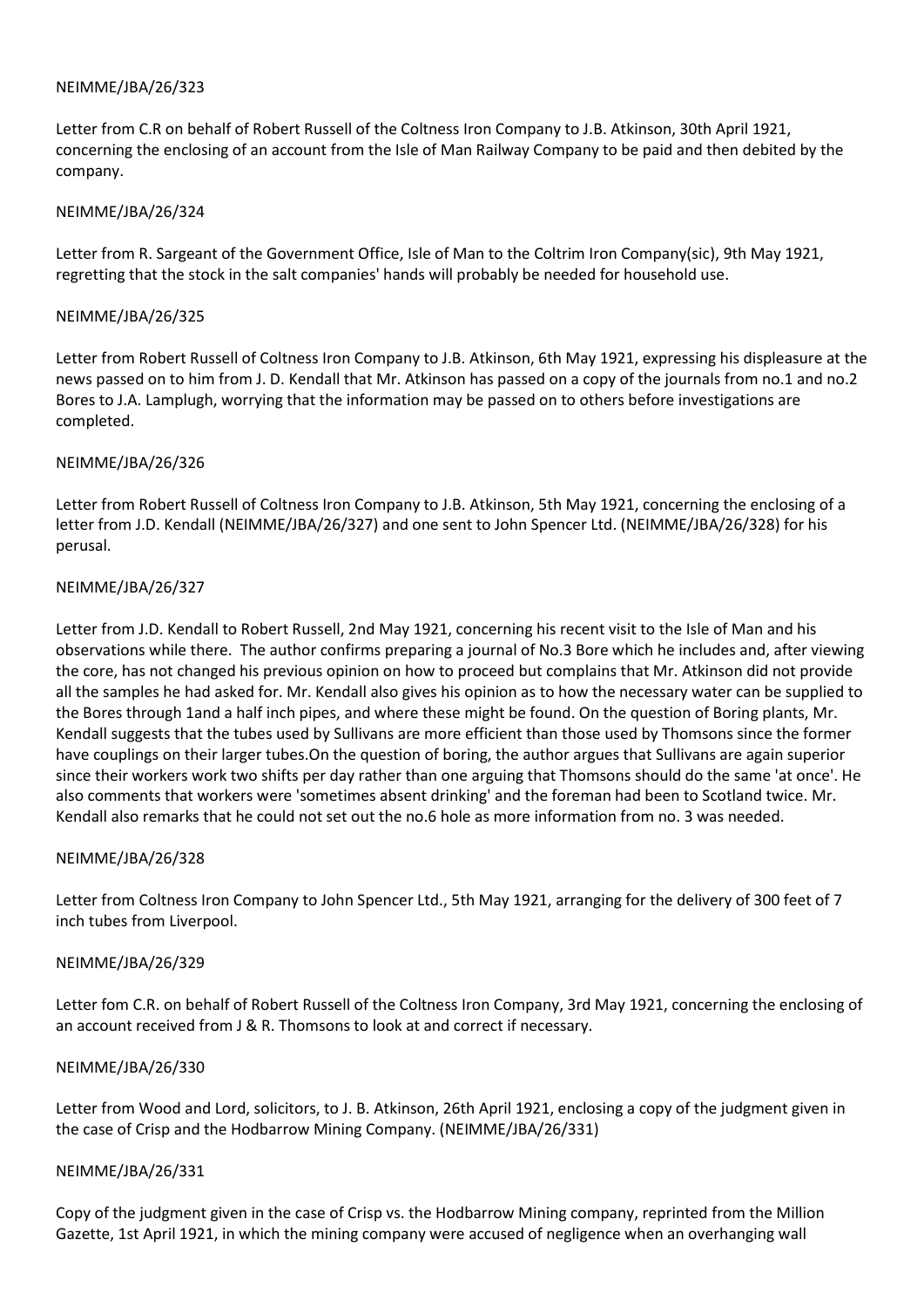collapsed on miners in an ironstone mine. The question of whether the under-captain of the mine should have bolstered the wall with stull pieces as had been suggested and in addition whether the mine owners could be proved equally negligent to the under-captain are discussed.

# NEIMME/JBA/26/332

A special coal licence provided by the Maus (?) Salt Company to the Coltness Iron Company, 2nd May 1921, for the week ending 8th May 1921, providing coke to be used along with ore (?) for borings at Andreas.

## NEIMME/JBA/26/333

Letter from C.R. on behalf of Robert Russell of Coltness Iron Company to J.B. Atkinson, 28th April 1921, informing Mr. Atkinson of the contents of a letter from John Spencer Ltd. in which the company anticipate being able to dispatch their order in about two weeks, but due to their fuel problems, this may understandably be delayed.

### NEIMME/JBA/26/334

Letter from Robert Russell of the Coltness Iron Company to J.B. Atkinson, 27th April 1921, concerning the enclosing of a letter from J.D. Kendall concerning oil engines for pumping water (NEIMME/JBA/26/335) and an account from Sullivans asking for £30 for time wasted waiting for the positioning of a fixing site, which Mr. Russell trusts will not happen again. The author also mentions the miner's strike and the subsequent difficulty in procuring fuel and whether this could be used as a significant factor in persuading Sullivans to give up their claim. Mr. Russell also mentions the anticipated arrival of Mr. Kendall at the boring sites, and a telegram from John Spencer Ltd about the time needed for an order to be dispatched ( mentioned in NEIMME/JBA/26/333).

## NEIMME/JBA/26/335

Letter from J.D. Kendall to Robert Russell, 24th April 1921, suggesting that the employment of a small transportable oil engine would be the simplest way of overcoming the problem of water supply in the Isle of Man and promising to look into this problem during his stay there.

### NEIMME/JBA/26/336

Letter from Robert Russell of Coltness Iron Company to J.B. Atkinson, 27th April 1921, requesting tracings of the positions of Boreholes 1 through 5 and remarking on his belief that Thomsons were working on 1 and 3, with Sullivans at work on the rest. The author requests a tracing of Borehole 6, if it has been agreed on between Mr. Atkinson and J.D. Kendall.

### NEIMME/JBA/26/337

Letter from C.R. on behalf of Robert Russell of Coltness Iron Company to J.B. Atkinson, 23rd April 1921, concerning the enclosing of a letter from J.D. Kendall. (NEIMME/JBA/26/338)

### NEIMME/JBA/26/338

Letter from J.D. Kendall to Robert Russell, 21st April 1921, remarking on his intention to telegraph Mr. Russell with details as to when he will visit the Isle of Man, and his intentions to study no.2 bore for the possible course of the fault through it and its direction from no.3.

### NEIMME/JBA/26/339

Letter from Robert Russell of the Coltness Iron Company to J.B. Atkinson, 25th April 1921, confirming the sending of a telegram (NEIMME/JBA/26/344) advising Mr. Atkinson to discuss with J.D. Kendall the question of fixing sites and Boreholes and seek his approval, whether he wishes to visit all of the sites or not.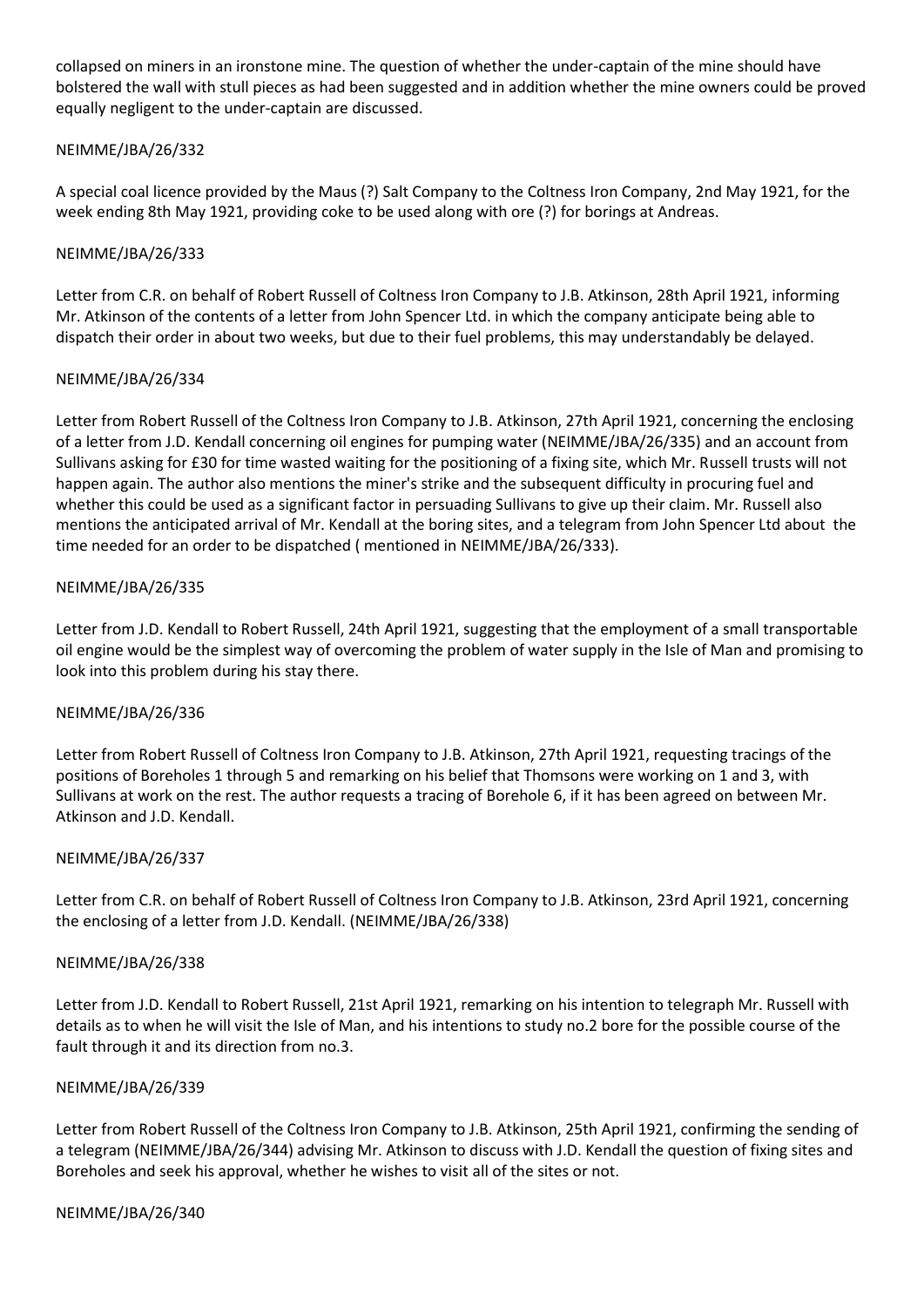Letter from Robert Russell of the Coltness Iron Company to J.B. Atkinson, 24th April 1921, containing the same content as NEIMME/JBA/26/339 as well as remarking on enclosing letters written to Sullivans (NEIMME/JBA/26/341) and Thomsons (NEIMME/JBA/26/342) and his intention to telegraph Spencers regarding the 6 inch tubes.

## NEIMME/JBA/26/341

Letter from Robert Russell of the Coltness Iron Company to Sullivans Machinery Company, 24th April 1921, regarding a supposed misunderstanding in which Mr. Atkinson decided to fix a new site hurriedly after finding slate below the drift in Borehole No.4, and implying that the companies' implication of neglect on Mr. Atkinson's part was premature and unnecessary.

### NEIMME/JBA/26/342

Letter from Robert Russell of Coltness Iron Company to J & R. Thomsons Ltd, 24th April 1921, in which the author remarks on Mr. Atkinson's advice that Thomsons should effectively supervise the work of their men noting they have never visited their work sites to check progress and suggesting their proposal that Mr. Russell should take up supervision with Mr. Atkinson in charge is impracticable, as the latter admits he hasn't the experience in boring to undertake it.

### NEIMME/JBA/26/343

Letter from the cashier of the Coltness Iron Company to J.B. Atkinson, 25th April 1921, sending a cheque in payment of expenses while correcting his claim for hotel bills downward.

## NEIMME/JBA/26/344

Telegram from Robert Russell of the Coltness Iron Company to J.B. Atkinson, 25th April 1921, containing the same information regarding J.D. Kendall's impending visit to the Isle of Man as NEIMME/JBA/26/ 339 and reiterated in NEIMME/JBA/26/340.

### NEIMME/JBA/26/345

Letter from B.A. Longbotham (?) to Jennie Atkinson, 11th April 1921, remarking on the visit to Whittingham of 'Mildred' and Mrs. Atkinson while advising that the timber they have bought is from the Department of Trade and has not been cut down directly from the district. The author also suggests that 'Uncle Jack' would enjoy the trout fishing outside Mr. Longbotham's house, and despite a strained ankle, hopes for a visit from them soon.

### NEIMME/JBA/26/346

Letter from ?. A. Longbotham (?) to Jennie Atkinson, 20th April 1921, expressing the hope that 'Uncle Jack' will visit 'on his way home' and indulge in some fishing despite the fish being late in spawning, while looking forward to a visit from 'Mildred' and Mrs. Atkinson in late June. The author also expresses his approval at the 'little fracas' with the miners and his hope this will settle 'all other labour differences'.

### NEIMME/JBA/26/347

Telegram from (?) Russell to J.B. Atkinson, 22nd April 1921, advising that J. D. Kendall is leaving for Ramsey that day.

### NEIMME/JBA/26/348

Letter from George Sommer (?), general manager of the New York Engineering Company to Mr. F(sic). B. Atkinson, 6th April 1921, advising on the usage of their empire drill as a placer testing drill and other purposes while suggesting that their catalogue will provide extra information.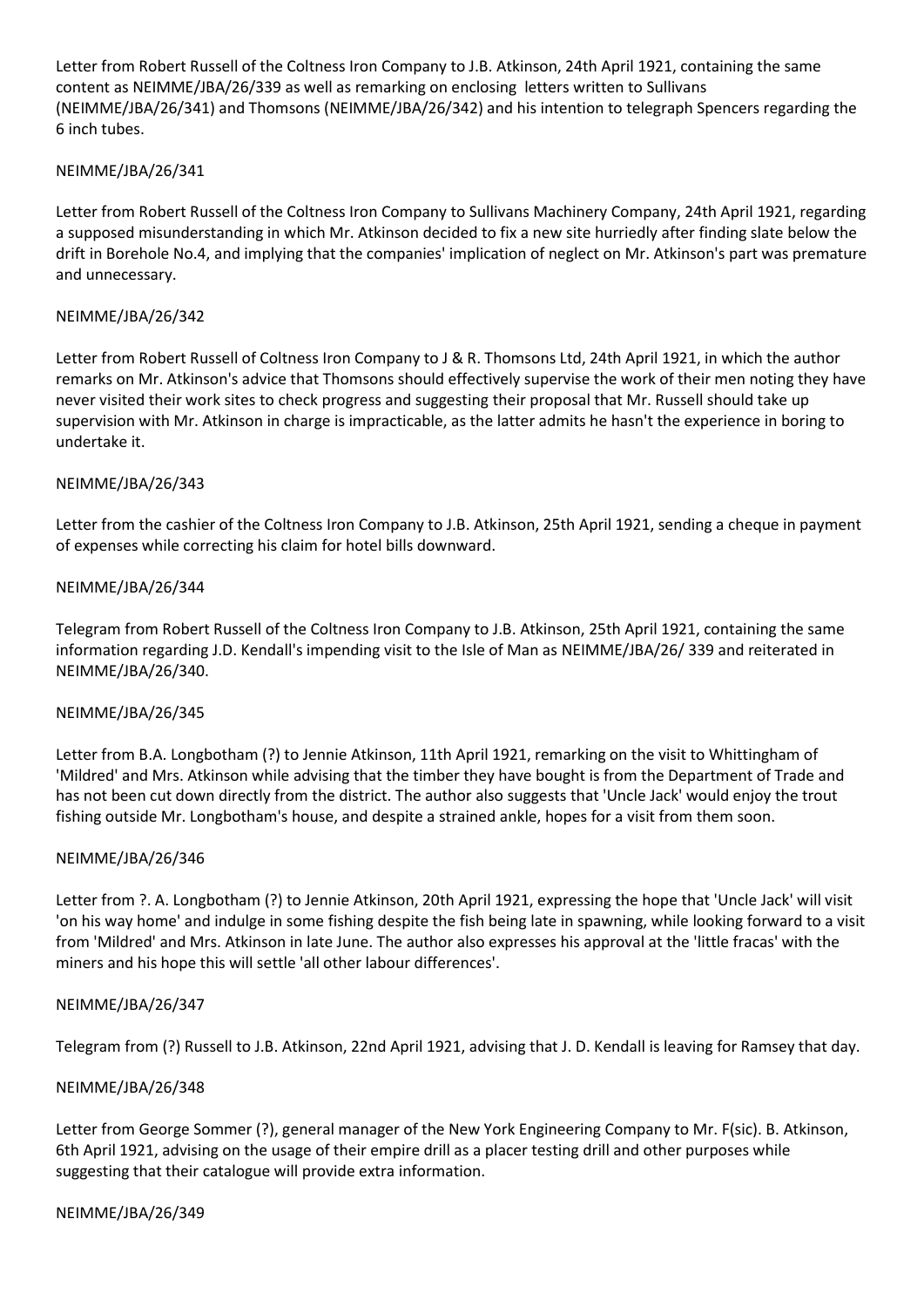Letter from Robert Russell of the Coltness Iron Company to J.D. Kendall, 20th April 1921, advising Mr. Kendall that a visit to the Isle of Man would be useful at the earliest opportunity to discuss issues with Mr. Atkinson.

# NEIMME/JBA/26/350

Letter from Robert Russell of the Coltness Iron Company to J.B. Atkinson, 20th April 1921, concerning the enclosing of a letter from J.D. Kendall and a copy of a letter Mr. Russell has sent to Mr. Kendall (NEIMME/JBA/26/349).

### NEIMME/JBA/26/351

Letter from Robert Russell of the Coltness Iron Company to J.B. Atkinson, 19th April 1921, remarking on J. D. Kendall's displeasure at Mr. Atkinson's placement of Borehole no.5, despite showing him a line along which the hole could have been moved.

## NEIMME/JBA/26/352

Letter from J.D. Kendall to Robert Russell, 19th April 1921, remarking on his receiving of samples from Bores 1 and 3. Whilst satisfied with those received from Bore 1 Mr. Kendall suggests that there is not enough from 3 to give a considered opinion on the strata between 214 feet and 4 inches and 230 feet and 8 inches and would like further information and samples from same.

## NEIMME/JBA/26/353

Letter from J.D. Kendall to Robert Russell, 18th April 1921, which Russell remarked upon in NEIMME/JBA/26/351, in which Mr. Kendall expressed his displeasure at the ignoring of his advice on the placement of bore no.5. The author also touches on the problem of recurring water, suggesting the making of a plan showing the different sources of water and the purchasing of a small portable boiler and pump to pump water to a bore if necessary. Mr. Kendall also suggests that the putting down of holes just because of a surfeit of water will lead to excess costs, and the complaint by Sullivans about the loss of time taken in fixing the position of Bores could be remedied if Mr. Atkinson would provide characteristic samples of ground to himself and Mr. Russell whenever he reaches the point where he believes no more ore can be taken,for analysis and discussion.

### NEIMME/JBA/26/354

Letter from Ingrid Atkinson to J.B. Atkinson, 8th April 1921, apologising for the lateness of reply as her mother could not write for her earlier and the author's inability to come over to the Isle of Man in the Summer due to being too small. The author also remarks on the breaking of Mr. Atkinson's golfstick and the positioning of towels in the drawers of his room, remarks she would like to know how the boring is done, and hoping to visit around Christmas time.

### NEIMME/JBA/26/355

Letter from Robert Russell of Coltness Iron Company to J.B. Atkinson, 16th April 1921, expressing annoyance at the suggestion of the Sullivan Machinery Company that the placement of Bore no. 5 has been delayed by neglecting to fix a fresh location, suggesting instead that a case like this takes time and skill to complete and that no time has been lost in trying to find a placement. He also remarks that he knows nobody who replies to correspondence as quickly as Mr. Kendall.

### NEIMME/JBA/26/356

Letter from Sullivan Machinery Company to the Coltness Iron Company, 15th April 1921, remarked upon in NEIMME/JBA/26/355, in which the company expresses annoyance at their rig and crew lying idle after the conclusion of boring their last hole due to not fixing a new location. The company also remarks that they will be billing Coltness £5 per day while this situation continues, remarking that this in no way covers their expenses regarding crew, earning power of the drill and so on and therefore both companies will be losing money until the situation is remedied.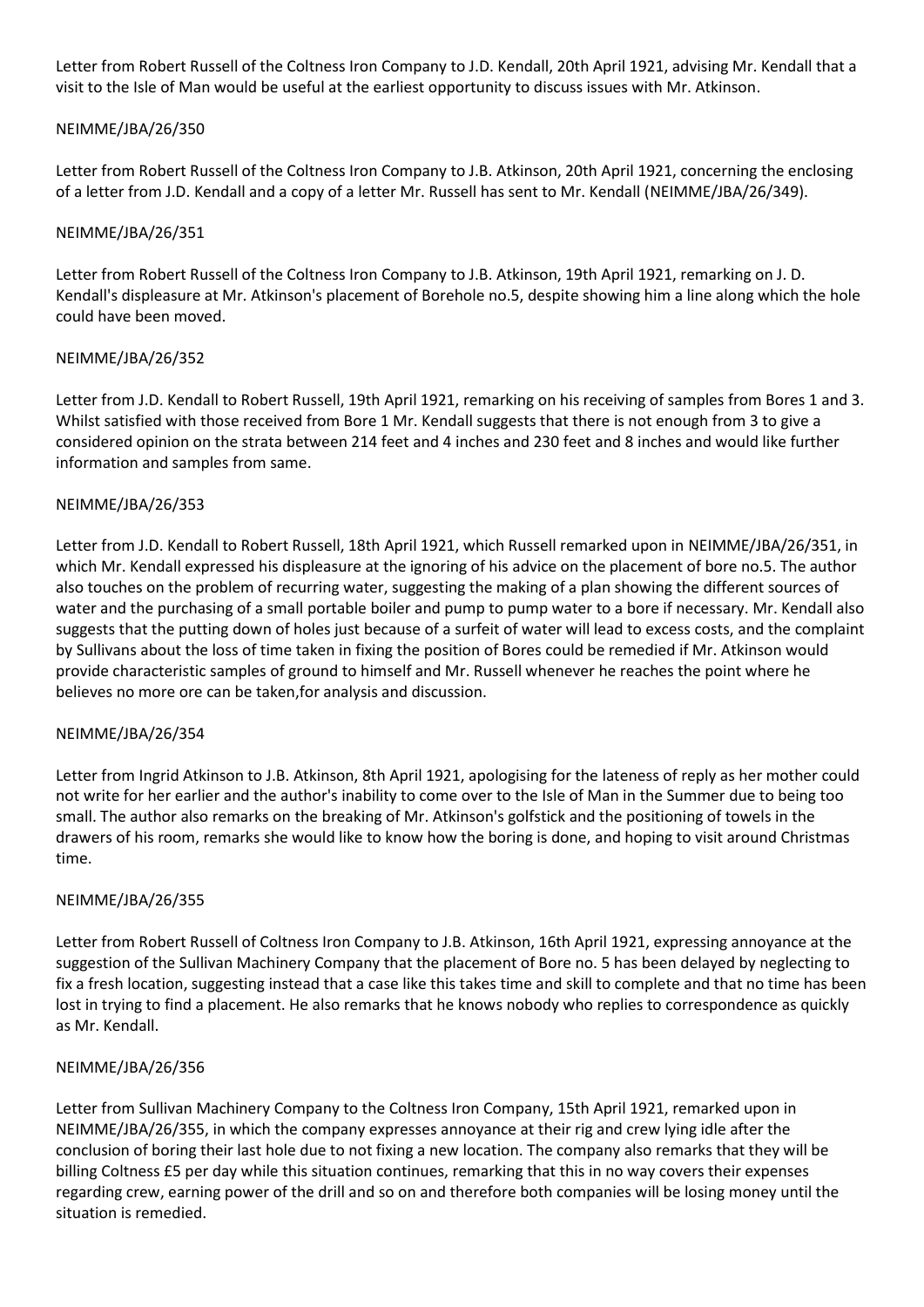Letter from Robert Russell of the Coltness Iron Company to J.B. Atkinson, 18th April 1921, concerning the enclosing of a letter from J&R Thomsons (NEIMME/JBA/26/358) and confirming that Mr. Atkinson's comments on the no.3 borehole have been passed on to the company.

### NEIMME/JBA/26/358

Letter from J&R Thomsons to the Coltness Iron Company, 16th April 1921, reacting to the criticisms by J.D. Kendall and Mr. Atkinson of their work in comparison to Sullivan Machinery Company as regards the speed of tubing suggesting that nothing more can be done on their end but that they would not object to Coltness taking over the supervision of their work, with Mr. Atkinson in charge (remarked upon in NEIMME/JBA/26/342) provided the responsibility for repairs and the hiring of the plant was taken over by Coltness also. The letter also refers to Thomson's losses of between £200 and £300 to offset any accusations of wilful tardiness and incompetence.

## NEIMME/JBA/26/359

Telegram from Robert Russell of the Coltness Iron Company to J. B. Atkinson, 19th April 1921, reiterating the content of NEIMME/JBA/26/351.

## NEIMME/JBA/26/360

Letter from C.R. on behalf of Robert Russell of the Coltness Iron Company to J.B. Atkinson, 15th April 1921, confirming passing on information from Sullivan Machinery Company asking for prompt action on the location of a fresh drilling site because of the £5 penalty incurred by each days' delay. (as remarked upon in NEIMME/JBA/26/355+356).

## NEIMME/JBA/26/361

Letter from B.E. Sergeaunt, Government Secretary, to J.B. Atkinson, 18th April 1921, regretting that the request for coal cannot be granted due to shortages in the Isle of Man domestic supply.

### NEIMME/JBA/26/362

Letter from Robert Russell of the Coltness Iron Company to J. B. Atkinson, 13th April 1921, informing Mr. Atkinson that the sample of red shale from the no. 3 Bore he has sent him 'which looks like hematite' contains 12.2% iron.

### NEIMME/JBA/26/363

Letter from C.R. on behalf of Robert Russell of Coltness Iron Company to J.B. Atkinson, 11th April 1921, acknowledging the receipt of a telegram informing the author of McVicar's disquiet at the delay in finding the next bore location (NEIMME/JBA/26/372) and confirming the sending of a telegram from Mr. Russell to Mr. Atkinson showing the proposed position for no.5 bore by J.D. Kendall and asking who caused the delay in fixing. (NEIMME/JBA/26/365)

### NEIMME/JBA/26/364

Letter from C.R. on behalf of Robert Russell of Coltness Iron Company to J.B. Atkinson, 12th April 1921, confirming the returning of a telegram (NEIMME/JBA/26/365) with an appended reply from Mr. Atkinson in which he remarks on the number of times he has called the matter of the no.5 bore to J.D. Kendall and Mr. Russell's attention and that, therefore, the delay is not his fault and also that the author has replied in his own telegram ( NEIMME/JBA/26/366) and awaits Mr. Atkinson's reply to a letter sent previously.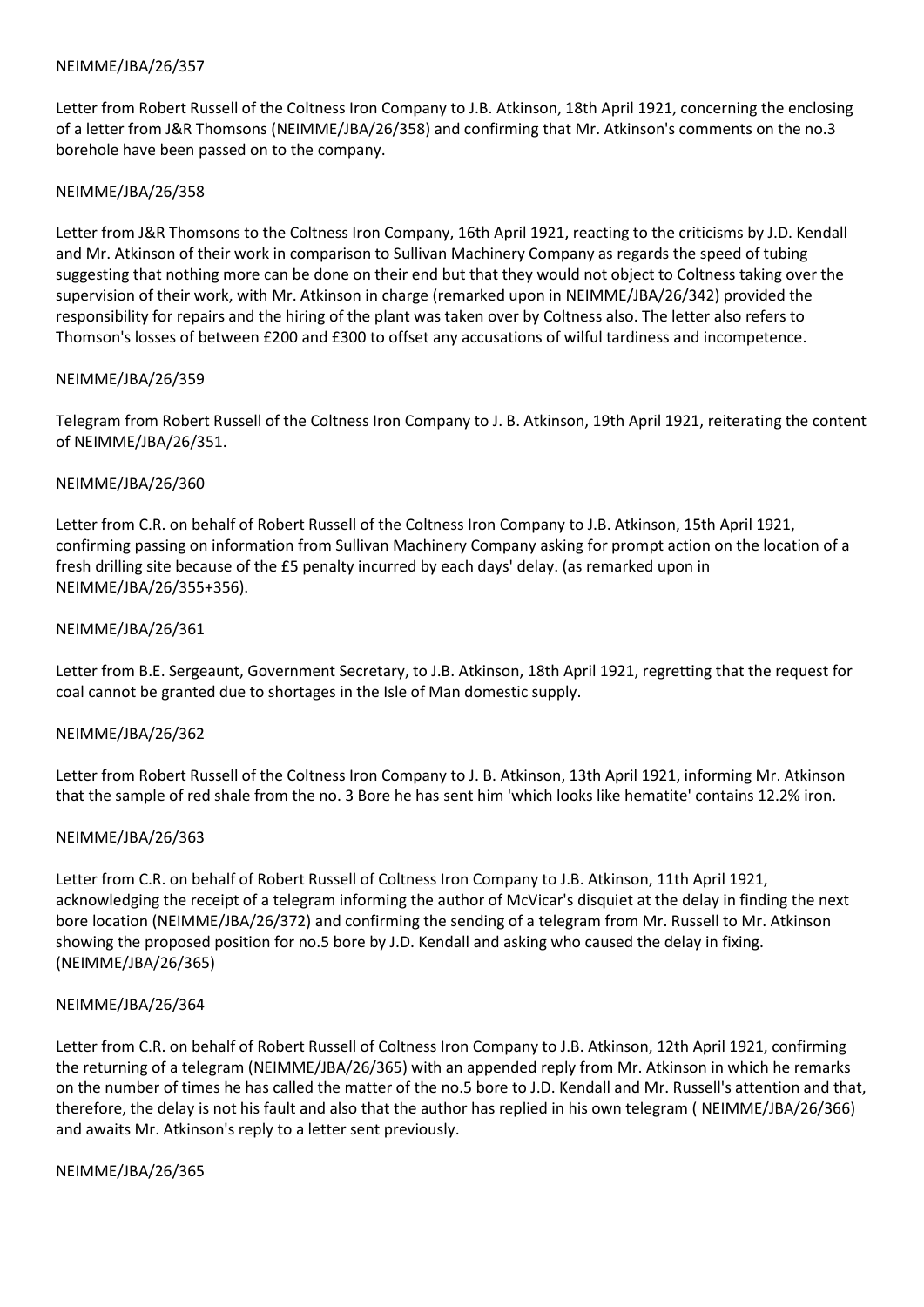Telegram from Robert Russell of the Coltness Iron Company to J. B. Atkinson, 11th April 1921, containing the content remarked upon at the end of NEIMME/JBA/26/363 regarding the no.5 bore and the culpability for the delay and the appended reply from Mr. Atkinson (see NEIMME/JBA/26/364).

# NEIMME/JBA/26/366

Telegram from Robert Russell of the Coltness Iron Company to J.B. Atkinson, 12th April 1921, as remarked upon in NEIMME/JBA/26/364 as a reply to NEIMME/JBA/26/365.

## NEIMME/JBA/26/367

Telegram from Robert Russell of the Coltness Iron Company to J.B. Atkinson, 15th April 1921, informing Mr. Atkinson that Sullivans Machinery Company have remarked that the fresh drilling site has not been located and the £5 daily charge is continuing.

## NEIMME/JBA/26/368

Letter from Robert Russell of the Coltness Iron Company to J.B. Atkinson, 10th April 1921, confirming the receipt of letters from Mr. Atkinson and the enclosing of three letters from J.D. Kendall and the return of a 6 inch map.

## NEIMME/JBA/26/369

Letter from J.D. Kendall to Robert Russell, 7th April 1921, attempting to explain why the author suggested that the no. 5 Bore should be placed 'east of Knockbeg' to explore two different parts of the 'large field'. Mr Kendall explains that it is necessary to find the fault which he believes to be close to no. 4 Bore and that Mr. Atkinson's proposed placing is uneconomic and will not pass through the fault. Mr. Kendall also suspects that the proven second fault between Bores 2 and 3 runs nearly parallel to the Balleyhane fault and if there is a problem with water the no.5 Bore should be relocated to a place somewhere along Ballaverry.

### NEIMME/JBA/26/370

Letter from J.D. Kendall to Robert Russell, 8th April 1921, remarking that the confirmation of water at Ballasteen has suggested to him a new placement for the no. 5 Bore which he shows in a drawing. Mr. Kendall also suggests that Mr. Atkinson should prepare a plan showing all the suitable sources of water adjacent to the two faults he referred to in his previous letter ( NEIMME/JBA/26/369).

### NEIMME/JBA/26/371

Letter from J.D. Kendall to Robert Russell, 9th April 1921, asking for various samples of shale and rock from the no.3 and 1 Bores and a copy of (the journal?) for no 5 since Mr. Kendall contends that the information given by Mr. Atkinson is incomplete.

### NEIMME/JBA/26/372

Telegram from (?) McVicar to J.B. Atkinson, 11th April 1921, remarked upon in NEIMME/JBA/26/363, in which Mr. McVicar expresses disquiet at the delay at finding the next bore location and the consequent £5 daily charge involved.

### NEIMME/JBA/26/373

Letter from B.E. Sargeaunt, Government Secretary to the Coltness Iron Company (and all coal merchants), 4th April 1921, concerning the enclosing of the Coal (Distribution) Order 1921 and asking to be kept supplied with the information requested on the enclosed forms.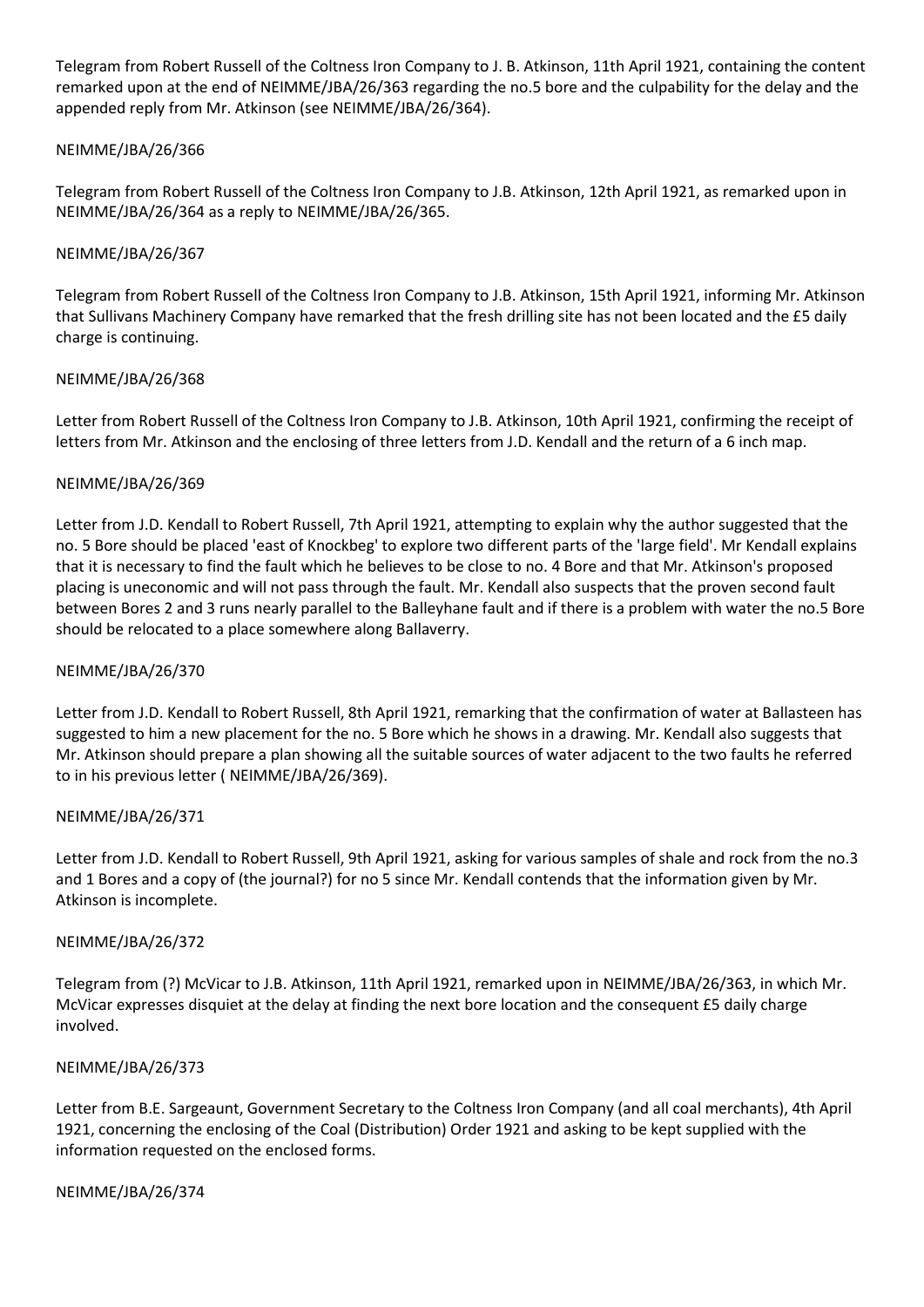Five -page journal of no.1(hole? bore?) St.John Beckermet (?) by Robert Russell of the Coltness Iron Company 1899- 1922, giving a description of strata and the thickness of materials found (sandstone, shale etc.)

# NEIMME/JBA/26/375

Newspaper article (from the Daily Journal?) on the Durham Colliery disaster at Wingate pit, 18th October 1906, stamped as received by the mines inspector on the 13th November 1906, relating the deaths of 23 men and the search for one other (Thomas Elliott), the expression of sympathy from various members of the clergy and those involved in the running of the mine, the proposal of setting up a fund for the widows and children of the deceased and the setting up of a jury for the express purpose of identifying the victims and the probable causes of their deaths and expressing the hope that the clearing up of the damage and the determining of the disaster's causes will be carried out within two weeks.

# NEIMME/JBA/26/376

Newspaper article from the Chronicle, 18th October 1906, stamped as received by the mines inspector on 13th November 1906, relating to the Wingate Pit disaster, giving details as in NEIMME/JBA/26/375 of the details of the pit disasters aftermath, while also providing a list of the 24 deceased (Thomas Kay,George Broomfield,William Hockaday, John Dixon, James Mason,Charles Stockdale, Lord Bentley, Henry Pace, George Bayliss, Isaac James, George Harris, Thomas Metcalf,Nat Farnworth, James Ainsley, George Smith, William Studham, Edward Hardy, Joe Grafton, Patrick Dunlavey, Peter Gilchrist, Thomas Maddison, James Morrison, Thomas Bainbridge and Thomas Elliott, the only one still missing), some personal details on the circumstances of the victim Edward Hardy, the placing of the victims in a joiners shop for the relatives to view and the circumstances of the survivors trapped in the Harvey seam from Sunday night until Tuesday morning as related by a Mr Purdy who was 'not the bit the worse for his 32 hours' imprisonment.'

## NEIMME/JBA/26/377

Newspaper article from the Newcastle Daily Journal, 17th October 1906, relating to the Durham mine disaster as described in NEIMME/JBA/26/375+6, in which the causes of the deaths are remarked upon- the explosion in the Low Mine Seam and the gas which lead to the asphyxiation of the majority of the victims (only Thomas Maddison, John Dixon and George Broomfield suffering injuries from the falling of stone.) The article also relates the long drawn out process of rescuing the miners from the Hutton and Harvey seams.

### NEIMME/JBA/26/378

Newspaper article from the Newcastle Daily Journal, 16th October 1906, reporting on the Wingate Colliery disaster, which in particular focuses on the circumstances of the explosion- the fact that there were nearly two hundred stonemen and shifters working in the pit at 11.40pm when the disaster occurred, and that some workers were unaware of the explosion over two hours later. Another shorter article remarks that the scale of the disaster is the largest since the Elemore Colliery in 1886.

### NEIMME/JBA/26/379

Newspaper article from the Newcastle Daily Journal, 16th October 1906, on the Durham mining disaster, going into detail about the Wingate Colliery itself, its location, and the number of employees working there. (1,115 underground, 223 above). The article also relates the number of people working at the time of the incident (106 at the Harvey seam, 50 in the five-quarter seam, 26 in the Hutton seam and 90 in the Low Main seam, where the disaster occurred) and reports a larger death toll than previously thought- 28 (see NEIMME/JBA/26/376). The extra victims were identified as G. Harrison, H. Cunliff, Wilfrid Dawson, W. Peat and Harry Macgonnall (29?), some the attempted rescuers of the miners. The obstruction to the two shafts, the Lord and the Lady, caused by the explosion, were also reported. The effects of the firedamp gas, leading to swollen heads, severe burns and headaches to survivors were also reported.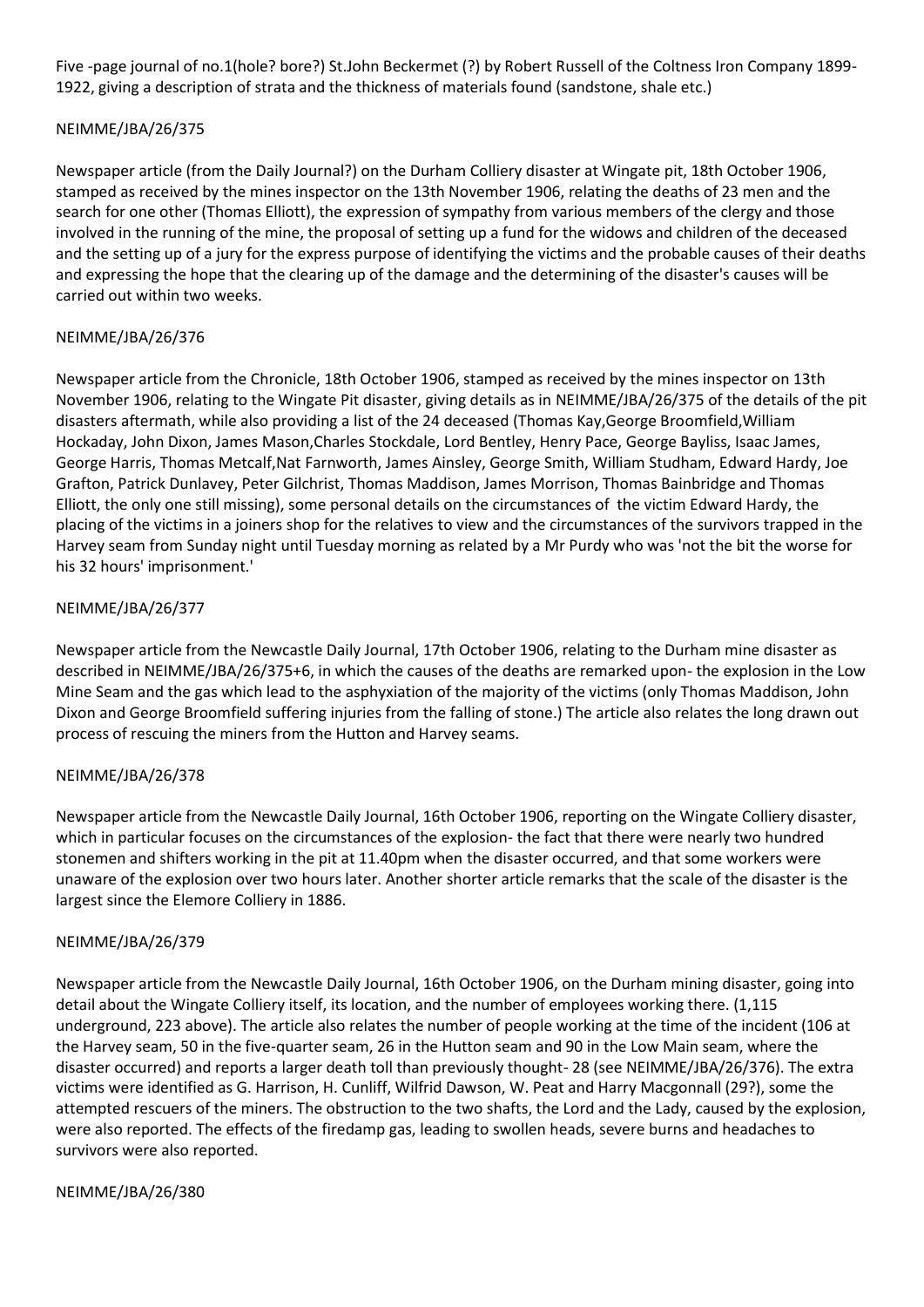Newspaper article from the Newcastle Daily Journal, 16th October 1906, giving additional details about the Wingate colliery disaster, along with a further account of the events relating to the heroism of the rescuers. Those who rendered help included 'Dr. Arthur, Colonel Burdon, John Wilson M.P, John Johnson M.P, W.C. Morant, the chief constable of Durham and Superintendent Heslop of Castle Eden' according to reports, while W.Armstrong, the agent for the colliery company and Mr. Owen the underground manager were the earliest of those in authority to arrive on the scene. It was also reported that one of the victims, Henry Pace, was killed trying to save a worker called Broomfield and also the finding of two dead pit ponies.

# NEIMME/JBA/26/381

Newspaper article on the Wingate Colliery disaster, 17th October 1906, describing the aftermath of the incident as two days later some of the surviving miners prepared to go back home. By this point, according to the correspondent, the rescuers' work was done and all that remained was to lift out the remaining dead bodies. The police under Superintendent Heslop are seen to be keeping order, and two of the rescuers, a George Brown and Thomas Lumsden, were relating how Lumsden descended into the Lady shaft to ascertain the damage done. A further nine engineers, Henry Armstrong, Mr. Weeks of Willington, Mr. Coulson of Sherburn, Simon Tait of Trimdon, Mr. Watson of Deaf Hill Colliery, Mr. W.B. Wilson of Easington Colliery, Mr. T. Blandford of Deaf Hill, Claude B. Palmer of Felling and William Armstrong,Jnr of Cramington, were making a survey of the upper beams for damage. All the bodies of the dead had been accounted for, except Thomas Elliott, who it was thought was buried under a heavy fall of stone. Four of those reported dead- Peat, Dawson, McGonnell and Cunliffe (see NEIMME/JBA/26/379) were found alive after Peat, 'an old and experienced miner who knew every part of the pit' , led the other three to safety in 'the old workings of the main return'. The arrangements for an inquest and the funeral of the dead were also reported, as well as messages of sympathy, the fate of the pit ponies (six survivors out of the 70 or 80 ponies in the pit) and the condemnation of disparaging remarks made by some about the 'class' of some of the victims at a public meeting at the lecture hall, Dunston.

## NEIMME/JBA/26/382

Newspaper article on the Wingate Colliery disaster, date unknown (17th October or later), reporting on the reducing of the reported death toll to 24 after the finding of Peat, Dawson, Macgonnall and Cunliffe (see NEIMME/JBA/26/381).

### NEIMME/JBA/26/383

Newspaper article on the Wingate Colliery disaster, 16th October 1906, featuring an interview with the survivor, William Peat, and reporting on how he and his three comrades (see NEIMME/JBA/26/381+2) came upon others suffering from the effects of the afterdamp fumes, one already dead (Metcalfe) and another who quickly succumbed (Kaye). Peat then reported, that beating a retreat from said fumes,they found a 'flat' where there was pure air in which they stayed for 18 hours. Peat eventually found a wire controlling a 'signal rapper' more commonly used to signal the 'waggonway' men which he continually rapped until a rescue party arrived. A postscript from another correspondent at 1.30 in the morning reported the bringing up of five further men, all well except a Mr. Metcalfe who was 'slightly injured on the head'.

### NEIMME/JBA/26/384

Newspaper article from the Newcastle Daily Chronicle about 'the Wingate disaster', date unknown (16th October 1921?), taking an overview of the dangers involved in mining, and relating that the Wingate colliery lies in a part of the Durham coalfield that has been victim to serious disasters in the past, although improvements in ventilation and the increased vigilance of miners and management alike have meant less occurrences in recent years, the reporter argues. The authors' argument that the coal mines are still dangerous are backed up by his contending that, of the 877,000 men or so working in United Kingdom mines, there will probably be around 1,000 which will die through an explosion or other accident annually.

### NEIMME/JBA/26/385

Newspaper article from the Newcastle Daily Chronicle, 16th October 1921, about the 'Durham Colliery Disaster', remarking on the 29 reported deaths and the continuing rescue attempts to free those still entombed. The author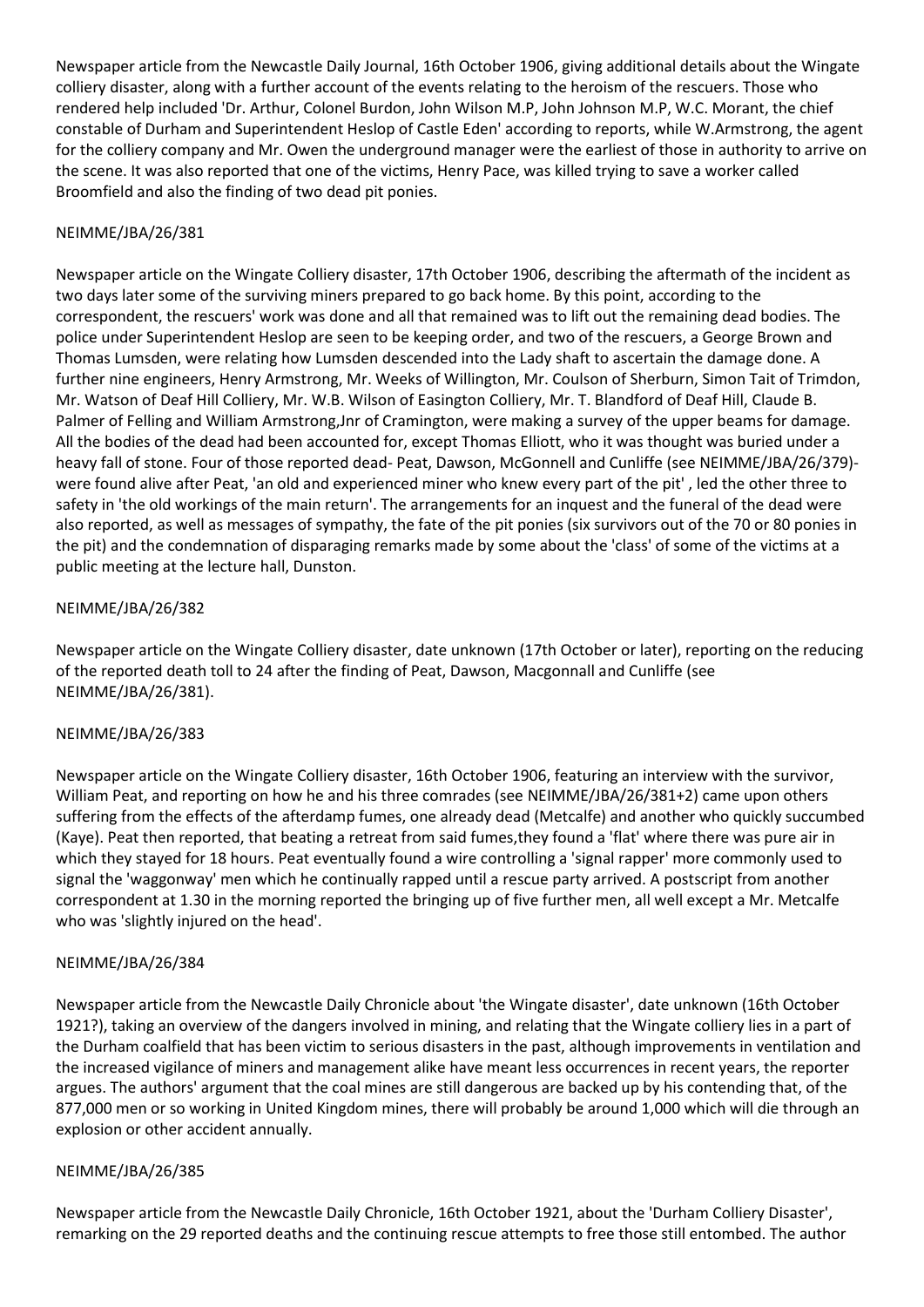remarks that although the neighbouring Seaham and Trindon Grange collieries had had gas explosions in the past, Wingate had not, although it had fallen victim to serious flooding three years previously (albeit with no loss of life). The previous conclusion that the colliery was free from the accumulation of gas, the reporter continues, has left the colliery manager W. Armstrong without an explanation as to the cause of the explosion.

# NEIMME/JBA/26/386

Newspaper article (continuing on from NEIMME/JBA/26/385?) reporting the explosion and the aftermath of the Wingate Colliery Disaster, with details of those who were on the scene immediately after the explosion and as the day continued, including Robert Owen, the 'underviewer' , who arrived first, W. Armstrong, the colliery manager,who arrived 'about three o'clock in the morning', Mr. Bailes, a surveyor, T. Robson, an engineer, T. Watson of Deaf Hill colliery, J.W. Laverick of Thornley colliery, R. Wilson of Pelton Fell, W. Wilson, W.F. Hall of Haswell, H.Y. Armstrong of Newcastle, George Hornsby of Sherburn Hill, Mr. Murray of Sherburn, Simon Tait of Trindon, Donald Bain, the H.M. Inspector of Mines and Mr. Walker, the assistant inspector. Others reported present were Colonel Burdon, the owner of the Royalty, Drs. James Arthur, William Arthur and W.Gordon Russell, and Reverends R.Simpson, the vicar of Wingate, Father O'Dowd of Hutton Henry, and G.Little of Castle Eden. Herbert and Alfred Belk arrived later representing the owners. The article continues with details of the rescue attempts, the damage in the Lord and Lady pits, a list of 29 presumed dead, and the news that the first miner rescued was a Robert Hordon, a 'boy' from the Hutton seam.

# NEIMME/JBA/26/387

Newspaper article (continuing on from NEIMME/JBA/26/386?) reporting on 'scenes from the surface' at the Wingate disaster site, remarking on the crowds gathered, the constables employed to keep order, the surprising 'wonderful lack of confusion', and the engagement of some of the younger men in a game of football near the 'fatal shaft'. The reporter remarks that the crowds at the site did not start to diminish until nightfall, and that despite the slowness of proceedings, there was no 'shadow of fear' about those who were being brung to the surface. The article continues with a reporting of W. Armstrong's lack of an explanation for the disaster and a report on the first miner brought up from the pit, Robert Hordon, a boy working at the pumping engine with William Coverdale in the Hutton Seam. The reporter remarks that Hordon's father, who was present when his son came to the surface, was a survivor of the Trimdon Grange explosion some twenty-five years previously. Another survivor, Thomas Ord, relates his experiences of working in the Low Main seam when the explosion occurred- not hearing the explosion, but knowing that something has happened through the 'change of wind''. Ord relates how the 'stopping' was blown out by the explosion and the 'stithe' was coming out. He continues by remarking his coming across the dead body of George Broomfield, his freeing first two men, then some more, with a man called Ridley. Finally, the reporter remarks that a T. Moffat, an electrical shot-firer from Castle Eden, was believed to be instrumental in bringing four men out from the Low Main Seam.

# NEIMME/JBA/26/388

Newspaper article (continuing on from NEIMME/JBA/26/387?) reporting on the latest particulars of the Wingate disaster,as the rescue efforts continued, and two miners are rescued, Fred Parker and William Black, who report that all the miners they saw down below are uninjured and in good spirits, except for one whose 'eye is out'. The article also contains a diagram of the seams of the Lord and Lady pit, from the 5 and a quarter inch seam to the main coal seam, to the low main seam to the Hutton seam to the lowest, the Harvey seam. The article concludes with a list of previous 'explosions' in the North- at Barradon near Killingworth on the 2nd March,1860; at Walker near Newcastle on the 22nd November 1862; at Pelton Fell on the 31st October 1866; at Hartley on the 16 January 1862; at Seaham on the 25th October 1871 and the 8th September 1880; at Lumley near Fencehouses in Durham on the 14th March 1882; at Tudhoe Colliery on the 18th April 1882; at West Stanley on the 19th April 1882; at Usworth on the 2nd March 1885; at Houghton-le-Spring on the 8th June 1885; at Elemore Colliery in Durham on the 2nd December 1886; at Walker near Newcastle on the 24th October 1887; at Hebburn Colliery on the 4th November 1889; at Brancepeth pit in Durham on the 13th April 1896; at Brandon Colliery in Durham on the 15th August 1899 and at Preston Colliery in North Shields on the 16th November 1900.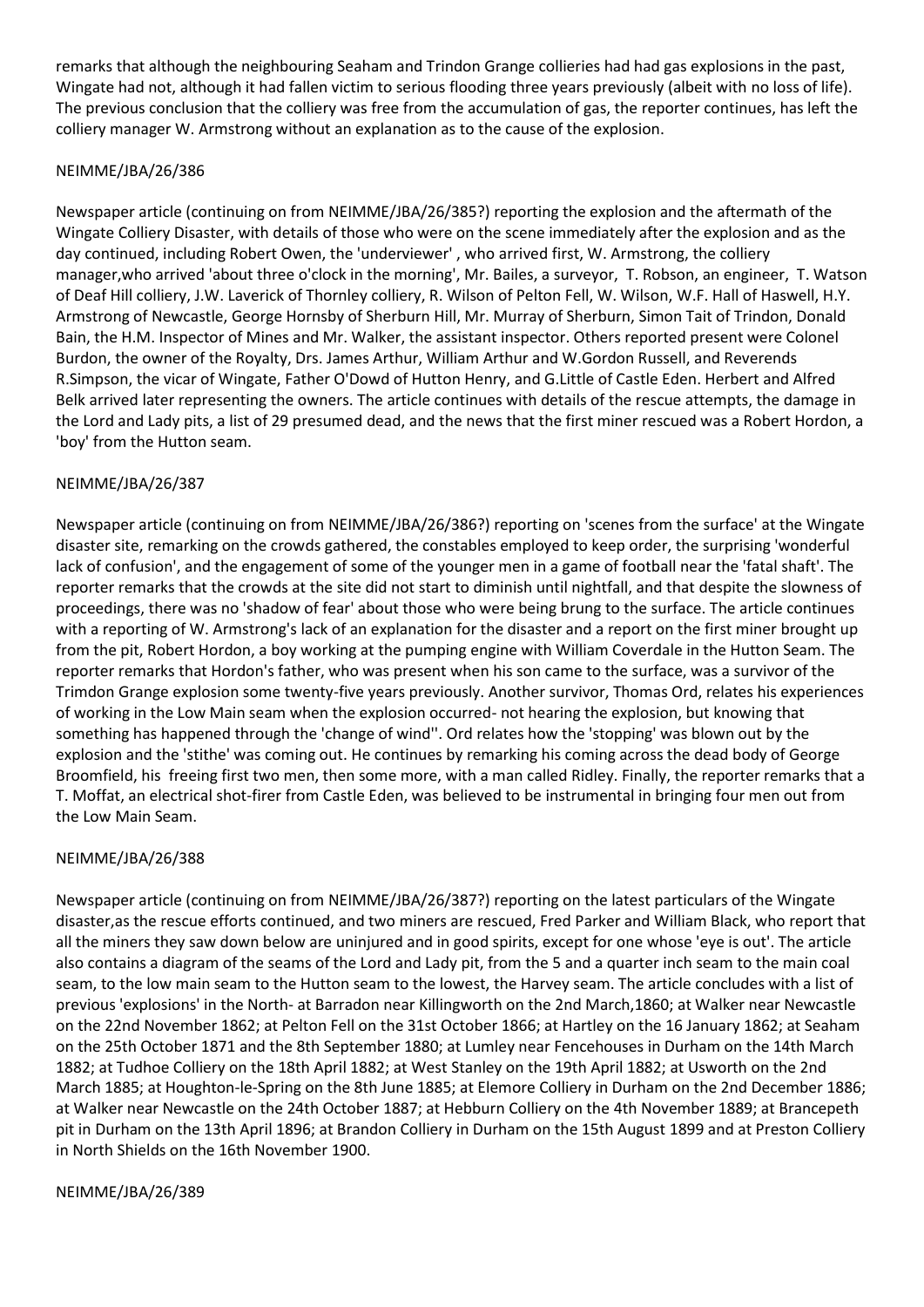A Newspaper drawing, date unknown, of the scene at the pithead during the Wingate disaster(?), showing the railway lines, the gathering of people, the Colliery itself and the place' where the rescued were brought to bank'.

## NEIMME/JBA/26/390

A copy of the no. 5 'sinking journal', 10th July 1906, stamped as received by the mines inspector 17th July 1906, at Frizington Mines showing the constitution of the ground at different layers, with differing amounts of shale, black shale, coal, grey and light sandstone and Ironstone(?).

## NEIMME/JBA/26/391

Letter from Johan(?) Roberts, of Great Laxey Limited, Isle of Man, to A.(sic) B. Atkinson, Inspector of Mines, 2nd October 1906, stamped as received on the 4th October by the inspector of mines, concerning the enclosing of a tracing plan and longitudinal section of a dam built 'in the 255fm (fathom?) level' of the Great Laxey Mine.(NEIMME/JBA/26/392) Mr. Roberts affirms the dam is watertight, although he regrets that he has been unable to work the man engine (?) to the 110 fathom (?) level as promised due to the intense heat and subsequent cooling down of the rock in the ends of the Welsh shaft. The author also remarks on the necessity of timbering and dressing down to the 70 fathom level, and the constant working on the problem by 8 men, concluding that he will do 'his utmost' to get the man engine working as quickly as possible.

## NEIMME/JBA/26/392

Tracing plan and longitudinal section of a dam constructed by Captain Radcliffe for the Great Laxey Mine at the 255 fathom level.

## NEIMME/JBA/26/393

Assorted notes, date unknown, relating to the use and positioning of steam pipes and coal pumps.

### NEIMME/JBA/26/394

Illustration of mine shaft, connected to inquiry into Wingate colliery disaster (?), date unknown.

### NEIMME/JBA/26/395

Notes on Wingate inquest, date unknown, relating to the distances between the seams after the explosion and mentioning the names of A.R. Ruegg Q.C., Arthur Mulligan, the trustee of the legal estate, a Mr. Venter and H.J. Heath of the Durham Miners Association along with other evidence.

### NEIMME/JBA/26/396

Notes on Wingate inquest, date unknown, noting the fates of various miners dependent on their location in the mine at the time of the explosion and the use of naked lights, fans, Donald lamps etc. in various parts of the mine at the same time. The amount of water found in the pit after the explosion is also touched upon.

### NEIMME/JBA/26/397

Notes on Wingate inquest, date unknown, listing the supposed causes of death of 23 casualties of the disaster-Joseph Grafton being listed without an accompanying cause. CO2 is listed as the determining factor in the deaths of Peter Gilchrist, James Ainsley, James Mason, Thomas Kay, Alfred George Harris, George Bayliss, Lord Bentley, Edward Hardy, William Studham and George Smith. CO is listed as the cause of death in the cases of William Hockaday, Thomas Stockdale, Thomas Metcalfe, Henry Pace, James Morrison, Thomas Bainbridge, Nat Farnworth, Patrick Dunlavey and Isaac James. George Broomfield, John Dixon and Thomas Elliott were reportedly killed by skull fractures, although the latter was found 10 days after the explosion. George Thomas Haddon, the one remaining on the list, was killed by a broken neck.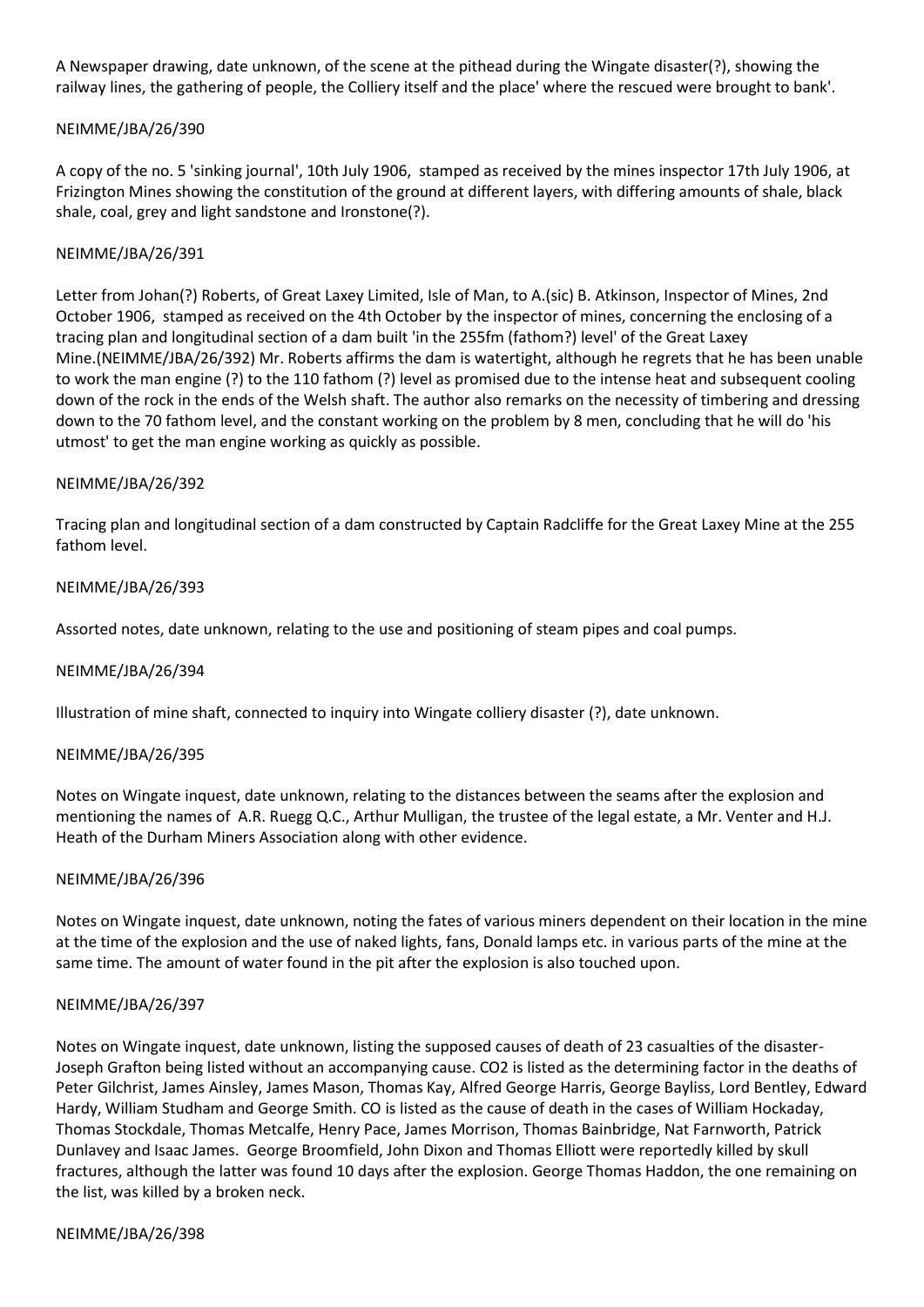Notes on Wingate inquest,date unknown, reporting on the positions various victims were found in after the disaster, whether they were clothed or unclothed and their proximity to their lamps.

### NEIMME/JBA/26/399

Notes on Wingate inquest, date unknown, remarking on the evidence found in the 'stable way' and given by those there at the time, suggesting the possibility of a 'shot' being fired although Haddon (Maddon?) remarked there had not been a shot fired 'on engine plane for 6 years'. The note taker (Atkinson?) concludes that it is not safe for any man to be down the pit when a shot is fired.

#### NEIMME/JBA/26/400

Notes on Wingate disaster, date unknown, continuing to assess evidence at the 5 quarter seam, reporting no signs of gas there or in the low main or in 'main coal' leading to speculation as to where it came from. The notes also remark on the presence of safety lamps, the checking of fans, the addition of new fans, the state of ventilation and no naked flames being reported along with the fate of Metcalfe and Peat.

#### NEIMME/JBA/26/401

Notes on Wingate disaster, date unknown, containing evidence provided by those who searched the mines after the explosion. The evidence included the findings of lamps and the condition of clothing of the people found in the aftermath.The evidence provided by Dr. B. Arthur referred to the injuries incurred by various miners including Maddison, Broomfield and Thomas Elliott, the final victim found with a fractured skull, smashed right shoulder, a large wound in his left side brow, his left foot cut off and a body macerated by water. The doctor puts forward the opinion that Maddison was probably the closest to the explosion when it occurred since he incurred burns to the hands, face and neck. The notes next contain evidence given by John (William?) Hill. He recounts finding the dead bodies of Isaac James, Patrick Dunlavey and George Smith among others. Hill also recalls finding John McDougall who survived the ordeal, and George Bayliss, who was alive when found but later died. James Elliott, the master waterman, recounts finding a Mr. Leonard alive and later Edward Hardy dead. James Powers, the local inspector found the bodies of George Harris, Joseph Grafton, William Hockaday, James Ainsley, Thomas Stockdale, Thomas Bainbridge, Peter Gilchrist, James Morrison, James Mason, Nat Farnworth, Thomas Kay and Maddison. The latter was found last in the stableway, with Thomas Metcalfe 4 or 5 yards away from him. The next recounted evidence was from Matthew Owen, who recalls finding Metcalfe lying dead in a refuge hole with Maddison lying in between (the?) rails. Edward Murton remarks on his being in charge of all the men in the Low Main Seam, and being below at the time of the explosion. He recalls seeing only one examiner at the cabin before the explosion. After encountering Thomas Bainbridge, who requested two men to help investigate and remarking on a 'fall' near where Maddison and Metcalfe were found, Murton recalls sending Maddison 'to the point to recall some to the hole'(?) and Bainbridge returning to his district where he found Maddison. Murton's argument is that he presumes Maddison fired a shot but that he knew that this was not permitted and he was not authorised or instructed to do so, and this could well have caused the explosion. The evidence is found to be fairly conclusive of explosives being used- 'there is every symptoms of a shot being fired'. The interviewee found Broomfield dead, and remarked that Thomas Elliott, who Murton had intended to fetch stones with pony 'and tule' (?) never got there. The explosives thought to be used were not authorised, but there was found to be some missing from the shot box after the explosion as well as a missing fuse according to a witness (?), who also remarked that Maddison had asked for the box while Murton was in the cabin. George Bailes' testimony includes the finding of a spent fuse by Maddison's body.

### NEIMME/JBA/26/402

Notes on Wingate disaster, date unknown, including a summing up of evidence in which the writer confirms that the vast majority of evidence would seem to suggest Maddison as the perpetrator of the explosion that caused the disaster- ' all officials think explosion started at Maddison'. The author concurs, and expresses his own belief that the explosion could not have been caused by an accumulation of gas, or problems with the lamps or fans, backed up by the evidence of Clark, William Armstrong and Robert Owen.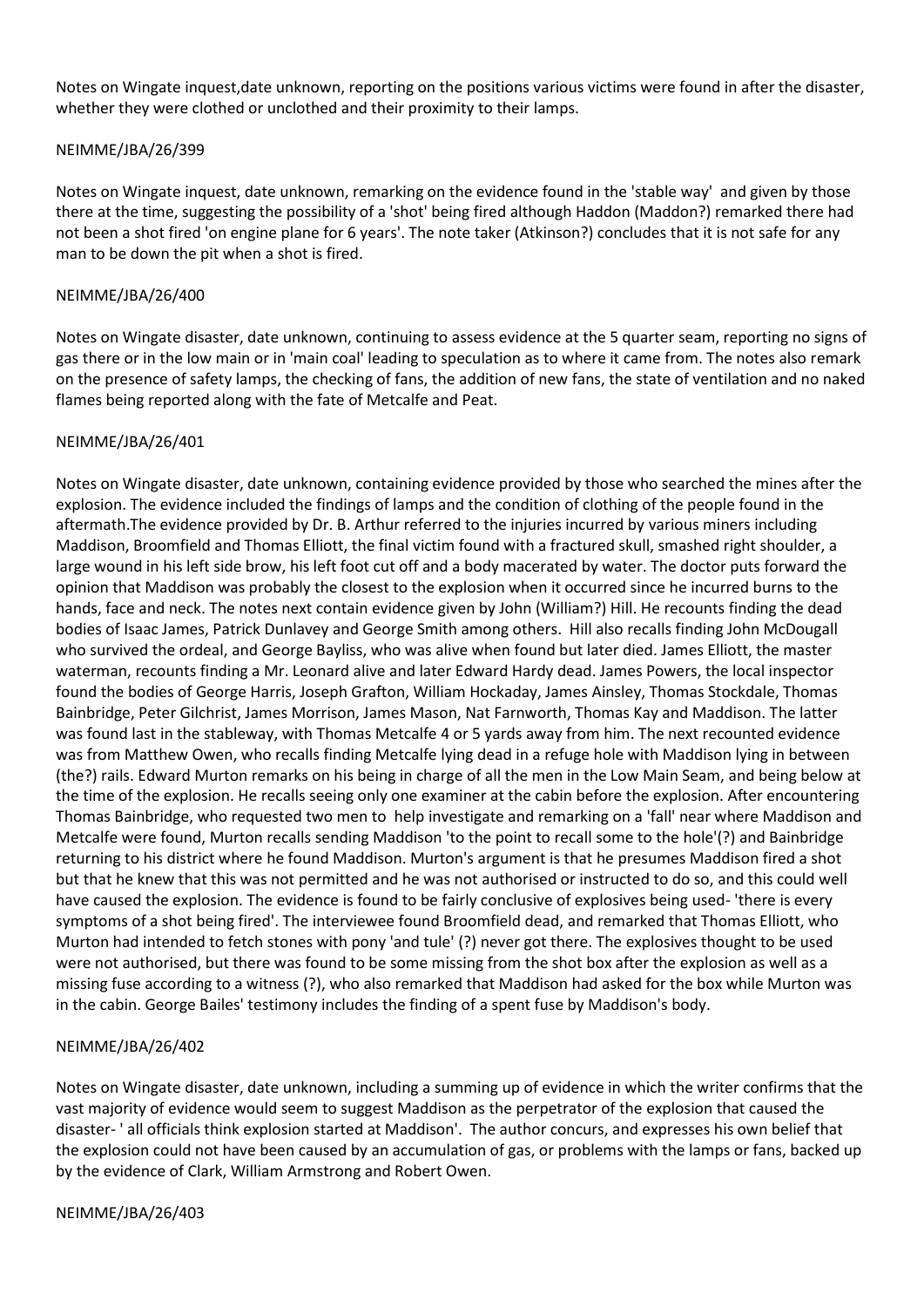Further notes on evidence given by survivors of and commentators on the Wingate disaster, part of the local inspectors' report, 13th September 1906. The evidence given is provided by John Partridge (?), M. Blackett, C.S.Carnes, H. McGommel and William Peat. Blackett is said to have provided very good evidence, of which none is recorded. Mr. Partridge is described as a constructor with 24 years of experience in mining. He suggests that Maddison may well have thought that the main intake was among the safest places in the mine to fire shot, although he also insists that the official in charge should have got authorization. He also recounts his experience of working at the mine as a boy leaving 18 years previously, as a deputy of the district, working under the same manager William Armstrong. Mr. Carnes remarks on the custom of dusting and keeping the main road in the Low Main seam clear. Mr McGommel recalls last seeing Thomas Metcalfe alive at 11pm and remarks that he had no work where he was found beside Maddison, while also recalling continuing work for an hour and a half after the explosion. William Peat recalls going down the pit at 8pm, and reiterates Mr McGommel's comment that Metcalfe was not working with Maddison, although he did not see him at the time. After the explosion, he and McGommel later found the dead body of Metcalfe and moved him to the refuge hole. He also reports that McGommel left him and found the bodies of Grafton and Harris. Peat also remarks that in his almost 10 years as an examiner he had never found gas in the pit.

## NEIMME/JBA/26/404

Further notes and measurements on the Wingate disaster, date unknown, showing the depths of the seams of the pit and the positioning(?) of staples and engines on September 27th, the placement and power of the fans and the number of men in the pit seams at the time of the disaster- 26 at the five quarter main, 55 in the Low Main, 28 in Hutton and 91 in Harvey.

## NEIMME/JBA/26/405

Small note on the number of horses and ponies in the different seams of the Wingate mine, date unknown.

### NEIMME/JBA/26/406

An illustration of the position of the Guibal(?) fan in conjunction with the Waddell(?) and an explanation that ventilation could not be obtained until its displacement was rectified, date unknown.

### NEIMME/JBA/26/407

A measuring of the effect of the explosion at the Wingate mine as an earthquake underground at 11.40 pm from Winter and Son, Newcastle upon Tyne, date unknown. Notes on the back request a similar reading for North Seaton from J.B.A. (Atkinson?) dated 21st November 1906.

### NEIMME/JBA/26/408

A list of the places the now-deceased men were sent to work on the night of the Wingate explosion, date unknown. 16 were reported working in the low main Seam, 3 in the main coal seam and five in the five quarter seam. A list of the tasks they were given is included.

### NEIMME/JBA/26/409

Composition of the top of main bark of an unknown pit(?), stamped as received by the mines inspector on the 25th July 1905. The composition includes coal, split coal, ground coal, bastard fireclay, limestone, comb(?), blacks, band and jingling post(?) and includes a Cooper-eye seam.

### NEIMME/JBA/26/410

A collection of notes on the composition of a section of the William Pit from the Allendale Coal Company, Workington, 11th August 1905, with a specific section on the composition of the white metal seam. The main section contains varying amounts of clay, coal, dark sill, light grey metal, dark metals, light sill, light blue metal and blue metal.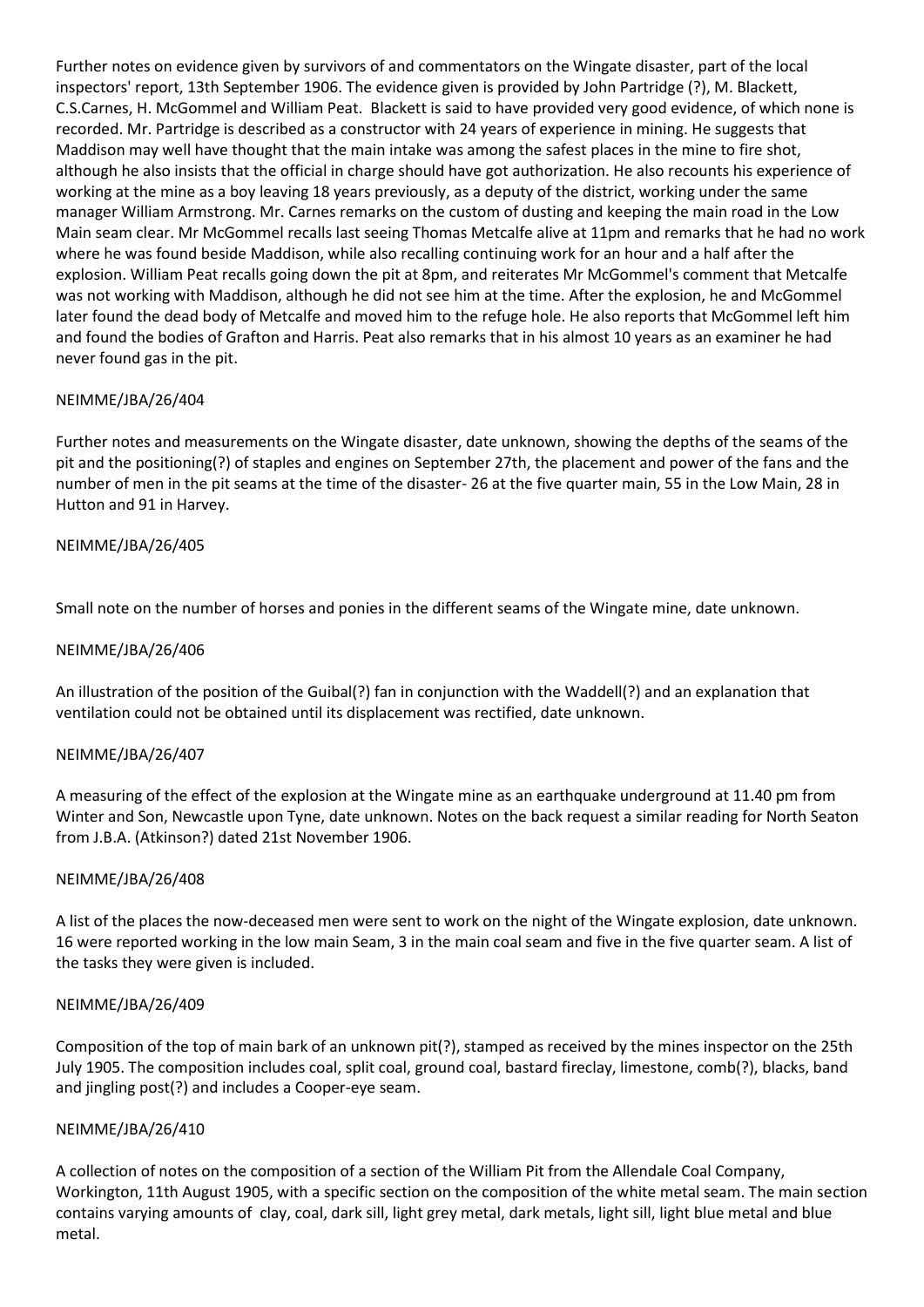A collection of notes on the composition of a section of the Buckhill Pit, Great Broughton, 11th August 1905, marked as received on 15th August 1905 with sections on seams such as the main band seam and the three quarters seam.

### NEIMME/JBA/26/412

A collection of notes on the composition of a section of the Lowther Pit, near Great Clifton, Workington, 11th August 1905.

### NEIMME/JBA/26/413

A collection of notes on the composition of a section of shaft at All Hallows Colliery near Cumberland by J.Master(?) Shiels, stamped as received by the mining inspector on 22nd March 1905.

## NEIMME/JBA/26/414

Copy of letter from W.D. Blackett, mining engineer to Professor Pedson, 26th Decr (sic) 1906, stamped as received by the mining inspector 15th January 1907, referring to the Urpeth explosion and its probable causes. Mr. Blackett remarks on his sending of samples to a Mr. Clague and promises to send more. Contending that calling the incident an explosion was probably an exaggeration, the author suggests the cause was probably a Westfallite shot fired into an atmosphere containing firedamp and fresh dust, exacerbated by an immediately preceding shot ' fired within about 6 ft. at the opposite side of a narrow coal winning place in the Busty Seam.' This led to the distillation of readily flammable gases leding to deadly afterdamp with carbon monoxide leading to severe burns and asphyxiation, the deputy who fired the shot running about 16 yards before collapsing dead. The heat was not initially evident at the face where the explosion occurred, but was later sufficient to burn off hair, wrinkle up and crack off outer skin and char cloth jackets and newspapers.

### NEIMME/JBA/26/415

Newspaper article, date unknown, by a mining correspondent on possible new fields in Cumberland that may be able to supply hematite iron ore.

### NEIMME/JBA/26/416

Tracing of a map of Monkhill(?) mines, date unknown, showing the position of coal and iron ore deposits.

# NEIMME/JBA/26/417

Letter from Edward Nicholson of Montagu Colliery to J.B. Atkinson, 19th September 1906, providing 'as requested' a section of sinking below Blackwell at the Caroline pit and the sinking of upcart 60 yards from the Caroline pit showing the composition of both.

### NEIMME/JBA/26/418

A collection of notes on the composition of a section of Preston colliery, showing 'a section of strata sunk through from thill(?) of Low Main Seam to 15 and a half fathoms below Brockwell Seam' dated from 13th May 1905 to January 6th 1906 and stamped by the mine inspector 30th January 1906.

### NEIMME/JBA/26/419

A collection of notes on a section of strata from South Medomsley colliery, stamped received by the mine inspector 3rd May 1905.